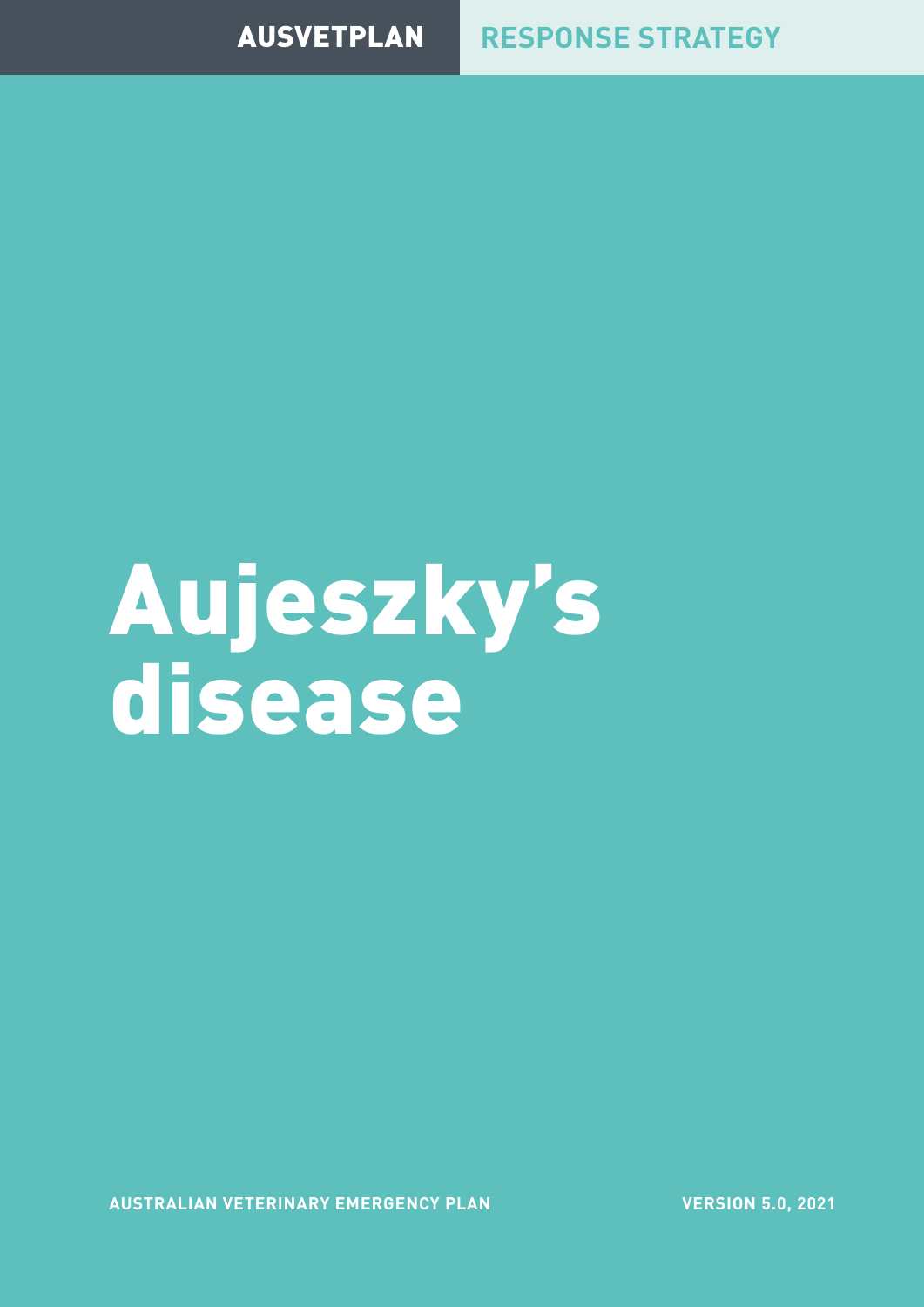**© 1991–2021 Animal Health Australia ABN 86 071 890 956. Certain materials in this publication are protected by copyright and are reproduced with permission from the Commonwealth of Australia, acting through its Department of Agriculture, Water and the Environment (or any successor agency); each state and territory of Australia, as represented by their relevant agencies, and by the National Biosecurity Committee and Animal Health Committee; and Animal Health Australia's industry members.**

ISBN 0 642 24506 1 (printed version) ISBN 1 876 71438 7 (electronic version)

#### **Licence**



This work is licensed under the *Creative Commons Attribution-NonCommercial-ShareAlike 4.0 International License*, with the exception of:

- any third-party material contained within the work;
- any material protected by a trade mark; and
- any images and/or photographs.

To view a copy of this licence, visit http://creativecommons.org/ licenses/by-nc-sa/4.0/.

#### **Moral Rights**

The author(s) of this work hold 'moral rights' as defined in the *Copyright Act 1986* (Cth) and assert all moral rights in connection with this work. This means you must:

- attribute (give credit to) the author(s) of this work;
- not say a person is a creator of a work when they are not; and
- not do something with the work (such as change or add to it) that would have a negative impact on the reputation of the author(s) of this work.

Failure to do so could constitute a breach of the *Copyright Act 1986*  $[C<sub>th</sub>]$ 

#### **Disclaimer and warranty**

- This publication has been produced in accordance with the procedures described in the AUSVETPLAN *Overview*, and in consultation with Australian Federal, State and Territory Governments; the relevant livestock industries; nongovernment agencies; and public health authorities, as relevant. Any views and opinions expressed in this document do not necessarily represent the views and opinion of the authors or contributors, Animal Health Australia or the Commonwealth of Australia.
- This publication is for use in emergency situations. The strategies and policy guidelines in this work are not applicable to quarantine policies for imported livestock or livestock products.
- This publication is not legal or professional advice and should not be taken as a substitute for legal or other professional advice.
- This publication is not intended for use by any person who does not have appropriate expertise in the subject matter of the work. Before using this publication, you should read it in full, consider its effect and determine whether it is appropriate for your needs.
- This publication was created on **November 2021**. Laws, practices and regulations may have changed since that time. You should make your own inquiries as to the currency of relevant laws, practices and regulations as laws, practices and regulations may have changed since publication of this work.

No warranty is given as to the correctness of the information contained in this work, or of its suitability for use by you. To the fullest extent permitted by law, Animal Health Australia is not, and the other contributing parties are not, liable for any statement or opinion, or for any error or omission contained in this work and it and they disclaim all warranties with regard to the information contained in it, including, without limitation, all implied warranties of merchantability and fitness for a particular purpose. Animal Health Australia is not liable for any direct, indirect, special or consequential losses or damages of any kind, or loss of profit, loss or corruption of data, business interruption or indirect costs, arising out of or in connection with the use of this work or the information contained in it, whether such loss or damage arises in contract, negligence, tort, under statute, or otherwise.

#### **Text under development**

In this manual, text placed in square brackets [xxx] indicates that that aspect of the manual remains contentious or is under development; such text is not part of the official manual. The issues will be further worked on by experts and relevant text included at a future date.

#### **Contact information**

If:

- you have any requests or inquiries concerning reproduction and rights; or
- suggestions or recommendations, you should address those to:

#### **AUSVETPLAN — Animal Health Australia**

Executive Manager, Emergency Preparedness and Response PO Box 5116 Braddon ACT 2612 Tel: 02 6232 5522 email: aha@animalhealthaustralia.com.au

#### **Approved citation**

Animal Health Australia (2020). Response strategy: *Aujeszky's disease* (version 5.0). Australian Veterinary Emergency Plan (AUSVETPLAN), edition 5, Canberra, ACT.

#### **EMERGENCY ANIMAL DISEASE WATCH HOTLINE: 1800 675 888**

The Emergency Animal Disease Watch Hotline is a toll-free telephone number that connects callers to the relevant State or Territory officer to report concerns about any potential emergency disease situation. Anyone suspecting an emergency disease outbreak should use this number to get immediate advice and assistance.

#### **Publication record**

**Edition 1**

1991

#### **Edition 2**

Version 2.0, 1996 (major update)

#### **Edition 3**

Version 3.0, 2009 (major update to Edition 3.0) Version 3.1, 2012 (major update, including addition of movement control matrices)

#### **Edition 4**

Version 4.0, 2015 (not a full revision; incorporation into the Edition 4 format and inclusion of generic text) Version 4.1, 2016 (minor updates to glossary and terminology)

#### **Edition 5**

Version 5.0 (incorporation into the Edition 5 format)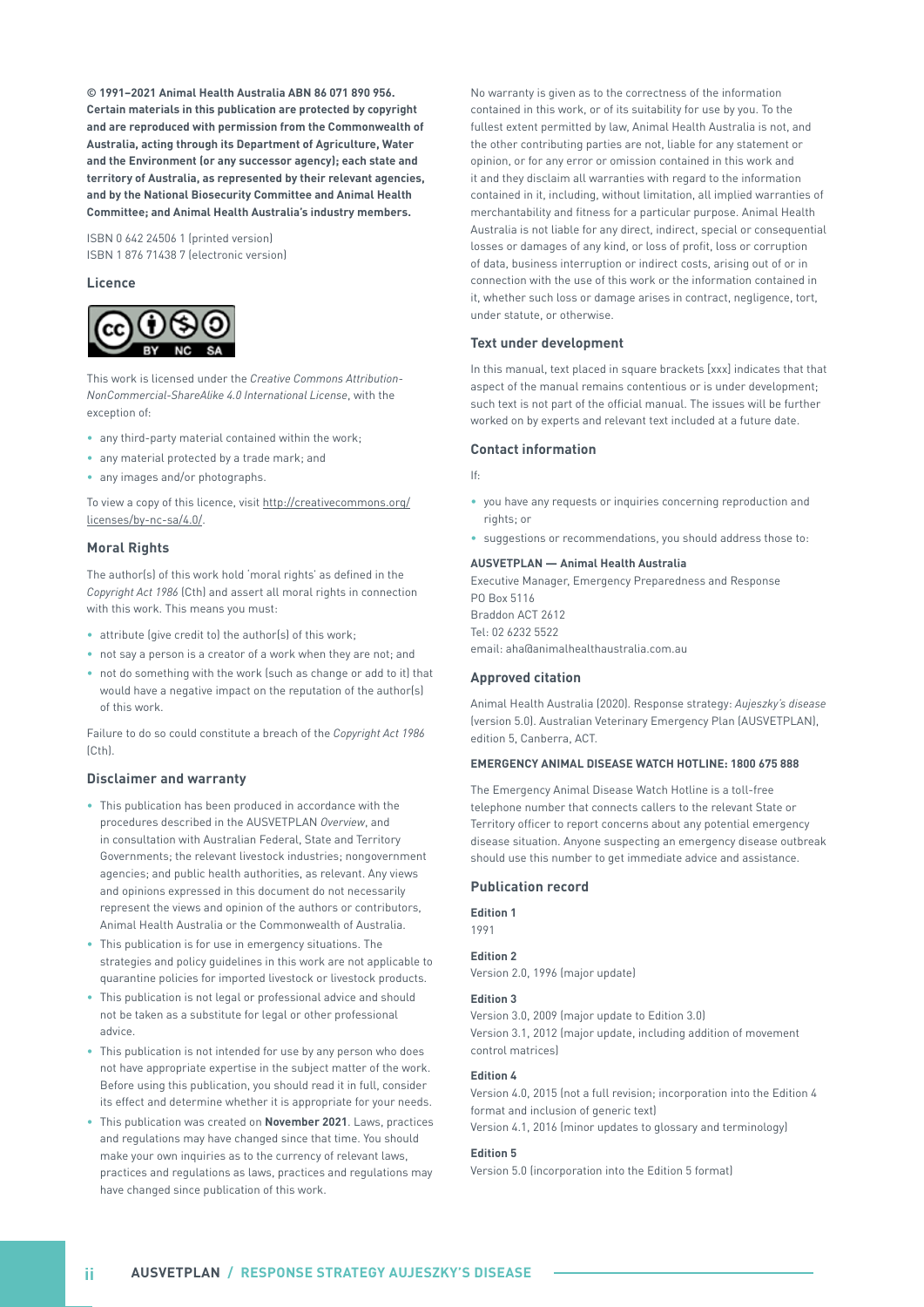## **Contents**

| 1              |     |       |  |  |  |  |
|----------------|-----|-------|--|--|--|--|
|                | 1.1 |       |  |  |  |  |
|                |     | 1.1.1 |  |  |  |  |
|                |     | 1.1.2 |  |  |  |  |
|                |     | 1.1.3 |  |  |  |  |
|                | 1.2 |       |  |  |  |  |
|                | 1.3 |       |  |  |  |  |
| $\overline{2}$ |     |       |  |  |  |  |
|                | 2.1 |       |  |  |  |  |
|                | 2.2 |       |  |  |  |  |
|                |     | 2.2.1 |  |  |  |  |
|                | 2.3 |       |  |  |  |  |
|                |     | 2.3.1 |  |  |  |  |
|                |     | 2.3.2 |  |  |  |  |
|                | 2.4 |       |  |  |  |  |
|                |     | 2.4.1 |  |  |  |  |
|                |     | 2.4.2 |  |  |  |  |
|                |     | 2.4.3 |  |  |  |  |
|                | 2.5 |       |  |  |  |  |
|                |     | 2.5.1 |  |  |  |  |
|                |     | 2.5.2 |  |  |  |  |
|                |     | 2.5.3 |  |  |  |  |
|                |     | 2.5.4 |  |  |  |  |
|                |     | 2.5.5 |  |  |  |  |
|                | 2.6 |       |  |  |  |  |
|                | 2.7 |       |  |  |  |  |
|                | 2.8 |       |  |  |  |  |
| 3              |     |       |  |  |  |  |
|                | 3.1 |       |  |  |  |  |
|                | 3.2 |       |  |  |  |  |
|                | 3.3 |       |  |  |  |  |
| 4              |     |       |  |  |  |  |
|                | 4.1 |       |  |  |  |  |
|                |     | 4.1.1 |  |  |  |  |
|                |     | 4.1.2 |  |  |  |  |
|                |     | 4.1.3 |  |  |  |  |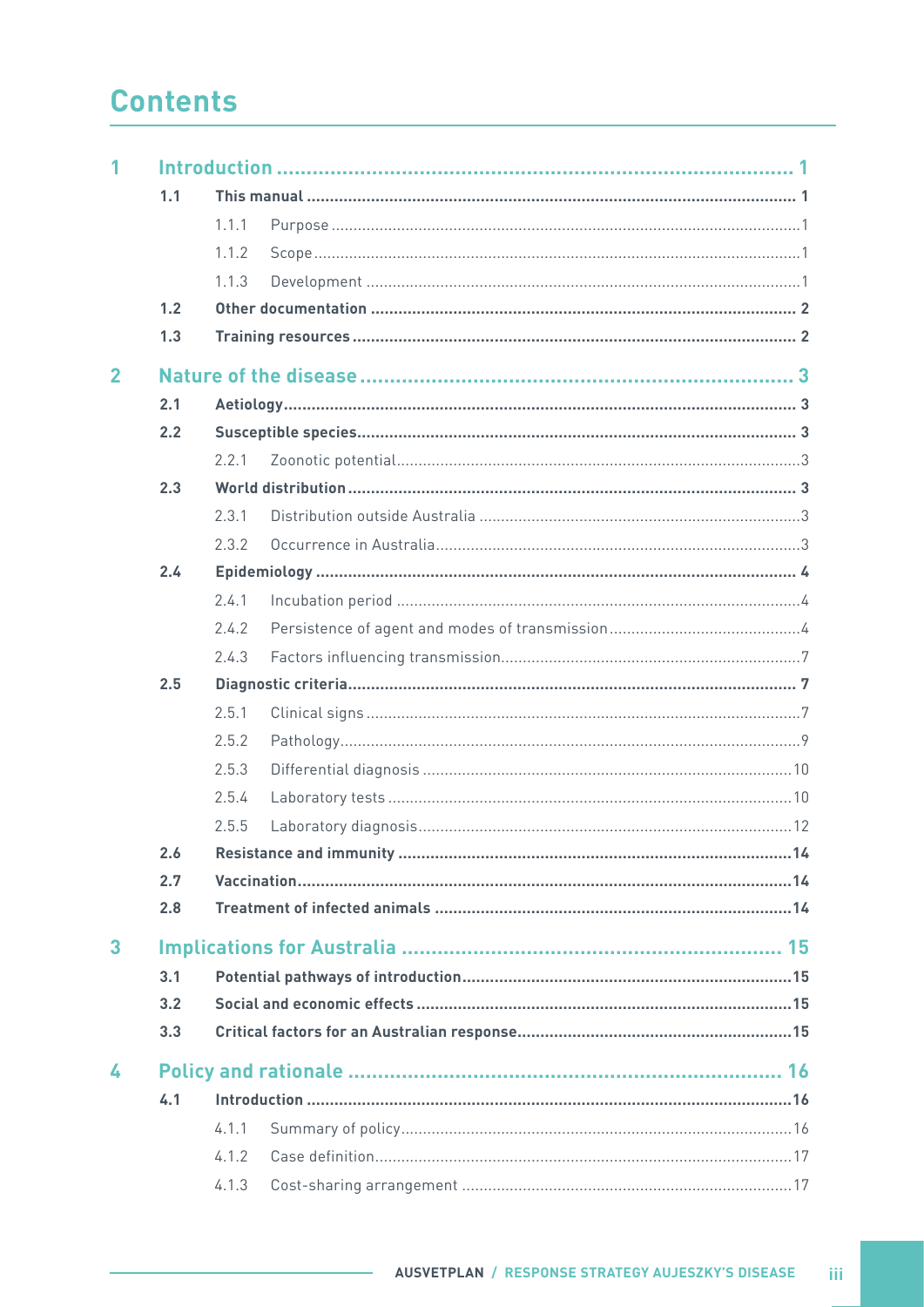|   |     | 4.1.4  |                                                            |  |
|---|-----|--------|------------------------------------------------------------|--|
|   |     | 4.1.5  |                                                            |  |
|   | 4.2 |        |                                                            |  |
|   | 4.3 |        |                                                            |  |
|   |     | 4.3.1  |                                                            |  |
|   |     | 4.3.2  |                                                            |  |
|   |     | 4.3.3  |                                                            |  |
|   |     | 4.3.4  | Zoning and compartmentalisation for international trade21  |  |
|   |     | 4.3.5  |                                                            |  |
|   |     | 4.3.6  |                                                            |  |
|   |     | 4.3.7  |                                                            |  |
|   |     | 4.3.8  |                                                            |  |
|   |     | 4.3.9  | Disposal of animals, and animal products and byproducts 23 |  |
|   |     | 4.3.10 |                                                            |  |
|   |     | 4.3.11 |                                                            |  |
|   |     | 4.3.12 |                                                            |  |
|   |     |        |                                                            |  |
|   |     |        |                                                            |  |
|   | 4.4 |        |                                                            |  |
| 5 |     |        | Guidelines for classifying declared areas and premises  26 |  |
|   | 5.1 |        |                                                            |  |
|   |     | 5.1.1  |                                                            |  |
|   |     | 5.1.2  |                                                            |  |
|   | 5.2 |        |                                                            |  |
|   |     |        |                                                            |  |
|   |     | 5.2.2  |                                                            |  |
|   | 5.3 |        |                                                            |  |
|   |     | 5.3.1  |                                                            |  |
| 6 |     |        |                                                            |  |
|   | 6.1 |        |                                                            |  |
|   | 6.2 |        |                                                            |  |
|   | 6.3 |        |                                                            |  |
|   |     | 6.3.1  |                                                            |  |
|   |     | 6.3.2  |                                                            |  |
|   |     | 6.3.3  |                                                            |  |
|   |     | 6.3.4  |                                                            |  |
|   |     | 6.3.5  | Vehicles, including empty livestock transport vehicles and |  |
|   |     |        |                                                            |  |
|   |     | 6.3.6  |                                                            |  |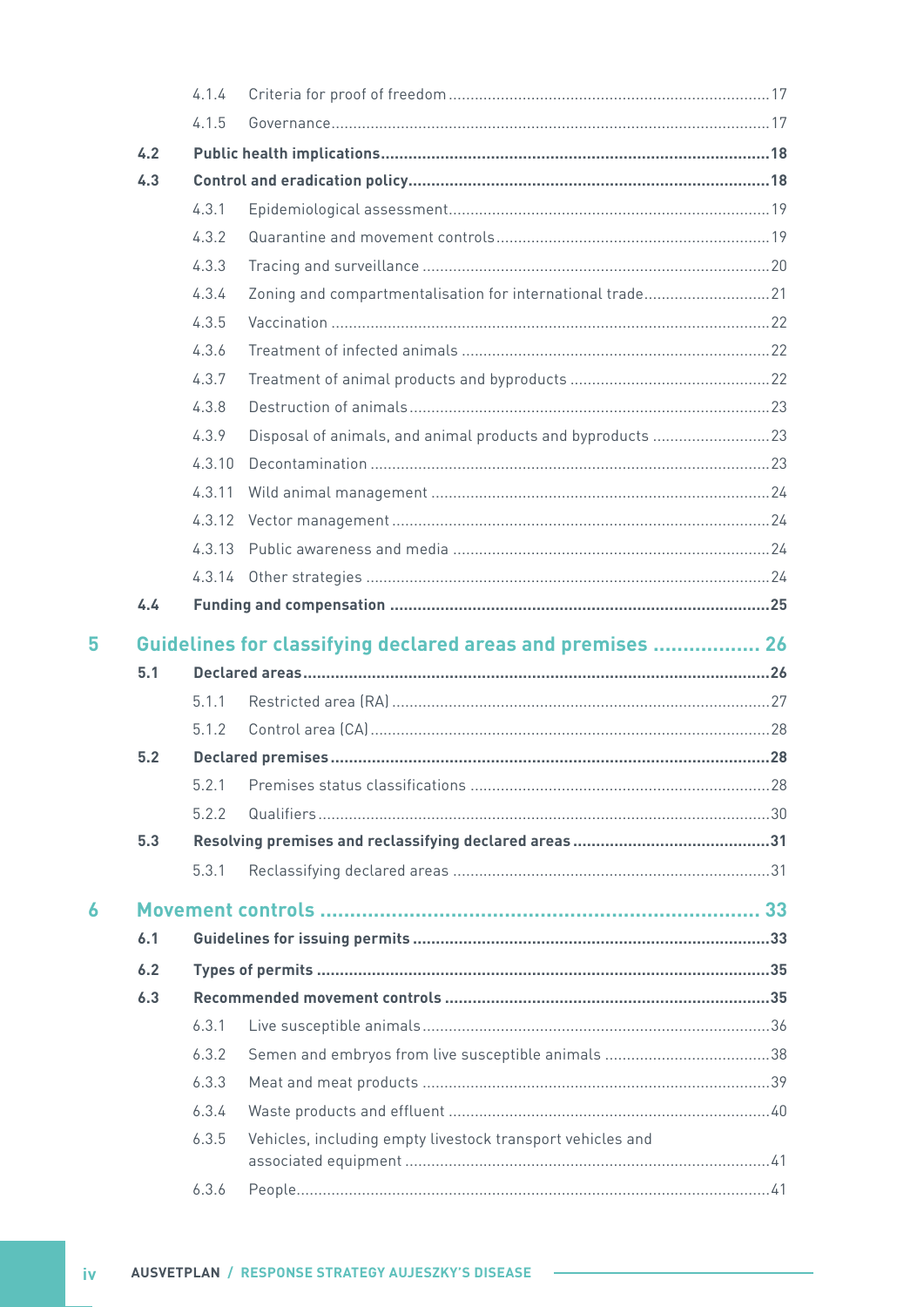|   |     | 6.3.7 |  |
|---|-----|-------|--|
|   |     | 6.3.8 |  |
| 7 |     |       |  |
|   | 7.1 |       |  |
|   |     |       |  |
|   |     |       |  |
|   |     |       |  |
|   |     |       |  |
|   |     |       |  |
|   |     |       |  |
|   |     |       |  |
|   |     |       |  |
|   |     |       |  |
|   |     |       |  |

#### **Tables**

| Table 2.1 Laboratory tests currently available at CSIRO-ACDP for the          |  |
|-------------------------------------------------------------------------------|--|
|                                                                               |  |
|                                                                               |  |
|                                                                               |  |
|                                                                               |  |
| Table 6.4 Recommended movement controls for in vivo-derived pig embyros39     |  |
| Table 6.5 Recommended movement controls for fresh/frozen pigmeat and offal 39 |  |
| Table 6.6 Recommended movement controls for waste products and effluent40     |  |
| Table 6.7 Recommended movement controls for empty pig transport vehicles      |  |

#### **Figures**

|  |  | Figure 2.1 The current approach to diagnostic testing at CSIRO-ACDP  13 |  |
|--|--|-------------------------------------------------------------------------|--|
|--|--|-------------------------------------------------------------------------|--|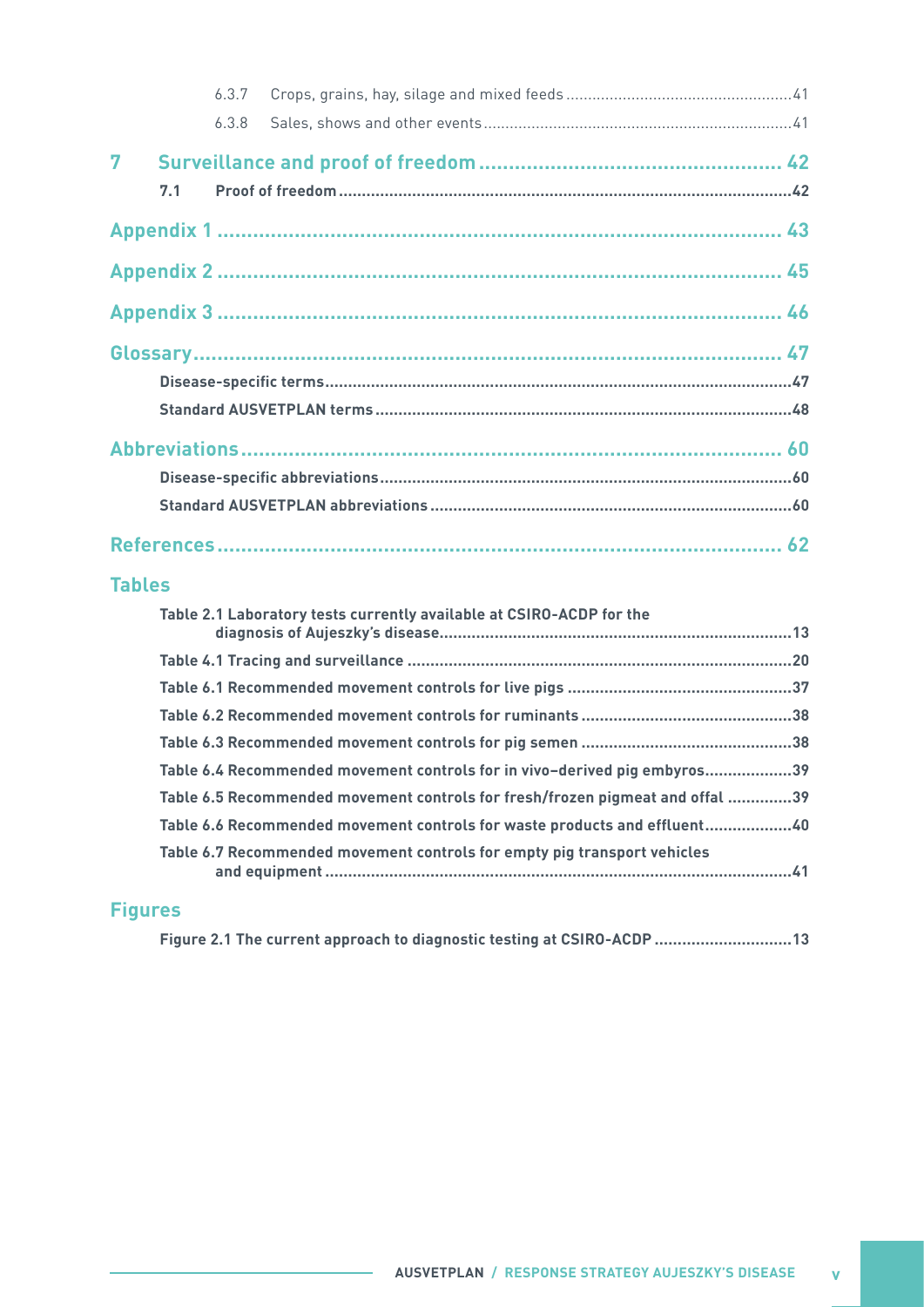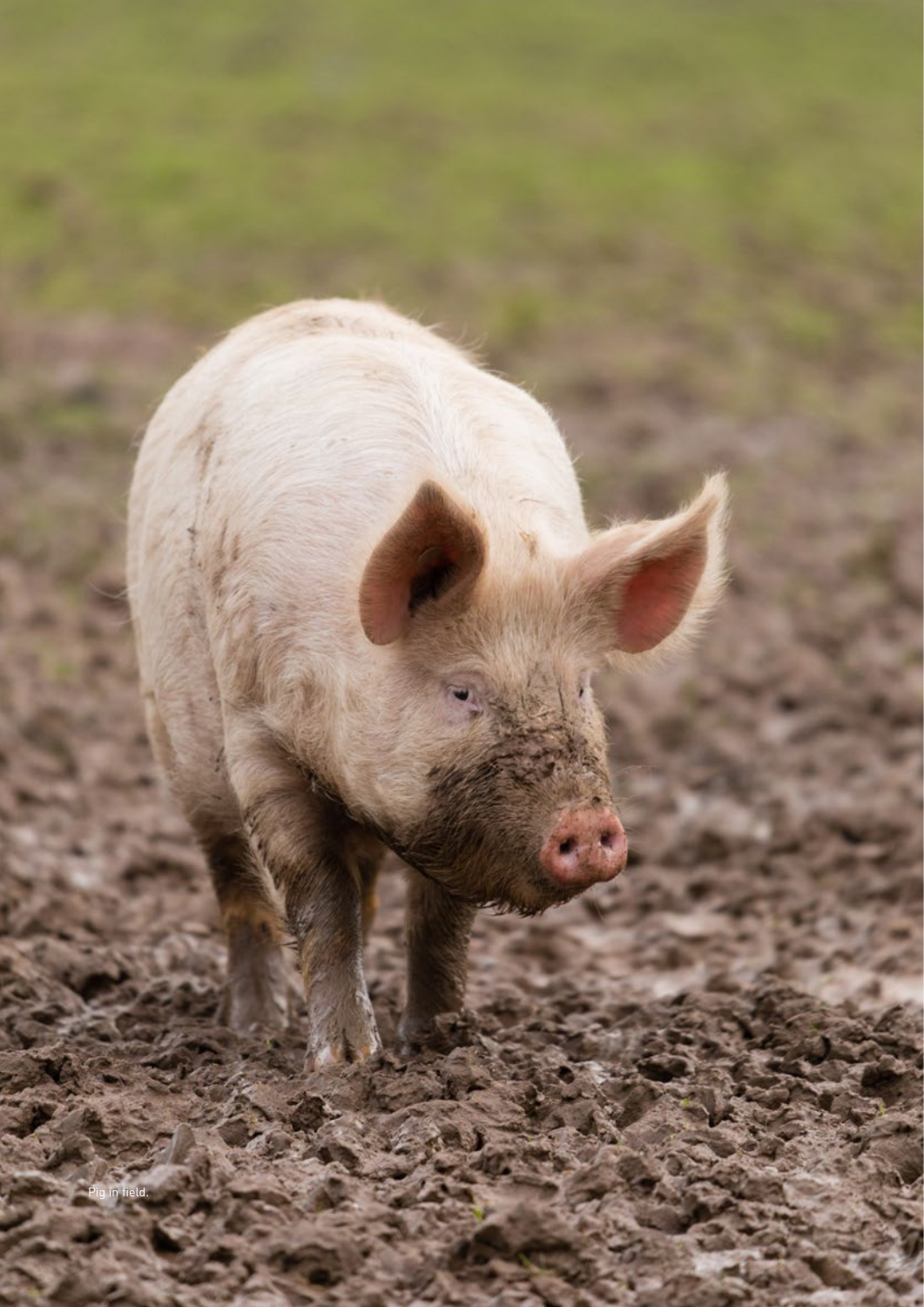# Introduction

# **1.1 This manual**

<span id="page-6-0"></span>1

#### **1.1.1 Purpose**

This response strategy outlines the nationally agreed approach for the response to an incident – or suspected incident – of Aujeszky's disease in Australia. It has been developed to guide decision making and so support the implementation of an efficient, effective and coherent response.

#### **1.1.2 Scope**

This response strategy covers Aujeszky's disease caused by porcine alphaherpesvirus type 1.

This response strategy provides information about:

- the disease (Section 2)
- the implications for Australia, including potential pathways of introduction, social and economic effects, and the critical factors for a response to the disease (Section 3)
- the agreed policy and guidelines for agencies and organisations involved in a response to an outbreak (Section 4)
- declared areas and premises (Section 5)
- quarantine and movement controls (Section 6)
- surveillance and establishing proof of freedom (Section 7).

The key features of Aujeszky's disease are described in the **Aujeszky's disease Fact Sheet (Appendix 1)**.

#### **1.1.3 Development**

The strategies in this document for the diagnosis and management of an outbreak of Aujeszky's disease are based on risk assessment. They are informed by the recommendations in the World Organisation for Animal Health (OIE) *Terrestrial animal health code* (Chapter 8.2) and the OIE *Manual of diagnostic tests and vaccines for terrestrial animals* (Chapter 3.1.2). The strategies and policy guidelines are for emergency situations and are not applicable to policies for imported animals or animal products.

This manual has been produced in accordance with the procedures described in the **AUSVETPLAN**  *Overview*, and in consultation with Australian national, state and territory governments; the relevant livestock industries; nongovernment agencies; and public health authorities, where relevant.

In this manual, text placed in square brackets [xxx] indicates that that aspect of the manual remains unresolved or is under development; such text is not part of the official manual. The issues will be worked on by experts and relevant text included at a future date.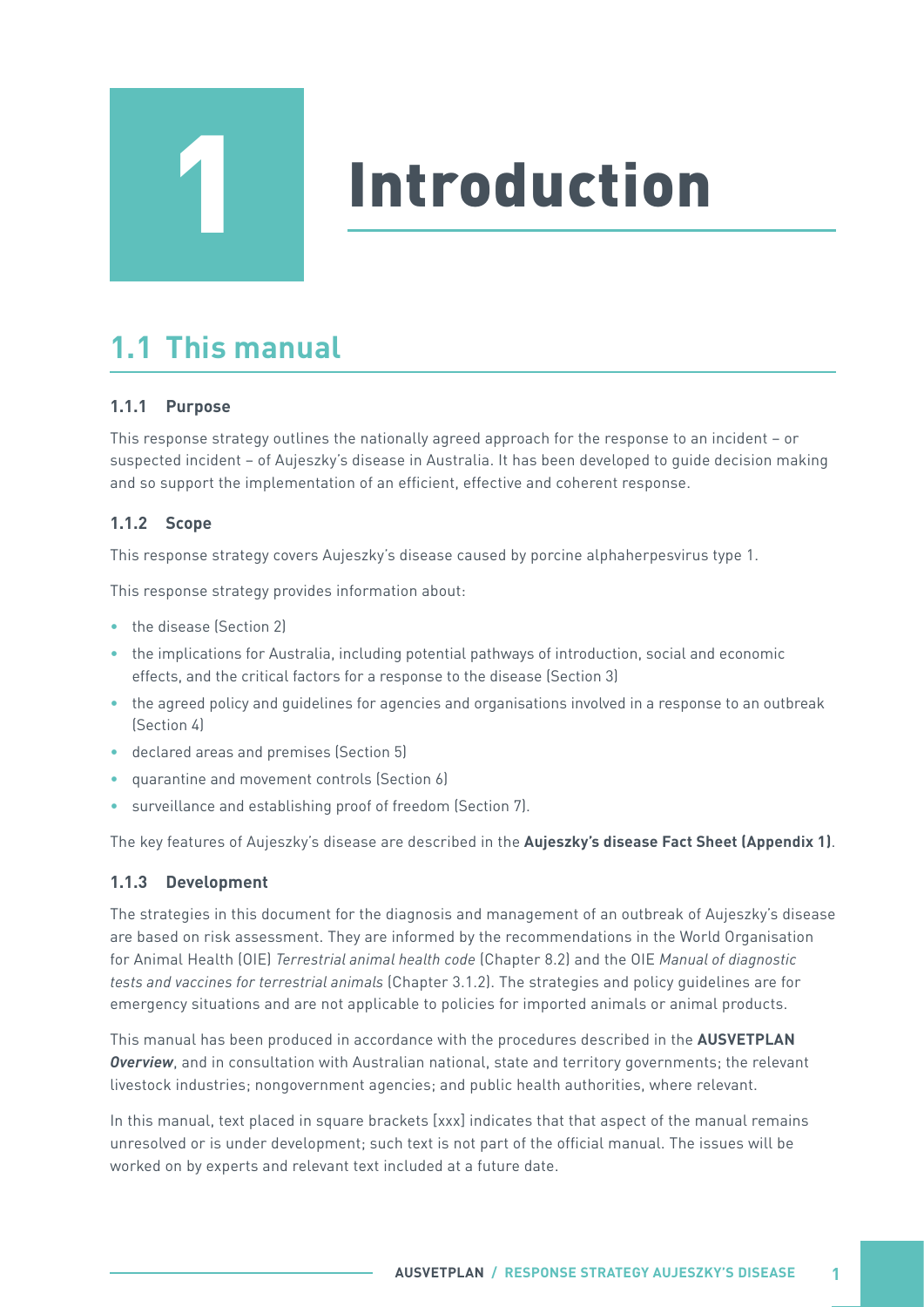# <span id="page-7-0"></span>**1.2 Other documentation**

This response strategy should be read and implemented in conjunction with:

- other AUSVETPLAN documents, including the operational, enterprise and management manuals; and any relevant guidance and resource documents. The complete series of manuals is available on the Animal Health Australia website1
- relevant nationally agreed standard operating procedures (NASOPs).<sup>2</sup> These procedures complement AUSVETPLAN and describe in detail specific actions undertaken during a response to an incident. NASOPs have been developed for use by jurisdictions during responses to emergency animal disease (EAD) incidents and emergencies
- relevant jurisdictional or industry policies, response plans, standard operating procedures and work instructions
- relevant Commonwealth and jurisdictional legislation and legal agreements (such as the Emergency Animal Disease Response Agreement – EADRA<sup>3</sup>), where applicable.

# **1.3 Training resources**

#### **EAD preparedness and response arrangements in Australia**

The EAD Foundation Online course<sup>4</sup> provides livestock producers, veterinarians, veterinary students, government personnel and emergency workers with foundation knowledge for further training in EAD preparedness and response in Australia.

3 [www.animalhealthaustralia.com.au/eadra](https://animalhealthaustralia.com.au/eadra/)

<sup>1</sup> [www.animalhealthaustralia.com.au/ausvetplan](https://animalhealthaustralia.com.au/ausvetplan/)

<sup>2</sup> [www.animalhealthaustralia.com.au/nationally-agreed-standard-operating-procedures](https://animalhealthaustralia.com.au/nationally-agreed-standard-operating-procedures/)

<sup>4</sup> [www.animalhealthaustralia.com.au/online-training-courses](https://animalhealthaustralia.com.au/online-training-courses/)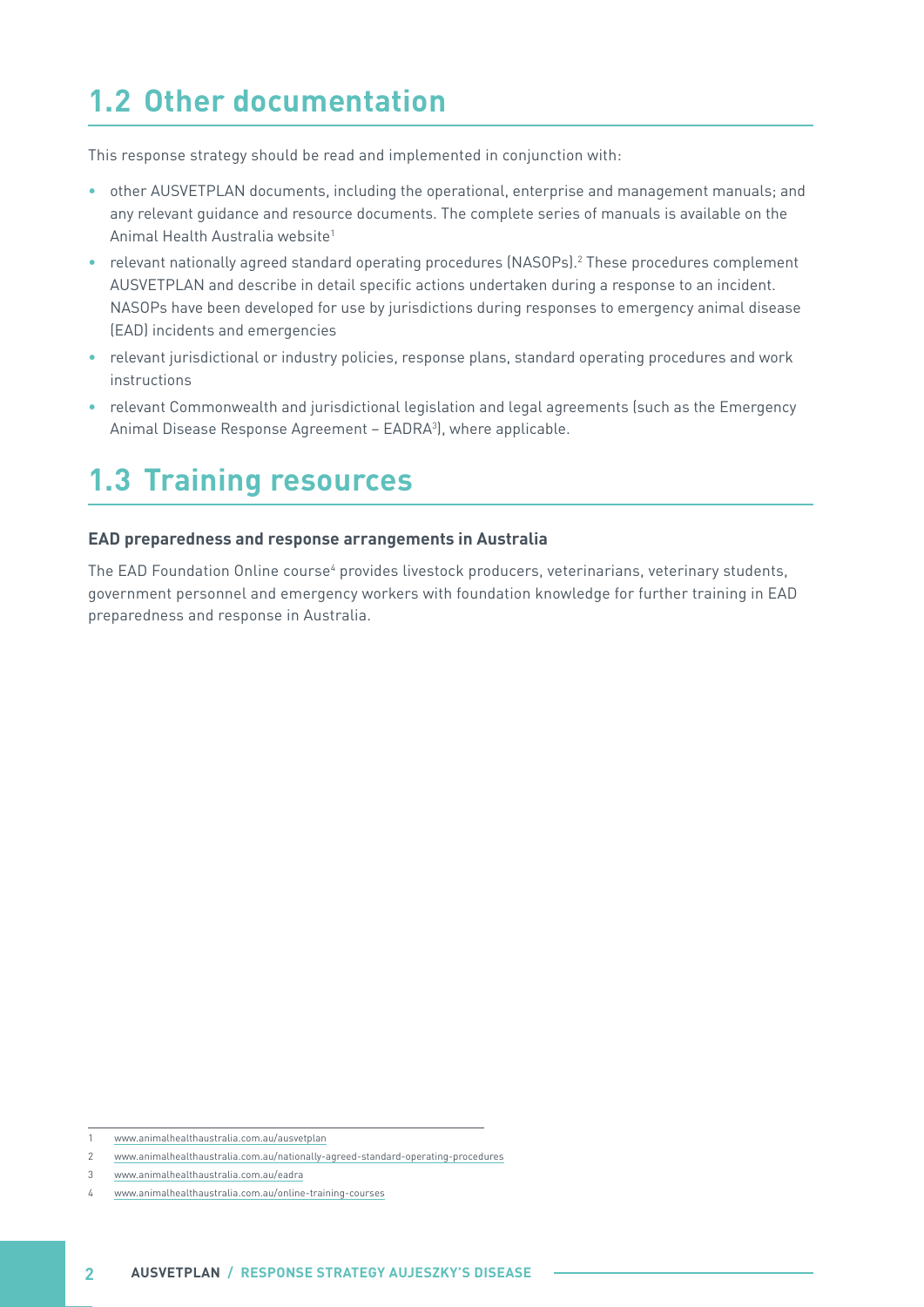<span id="page-8-0"></span>

# Nature of<br>the disease

Aujeszky's disease is a viral disease primarily of domestic pigs and occasionally of wild animals. It affects the nervous, respiratory and reproductive systems. It is of greatest economic importance in pigs.

# **2.1 Aetiology**

Aujeszky's disease is caused by porcine alphaherpesvirus type 1 of the family Herpesviridae. There is only one serotype, but strains vary with respect to virulence (from mild to severe), minimum infective dose and tissue tropism.

# **2.2 Susceptible species**

The pig is the only natural host for Aujeszky's disease virus. Sporadic cases occur in horses, cattle, sheep, goats, dogs, cats, mink, foxes, deer, rabbits, mice and rats. The disease is invariably fatal in these other species.

#### **2.2.1 Zoonotic potential**

There have been no substantiated reports of human infection.

## **2.3 World distribution**

For the latest information on the distribution of Aujeszky's disease, refer to the World Organisation for Animal Health (OIE) World Animal Health Information System.5

#### **2.3.1 Distribution outside Australia**

Aujeszky's disease occurs in most countries of Europe and Asia, in parts of the United States (feral pigs only), and in Central and South America. The prevalence in infected countries is 5–26%.

Canada, Denmark, Norway, Finland and Luxembourg are free from the disease, and the United Kingdom eradicated it during the 1980s. New Zealand declared itself free from Aujeszky's disease in 2000, following an eradication campaign in the 1990s.

#### **2.3.2 Occurrence in Australia**

Aujeszky's disease has never been diagnosed in Australia.

<sup>5</sup> <https://wahis.oie.int/#/home>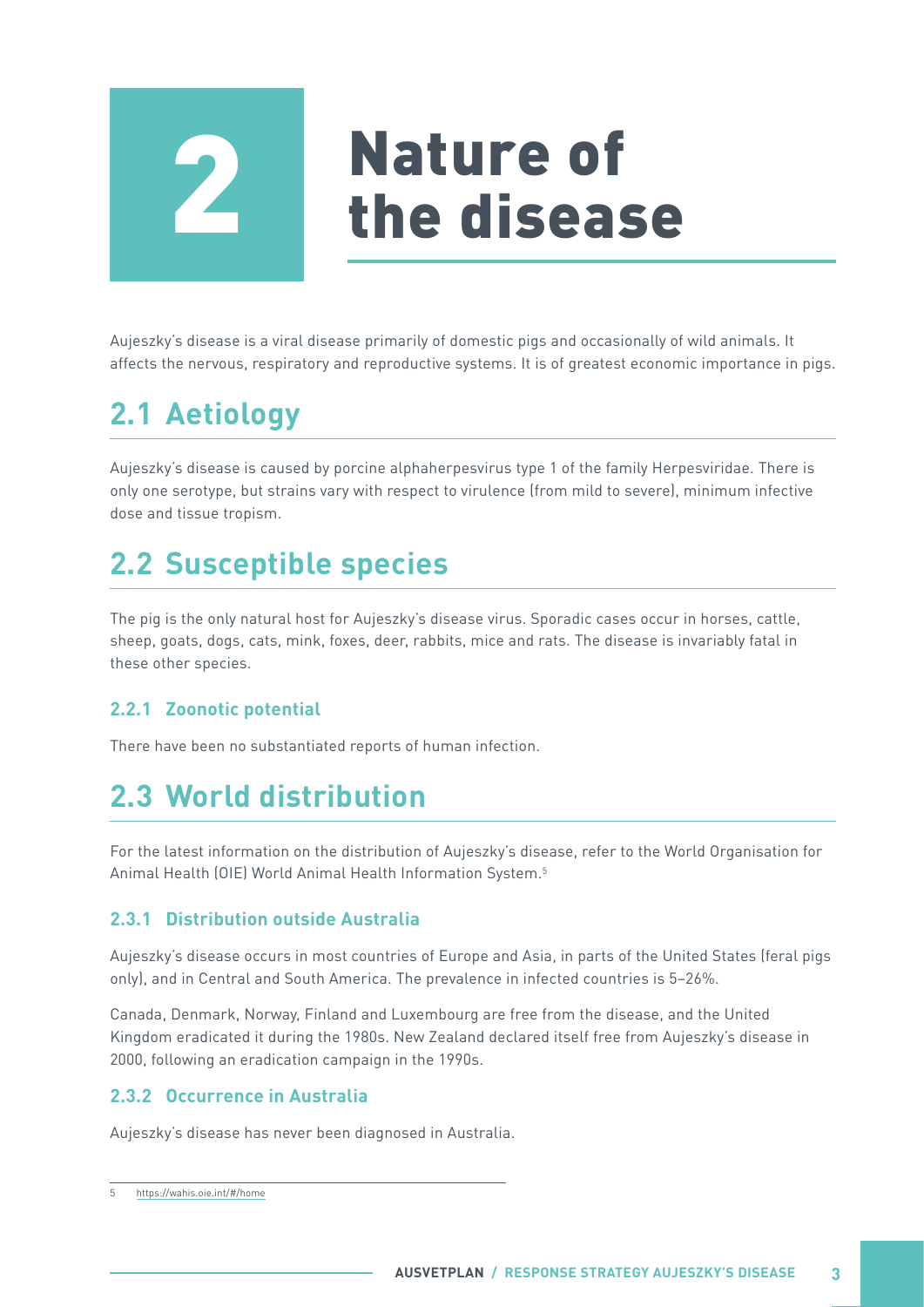# <span id="page-9-0"></span>**2.4 Epidemiology**

Aujeszky's disease is contagious in pigs and is mainly spread by the respiratory route. Spread from farm to farm can be expected to be slow, but within-farm spread will be relatively rapid.

#### **2.4.1 Incubation period**

The incubation period can be as short as 2–4 days in suckling pigs and 3–6 days in finishers. Excretion of virus begins 2–5 days after infection and can continue for at least 14 days. It may precede the onset of clinical signs (Pensaert & Kluge 1989).

#### **OIE incubation period**

The OIE *Terrestrial animal health code* (2021) does not describe an incubation period for Aujeszky's disease.

#### **2.4.2 Persistence of agent and modes of transmission**

#### **General properties**

Aujeszky's disease virus is a large virus with a lipid envelope, which is sensitive to many disinfectants, including detergents.

#### **Environment (including windborne spread)**

Aujeszky's disease virus is relatively thermostable compared with other herpesviruses. It has a half-life of 7 hours at 37 °C and the following survival characteristics (Pensaert & Kluge 1989):

- rapidly inactivated at 37 °C in sunlight and in dry conditions
- fairly stable infectivity at pH 5–9, but extreme acidity and alkalinity have a rapid inactivating effect
- survives for extended periods under winter conditions (below 4 °C)
- survives in contaminated straw and feeding troughs for 10–30 days at 24 °C or for up to 46 days at –20 °C; and on other fomites for 2–7 days at 25 °C (Schoenbaum et al 1991)
- survives in effluent for up to 3 days
- survives in well water and green pasture for up to 7 days (Kluge et al 1999).

Under certain favourable conditions in densely populated pig-farming areas, windborne spread of the virus from farm to farm can occur over distances of more than 2 km (Gloster et al 1984). The disease spread from northern Germany to Denmark in the air over a distance of 15–40 km and, in one case, 80 km (Christensen et al 1990). Windborne spread over substantial distances (up to 80 km) can be modelled and the distribution predicted (Christensen et al 1990).

The specific prerequisites for windborne spread are:

- large amounts of virus (ie large herds infected)
- the correct strain of virus
- appropriate environmental conditions (ie low temperature and high humidity)
- topography suitable for windborne spread
- close proximity of other pig herds (Pejsak & Truszczynski 2006).

It is highly unlikely that these favourable conditions would be met in Australia.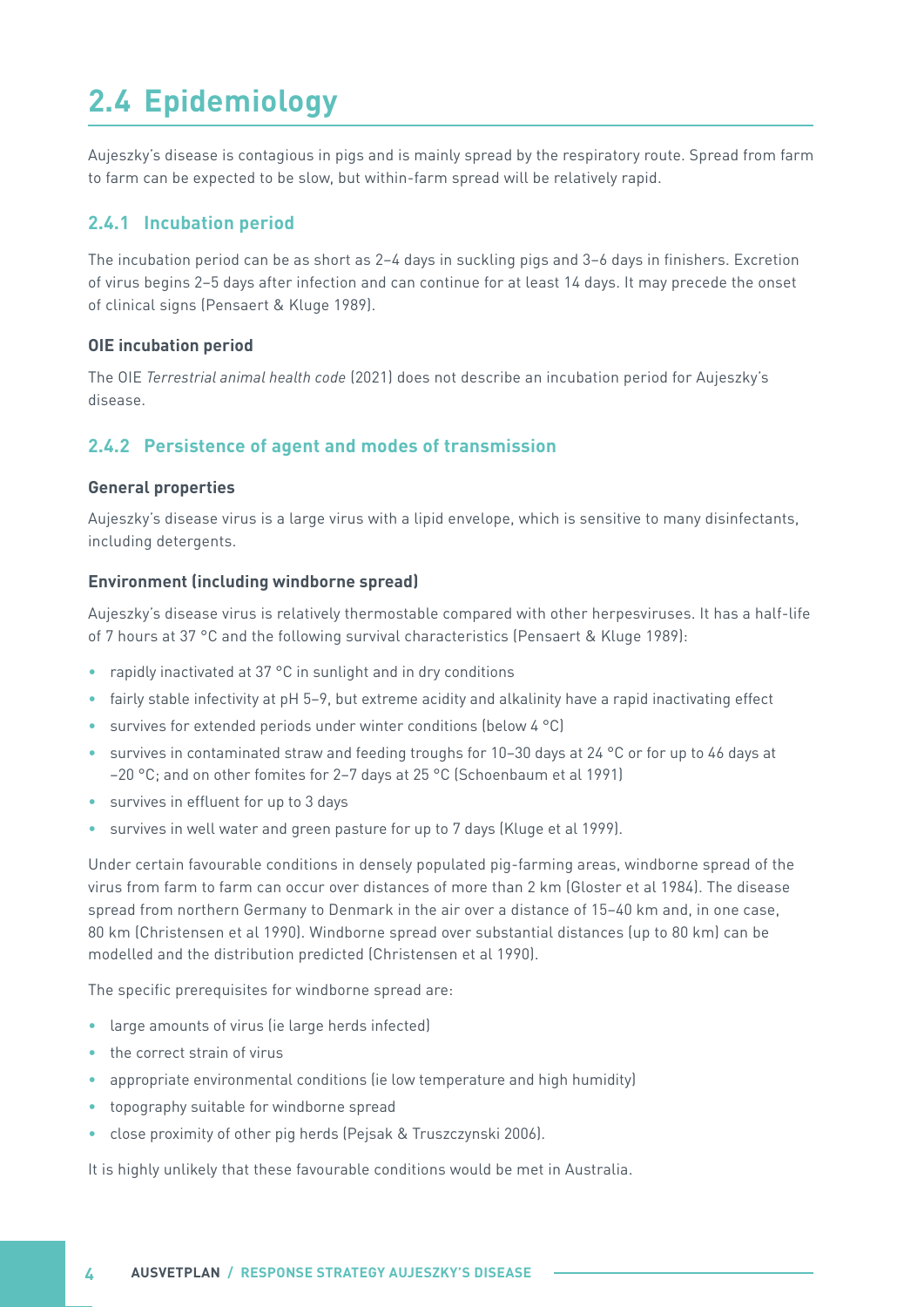#### **Live animals**

The most important method of infection is via oral and nasal secretions. Aujeszky's disease virus is spread principally by nose-to-nose contact. Other methods of spread are via:

- semen or vaginal secretions (see below)
- transplacental infection
- the colostrum or in milk.

In general, pigs excrete virus oronasally during the 2–4-week period following the primary infection. Longer persistence with continuous excretion has been reported (6 months in one United States study) but is probably rare (Pensaert & Kluge 1989). However, a very high percentage of pigs become latent carriers for 1 year or longer, with intermittent virus excretion at times when the animal is stressed, such as at parturition. There is circumstantial evidence that some latently infected pigs may be undetected by conventional serological tests (Pejsak & Truszczynski 2006).

Most outbreaks originate from the introduction of infected pigs to susceptible herds.

#### **Live wild (including feral) animals**

Feral pigs can be infected by Aujeszky's disease virus, and it is therefore necessary to minimise contact between feral pigs and infected domestic pigs. Feral pigs in the area should be controlled and destroyed, if possible, and should be included in surveillance programs to help define the extent of any infection in the feral pig population. In the southeast of the United States, 19% of feral pigs are seropositive (van der Leek & Gibbs 1992).

Aujeszky's disease virus is less resistant in the environment than other porcine viruses, and there is no evidence of vector involvement in its maintenance. Both these factors may decrease the likelihood of Aujeszky's disease spread in feral pigs when the feral pigs occur at low density.

Transmission to other susceptible species, including cats, rats and mice, occurs via consumption of head or offal tissue. Very rarely has Aujeszky's disease virus been detected in muscle tissue. Animals other than pigs are generally regarded as 'dead-end' hosts, as infection in these animals is usually short and self-limiting. Most die after an illness of short duration, usually 2–3 days after the appearance of clinical signs.

Rats and wildlife may have some role as reservoirs, but this requires further study.

The virus has been spread from animals (eg cats and rodents) that have died from the disease and contaminated grain bins (Kluge et al 1999).

#### **Animal products**

#### **Meat, meat products and casings, including use as animal feed**

Aujeszky's disease virus can survive in offal (head and neck tissues, and thoracic and abdominal viscera); the survival time depends on the temperature at which the material is held (Pensaert & Kluge 1989). For example, offal would need to be treated to at least 62 °C to inactivate the virus (Turner et al 2000).

Pigs are viraemic for only a short time, and the viability of the virus in meat is reduced by the pH changes after death. Virus was recovered from the carcass muscle of clinically affected pigs after storage at 1–2 °C for 72 hours (MacDiarmid 1991), but was inactivated in muscle, lymph node and bone marrow from an artificially infected hindquarter after 35 days at –18 °C (Durham et al 1980).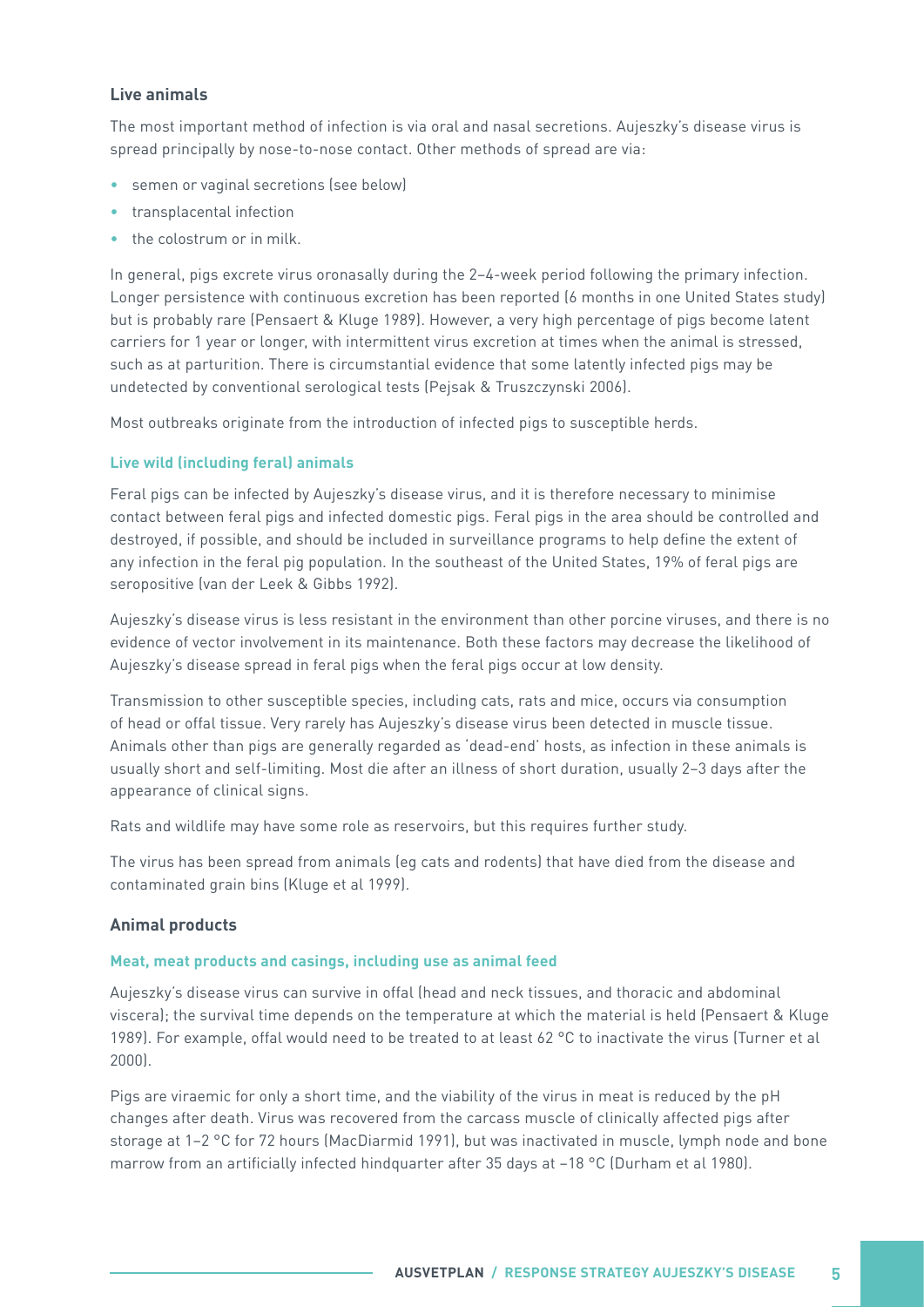Although it can be isolated from the tissues of infected pigs after death (Heard 1980, Pensaert & Kluge 1989), Aujeszky's disease virus is not considered a high-risk contaminant of pigmeat products. It does not appear in the OIE review by Farez and Morley (1997) of 'potential animal health hazards of pork and pork products'. DAFF (2004) has reviewed the literature on infectivity of Aujeszky's disease virus in pigmeat, citing papers that report detection of very low virus titres in the muscle of experimentally infected pigs and the transmission of infection through the consumption of carcasses of infected animals. Offal presents a higher risk of disease transmission than meat.

The dose of virus necessary to infect pigs orally is much greater than the dose required for infection via the respiratory route (Wittmann & Rziha 1989).

#### **Semen and embryos from live susceptible animals**

Acutely infected boars can transmit virus through semen, and it would be expected that carriers would also intermittently excrete the virus in semen. Acutely and chronically infected sows can be expected to excrete the virus into the reproductive tract and have been shown to infect naive boars.

Although Aujeszky's disease virus has been reported to be capable of infecting embryos (Bolin et al 1982), embryo transfer has been successfully used to derive Aujeszky's disease virus–negative embryos from infected sows (James et al 1983).

For embryos derived in vivo, the International Embryo Technology Society (IETS) lists Aujeszky's disease in Category 1. This means that sufficient evidence has accrued to show that the risk of transmission is negligible provided that the embryos are properly handled between collection and transfer (according to the IETS Manual).<sup>6</sup> The IETS notes that trypsin treatment is required during embryo processing to ensure the removal of any residual Aujeszky's disease virus.

#### See also the **AUSVETPLAN enterprise manual Artificial breeding centres**.

#### **People**

Humans are not carriers of Aujeszky's disease and have not been implicated in the spread of the disease other than by the use of contaminated equipment, such as hypodermic needles and syringes contaminated with blood from infected animals.

#### **Vehicles, including empty livestock transport vehicles**

Vehicular spread of the virus has not been documented.

#### **Equipment, including personal items**

The virus may survive on veterinary instruments. Spread via veterinary instruments within and between herds has been reported (Kluge et al 1999).

#### **Arthropod vectors**

Aujeszky's disease virus has no insect vectors. There are no reliable reports that the virus survives in or on birds, in biting insects or on flies beyond 24 hours, or that it is mechanically transmitted by them.

<sup>6</sup> Manual of the International Embryo Transfer Society, IETS, Savoy, IL, USA ([www.iets.org/Publications/IETS-Manual\)](https://www.iets.org/Publications/IETS-Manual)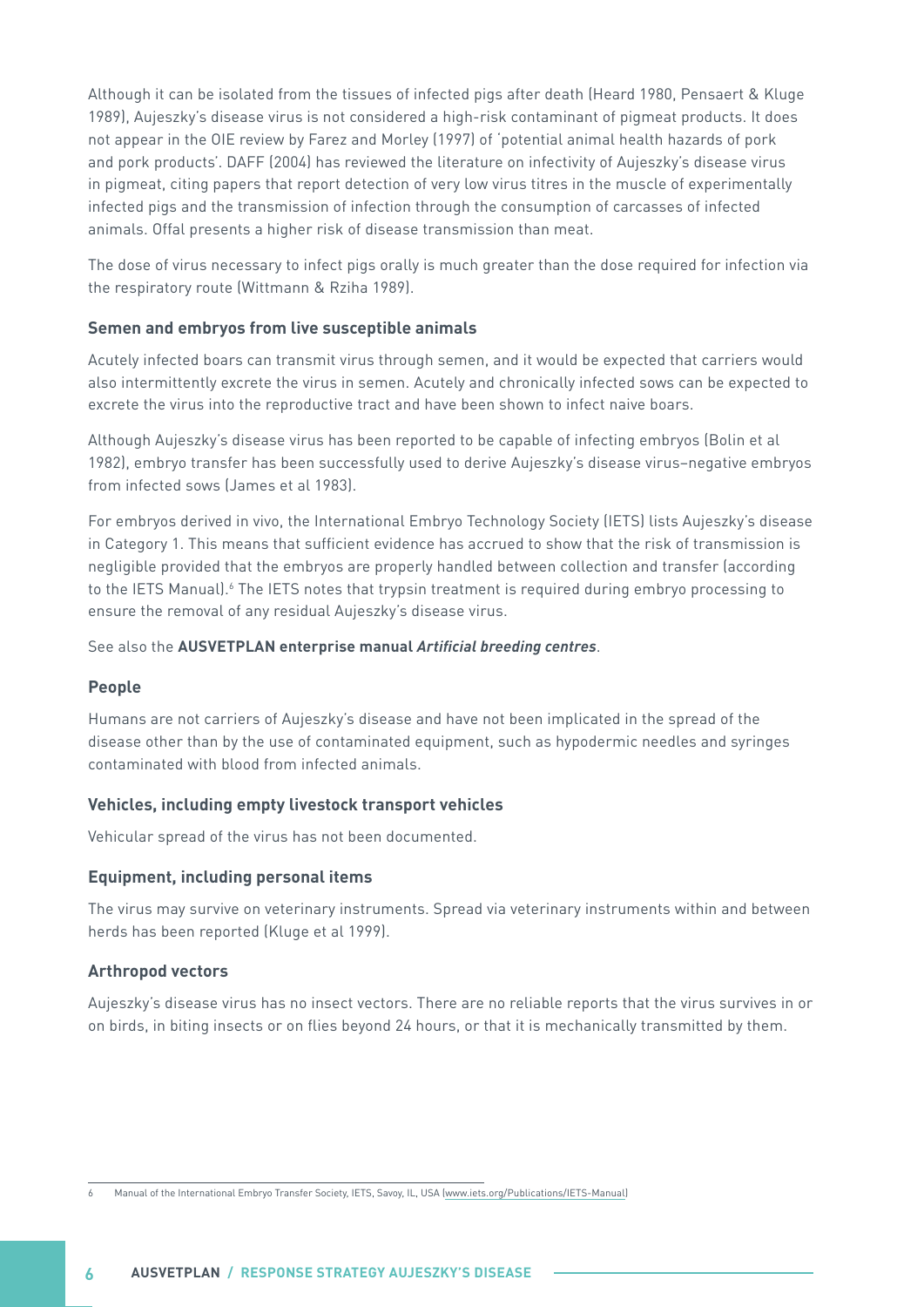#### <span id="page-12-0"></span>**2.4.3 Factors influencing transmission**

The emergence of Aujeszky's disease as a significant disease in many countries coincided with intensification of pig farming practices. The increased density of both animals and farms probably contributed to the spread of the disease over substantial distances as a result of the movement of breeding stock. A high percentage of pigs become latent carriers for a year or longer (see Section 2.4.2). Movement or importation of live animals can therefore be an important means of introduction of the disease to a new area.

Aujeszky's disease has been eliminated from herds in Denmark, England, New Zealand and the United States by a combination of measures, including movement controls, vaccination, testing and slaughter. For example, Aujeszky's disease has been successfully eliminated from infected farms by either:

- immediate depopulation (with salvage through an abattoir) where acute cases of disease are present and/or when more than 25% of the breeding herd is serologically positive; or
- progressive depopulation over a 7-month period to minimise the slaughter of pigs of unsaleable weight; or
- removal of serological reactors when these comprise less than 20–25% of the breeding herd.

In Denmark, infected herds with fewer than 25% reactors were tested every 28 days. Seropositive sows were removed after each test until there were two clear tests followed by a clear test 6 months later. The United Kingdom eradicated Aujeszky's disease by slaughtering either infected herds, or only seropositive pigs in herds with low prevalence and no evidence of spread of infection.

In New Zealand, most infected herds (50%) were depopulated or a test-and-removal program was used (30% of herds). Vaccination, test and removal were used in 15% of herds.

### **2.5 Diagnostic criteria**

Since the clinical signs of Aujeszky's disease are not pathognomonic, presumptive diagnosis may be based initially on histopathology (ie nonsuppurative encephalomyelitis) and confirmed by positive serology, or virus or antigen detection in tissue or serum.

Aujeszky's disease may be diagnosed first in other species that are in close contact with pigs (eg cats, dogs or rodents), when sudden deaths with or without itching (pruritus) occur.

#### **2.5.1 Clinical signs**

#### **Animals**

#### **Pigs**

Clinical signs in pigs are dependent on the strain and dose of virus, and the age of pigs infected. The most severe disease occurs in young animals, and infection of adult pigs is often mild or inapparent. The first signs of infection in a herd may be reproductive failure (abortions, mummified foetuses and stillbirths), followed shortly after by disease in neonates.

In newly infected herds, the virus usually spreads rapidly through the whole herd. Clinical signs are most likely to be seen in newborn pigs and breeding sows. The disease mainly affects the respiratory and nervous systems, but respiratory signs were never a feature of Aujeszky's disease in the North Island of New Zealand, where the disease was manifest as a fatal neurological disorder of piglets, or as a reproductive disease in pregnant sows (Pannett et al 1999). Manifestation of clinical signs can vary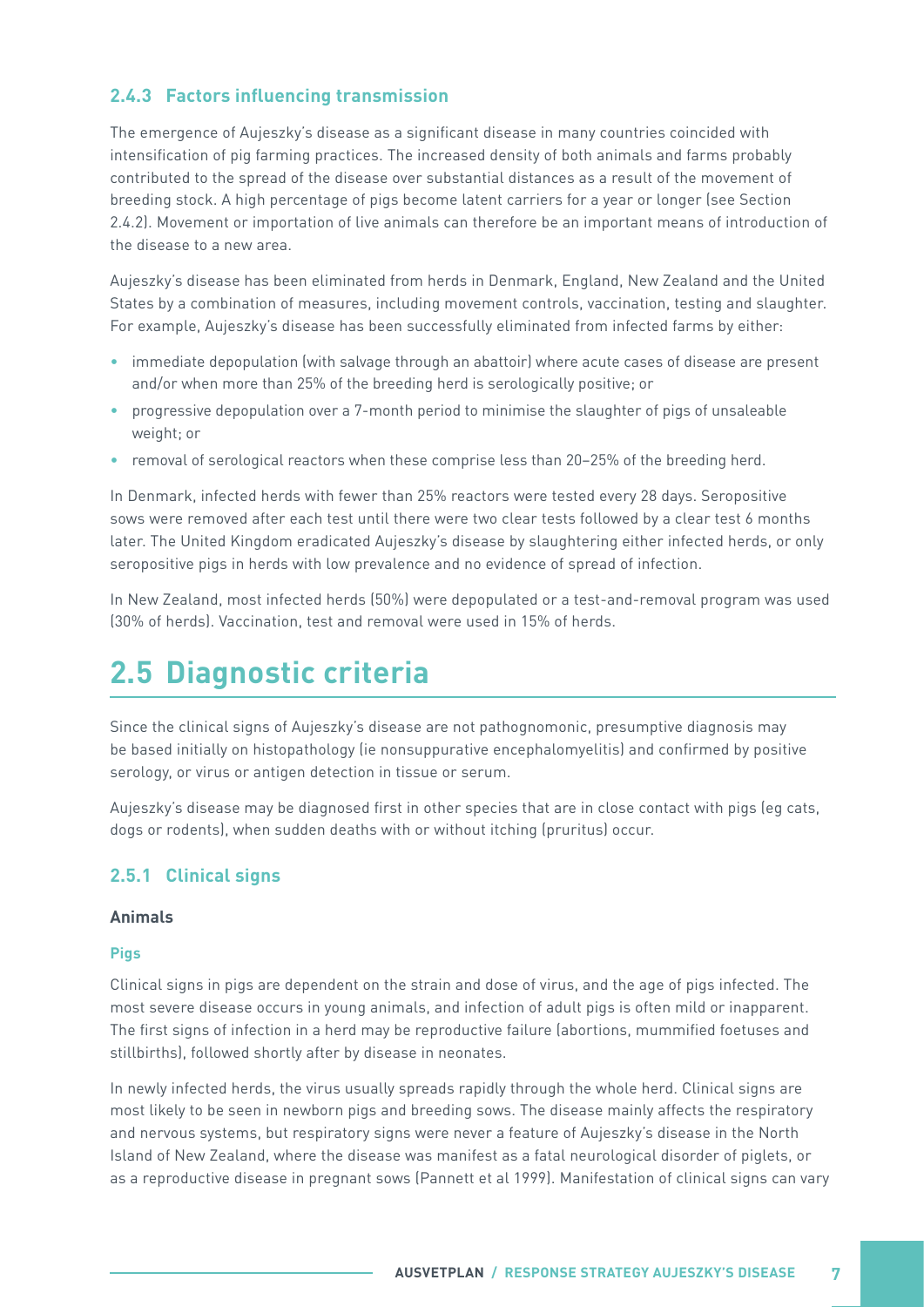considerably according to the age of the pig: nervous signs are more commonly seen in younger pigs, whereas respiratory signs are usually observed in older animals. Itching is rarely seen as a clinical sign in pigs.

Clinical signs in pigs of different ages are as follows:

- Newborn. For piglets less than 2 weeks old, the case mortality rate may approach 100%, and death occurs within hours of the onset of clinical signs. Prostration is often the only clinical sign. Slightly older piglets show fever and variable signs of loss of appetite, vomiting and depression, with central nervous system (CNS) and respiratory involvement. The CNS signs consist of incoordination, abnormal 'goose-stepping' gait, drowsiness, muscular twitching, convulsions, involuntary eye movements and paralysis. The case mortality rate ranges from 20% to 100%. Deaths occur up to 1 week after the onset of signs but may be seen as early as 24 hours after the onset of clinical disease.
- Weaner pigs. The case mortality rate for weaner pigs is generally of the order of 5–10%. The clinical signs already described may be present, but respiratory signs are usually more prominent. These include coughing, sneezing, laboured breathing and conjunctivitis.
- Grower and finisher pigs. Respiratory disease is the most common clinical sign and may be mild but rapidly spreading. Morbidity rates may be very high and approach 100%, but, if the infection is uncomplicated, case mortality rates are low (1–2%).
- Adults. Although infection of adult pigs is often mild or inapparent, severe outbreaks have been reported. The virus can cross the placenta. If sows are infected earlier than the 13th day of pregnancy, there is likely to be embryonic resorption. At later stages of pregnancy, there may be abortion, mummified fetuses, stillbirths or the birth of weak, trembling pigs. Retrospective analysis of herd records to detect changes in farrowing rates, or numbers weaned per litter and numbers sold per sow per year, may give an indication of the time of infection. In New Zealand (MacDiarmid 1992), Singapore and the United Kingdom, the clinical signs were, for many years, unremarkable, as pigs may seroconvert without any clinical signs if infected by very low doses of the virus. A retrospective serological survey in New Zealand after the first Aujeszky's disease diagnosis indicated that the virus had been present for at least 3 years without causing recognisable clinical disease (Oliver 1989).

#### **Cattle and sheep**

The disease is almost invariably fatal in cattle and sheep. The most striking clinical feature is intense itching of a localised area or areas of skin, innervated by one or more spinal nerves. This leads to licking, rubbing or gnawing so severe as to lead to self-mutilation. After a day or so, the animal is prostrate but is still capable of rising and walking unsteadily. The animal becomes progressively weaker over the next 12–24 hours and develops rhythmic convulsions, bellowing, grinding of the teeth, pharyngeal paralysis, rapid shallow breathing and cardiac irregularities. Consciousness is maintained until near death, which usually occurs about 2 days after the onset of signs.

#### **Dogs and cats**

The clinical signs in dogs and cats are similar to those in ruminants. There is intense itching and selfmutilation. The animal may emit plaintive whimperings and howls. Paralysis of the pharynx and profuse salivation may simulate rabies; hence the alternative name, pseudorabies. There may be rhythmic convulsions. Death occurs within 24–48 hours in dogs and often more rapidly in cats. In Singapore, diagnosis of Aujeszky's disease was often preceded by deaths of cats in piggeries (note that Singapore no longer has pig farms). Several fatal cases of nervous disease in dogs were reported in New Zealand.

#### **Rodents**

Rats and mice are dead-end hosts because these species do not transmit the virus. On farms where the disease is present, increased numbers of dead rodents are frequently evident.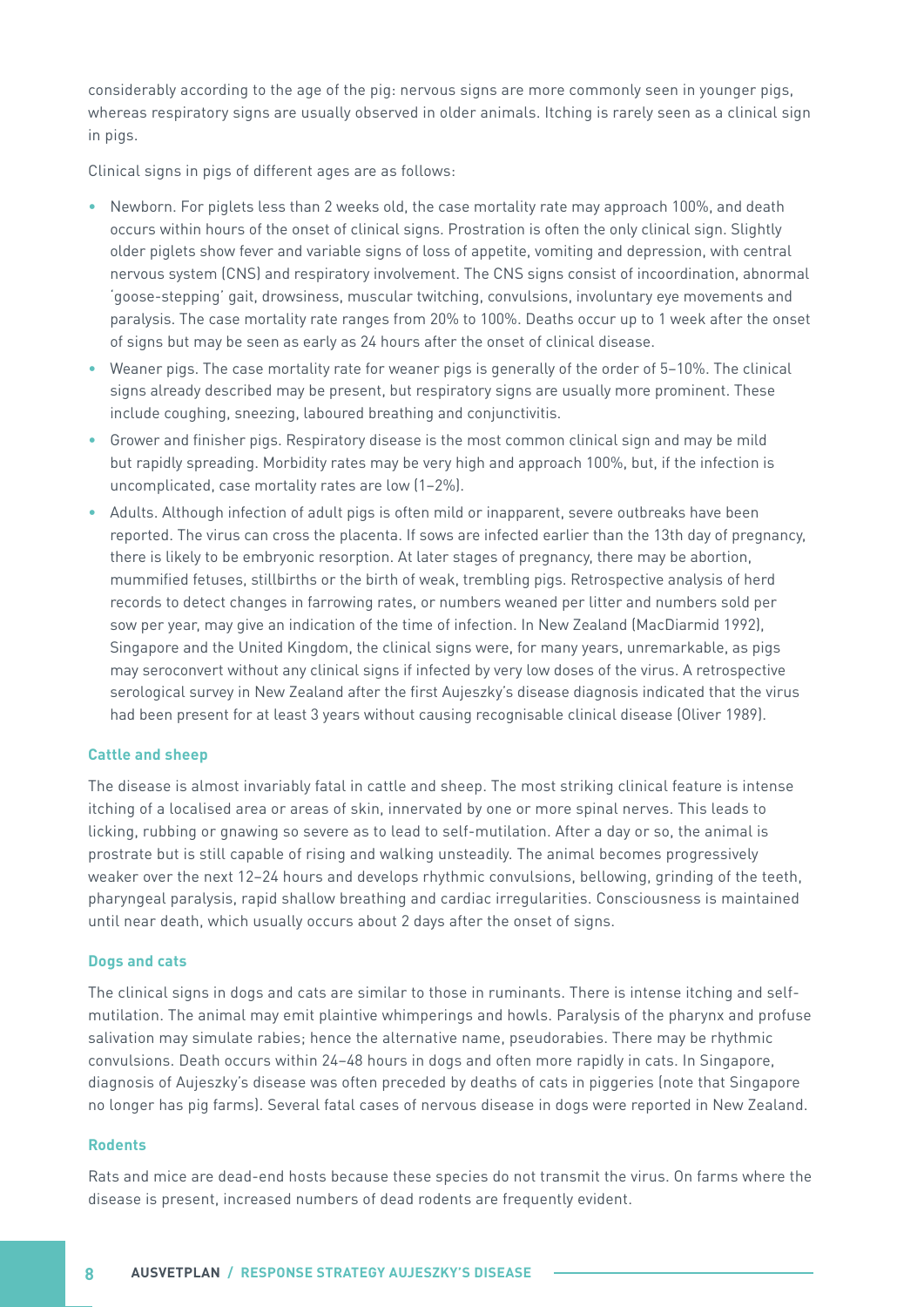<span id="page-14-0"></span>

Respiratory disease is a common clinical sign.

#### **2.5.2 Pathology**

#### **Gross lesions**

At postmortem examination in pigs, gross lesions are often minimal or absent. There may be purulent inflammation of the nasal lining, pharyngitis, tonsillitis, and areas of fluid retention, congestion or consolidation in the lungs. In the CNS, the meninges may be congested. Lymph nodes may be mildly congested and contain some tiny, flat, red or purple haemorrhages. Occasionally, there are small white–yellow necrotic foci in the liver and spleen of affected animals or aborted fetuses.

In all species other than pigs, the predominant and sometimes the only nervous system lesions are found in the spinal cord. Lesions consist of oedema, congestion and haemorrhage. These lesions are most severe in the section of the dorsal horn and dorsal root ganglia that innervate the area of skin affected by itching. CNS lesions are similar to those in pigs, but are much milder.

#### **Microscopic lesions**

In affected animals, there is a diffuse, nonsuppurative (not involving neutrophils) inflammation of the brain, spinal cord and spinal nerves. Brain lesions are most common in the cerebral and cerebellar cortexes, but they also occur in the pons, thalamus and medulla. Grey and white matter are both affected. There is marked perivascular cuffing (white cell accumulation), glial cell proliferation, and varying degrees of nerve cell necrosis. Cowdry type A intranuclear inclusion bodies occur in glial cells, but are by no means plentiful. There are areas of meningitis, particularly adjacent to lesions. In the lungs, there may be oedema and interstitial pneumonia. Necrotic foci may be present in the tonsils, liver, kidneys, spleen and associated lymph nodes. There is nerve cell degeneration and moderate cellular infiltration.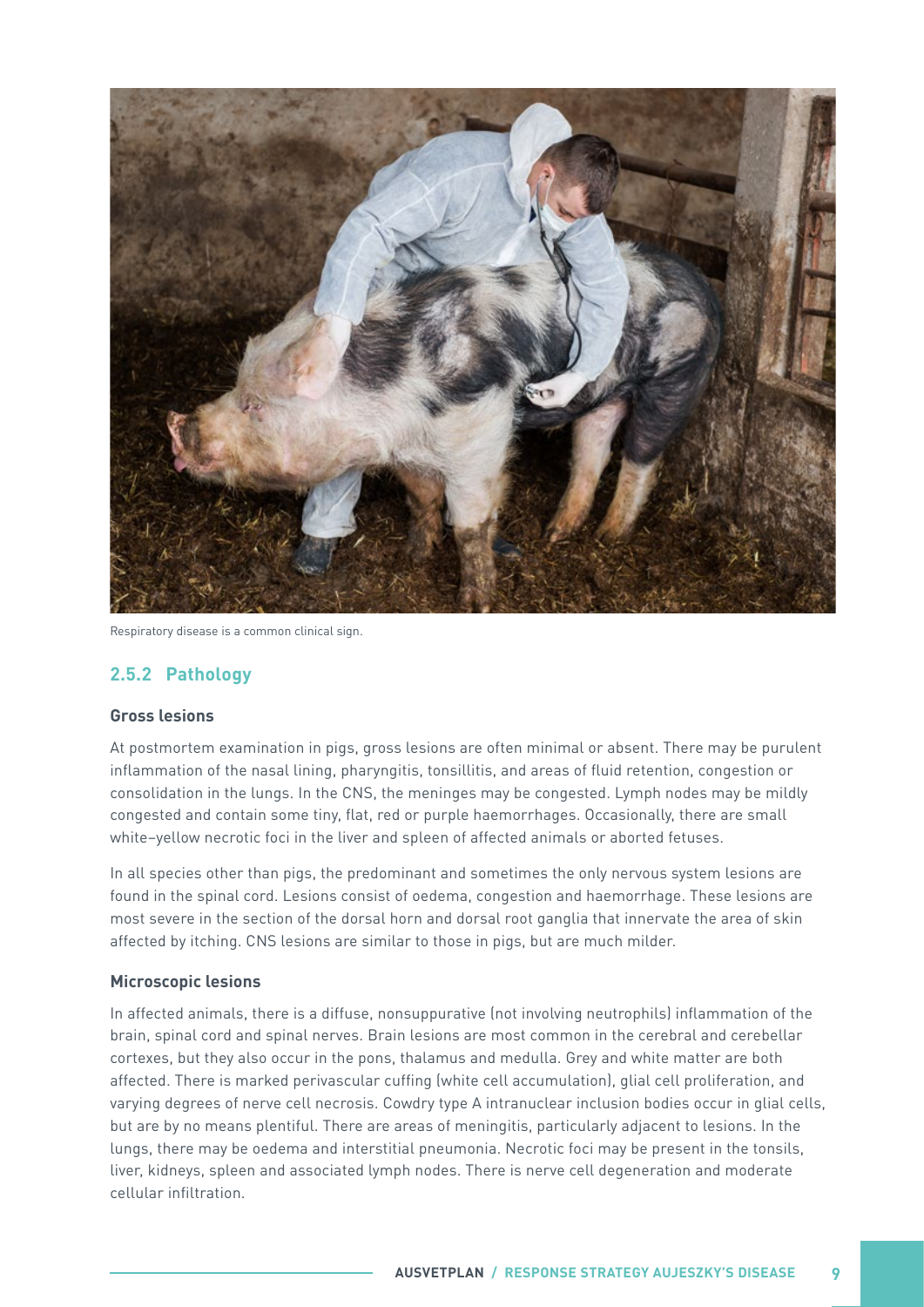#### <span id="page-15-0"></span>**2.5.3 Differential diagnosis**

The following diseases and conditions should be considered in a differential diagnosis of Aujeszky's disease:

- classical and African swine fever
- porcine reproductive and respiratory syndrome
- enterovirus encephalomyelitis (highly virulent strain)
- swine influenza
- Nipah virus disease
- streptococcal meningoencephalitis
- hypoglycaemia
- haemagglutinating encephalomyelitis virus
- encephalomyocarditis
- organic arsenic and mercury poisoning
- salt poisoning
- other respiratory diseases (actinobacillosis, enzootic pneumonia and pasteurellosis, streptococcosis)
- enterovirus encephalomyelitis (milder strains)
- other diseases causing stillbirths and/or abortions (eg parvovirus disease, leptospirosis)
- porcine myocarditis syndrome
- congenital tremors
- rabies (cats and dogs)
- scrapie (sheep and goats)
- bovine spongiform encephalopathy (cattle)
- any other conditions causing signs of persistent itching.

#### **2.5.4 Laboratory tests**

#### **Samples required**

#### **Fresh specimens**

Specimens required for detection and characterisation of the agent, serological testing and histopathology are as follows:

- identification of agent
	- fresh tissues (2 g of each tissue) collected aseptically postmortem and forwarded unpreserved spleen, tonsils, lymph nodes and distal ileum; lung, kidney and liver may be included principally for differential diagnostic workup
- serological testing
	- sera from animals suspected of having chronic disease (30 samples)
	- sera from sows suspected to have had piglets with chronic disease
- histopathology
	- a full range of tissues (including the brain and spinal cord) in neutral-buffered formalin.

From all species, one half of the brain should be collected aseptically after longitudinal section. From all species except pigs, the skin and subcutaneous tissue at the site of itching should also be collected.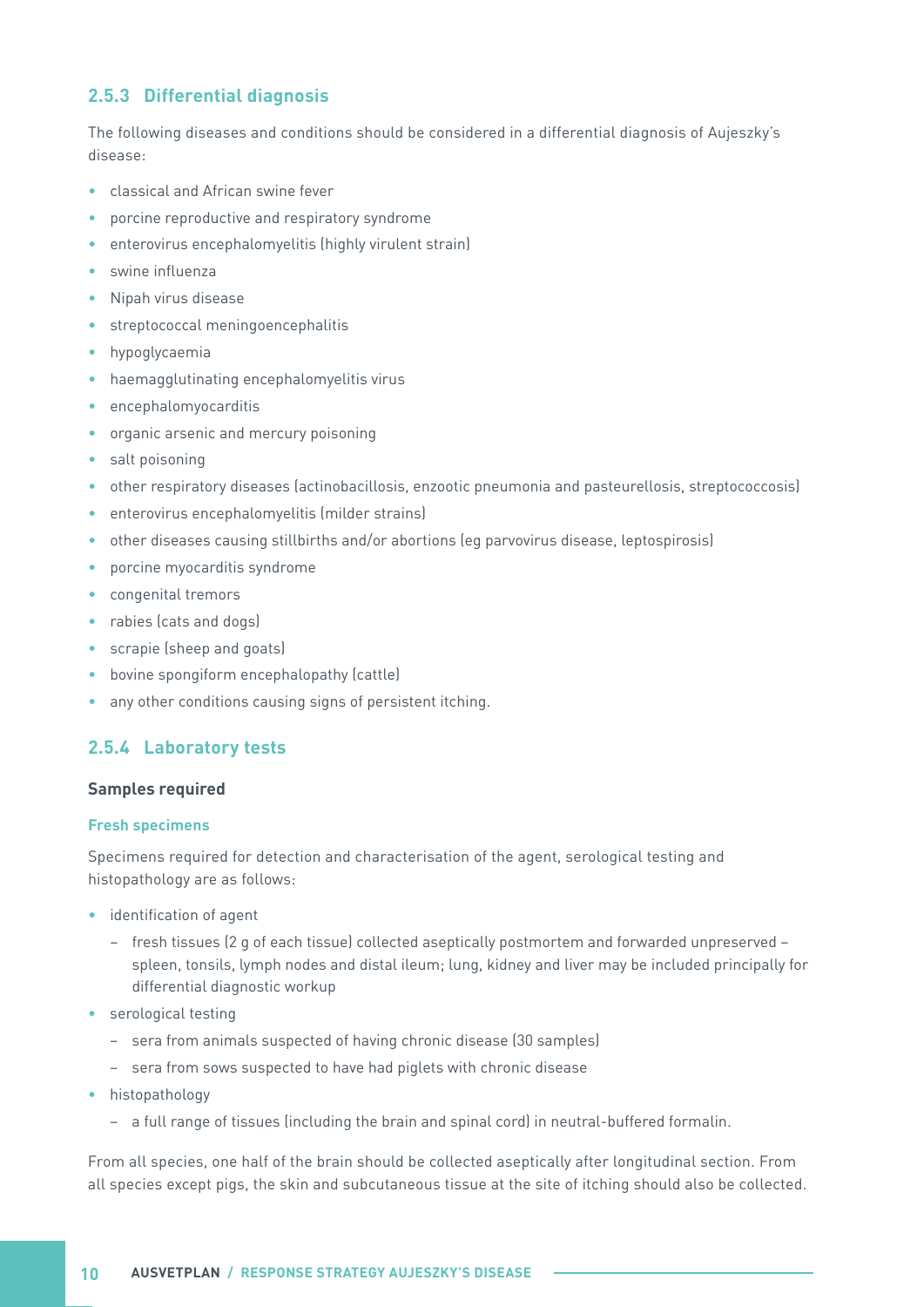

Nasal swabs should be collected from live pigs for testing.

From pigs, samples of lung, spleen, pharyngeal mucosa and tonsil should also be collected aseptically. From live pigs, nasal swabs should be collected and submitted in virus transport medium.

Heparinised blood and blood samples for serum (about 10 mL) should be collected from convalescent and recovered animals. Serum antibodies are detected 7–10 days after infection.

#### **Preserved specimens**

The other half of the brain, together with cervical, thoracic and lumbar segments of the spinal cord, should be fixed in neutral-buffered formalin. Specimens of tonsil, mesenteric lymph nodes, spleen, liver and kidney should also be collected in neutral-buffered formalin. If circumstances permit, a whole pig should be submitted to the laboratory.

#### **Transport of specimens**

Specimens should be submitted in accordance with agreed state or territory protocols. Specimens should initially be forwarded to the state or territory laboratory for appropriate analysis, and assessment of whether further analysis will be required by the CSIRO Australian Centre for Disease Preparedness (CSIRO-ACDP), Geelong.

If the state or territory laboratory deems it necessary, duplicate samples of the specimens should be forwarded to CSIRO-ACDP for emergency disease testing, after the necessary clearance has been obtained from the chief veterinary officer (CVO) of the state or territory of the suspect case, and after the CVOs of Victoria and Australia have been informed about the case and the transport of the specimens to Geelong (for the first case). Sample packaging and consignment for delivery to CSIRO-ACDP should be coordinated by the relevant state or territory laboratory.

For further information, see the **AUSVETPLAN management manual Laboratory preparedness**.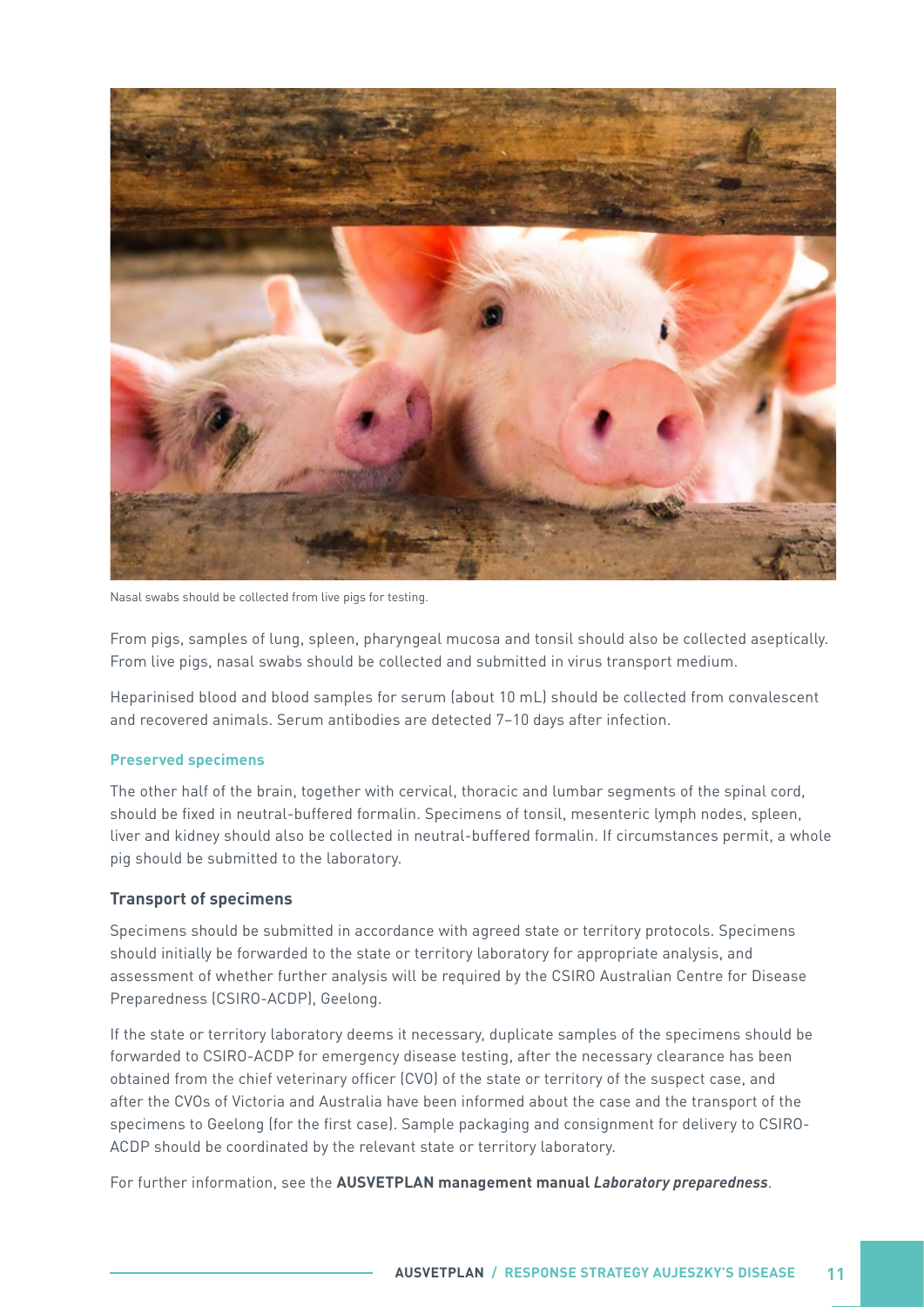#### <span id="page-17-0"></span>**Packing specimens for transport**

Unpreserved tissue specimens should be chilled and forwarded on ice or frozen gel packs. However, if transit is likely to take more than 24 hours, glycerol buffer (pH 7.4) should be added to the specimens. Alternatively, the specimens may be frozen and forwarded on dry ice. If they are sent on dry ice, the containers used should be gas tight because carbon dioxide will acidify the samples.

#### **2.5.5 Laboratory diagnosis**

Diagnosis is based on the direct detection of antigen or viral DNA in tissues, virus isolation in tissue culture and/or the measurement of antibodies in serum. Immunoperoxidase tests on formalin-fixed tissue are also available and very effective in detecting Aujeszky's disease virus; they are particularly useful as a retrospective diagnostic test.

Virus neutralisation and enzyme-linked immunosorbent assay (ELISA) tests are used to detect antibody in serum. Commercially available ELISA tests are highly sensitive and useful in the initial screening of sera (Pejsak & Truszczynski 2006), although they are not as specific as virus neutralisation, which would be used to confirm positive ELISA results. ELISA tests, using blood samples collected on paper discs, were successfully used by New Zealand in its eradication program. This technique was as sensitive as testing serum samples and led to significant cost savings.

Detection of viral DNA by quantitative real-time polymerase chain reaction (PCR) is the preferred screening method for agent detection. This assay is highly sensitive, gives rapid results and can be scaled up to high-volume testing. Testing is on fresh tissues; tonsil, pharyngeal mucosa, brain stem and cerebrum are preferred. Viral antigen can also be detected in tissues from affected pigs – this might be more sensitive than virus isolation for tissues collected some time previously. Virus can also be isolated from the trigeminal ganglia of latently infected pigs by tissue culture co-cultivation, following detection of viral genome using PCR techniques.

If vaccination is used in an eradication program, antibody caused by natural infection can be discriminated from antibody caused by vaccination using gene deletion vaccines and their companion ELISA kits. The kits detect antibody to the protein encoded by the deleted gene. Such kits were used successfully in New Zealand (Motha et al 1997) in problem herds where vaccination was used.

#### **CSIRO-ACDP tests**

The testing method used by CSIRO-ACDP is shown in Figure 2.1. Further details of tests currently available at CSIRO-ACDP are shown in Table 2.1.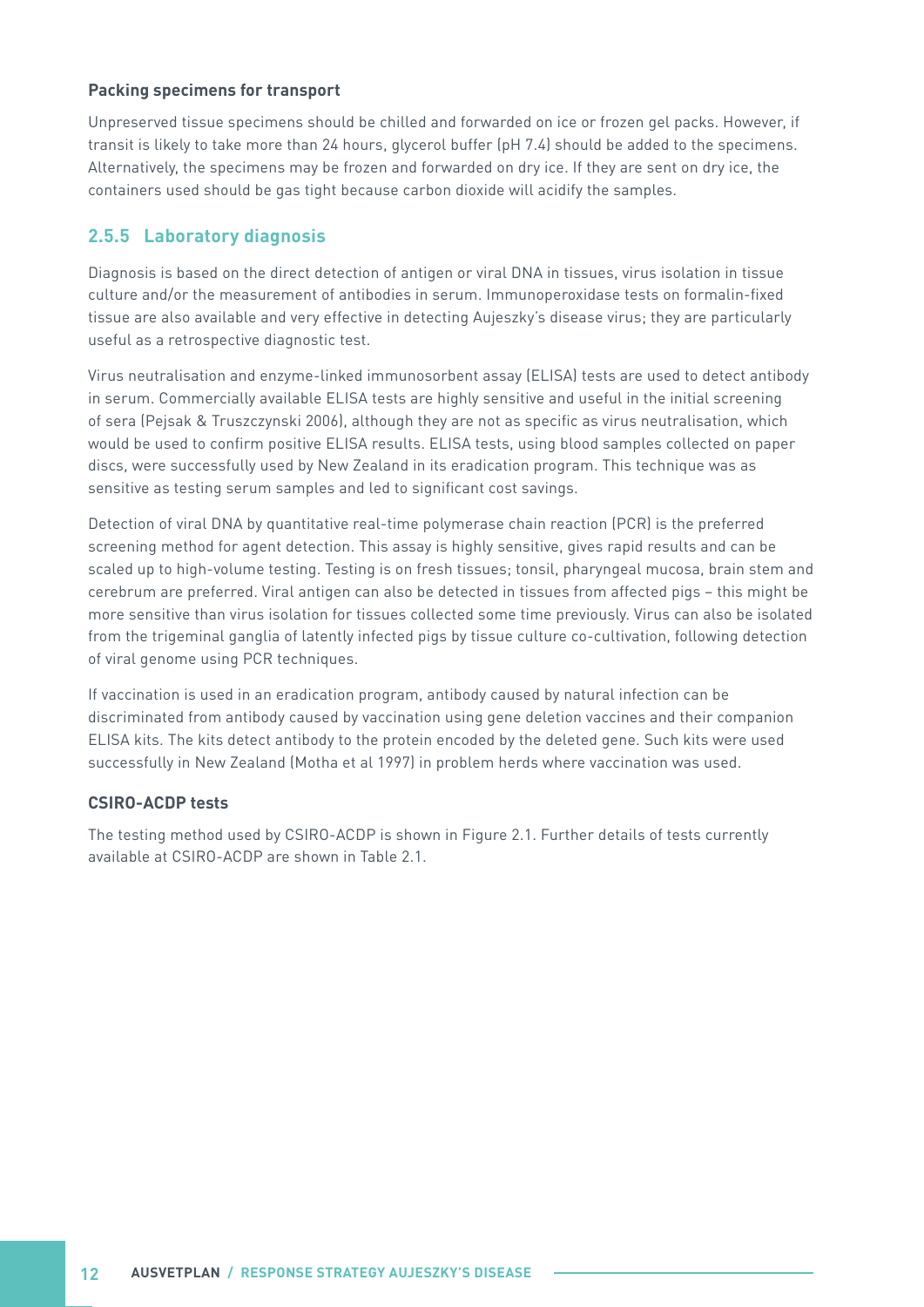<span id="page-18-0"></span>

Figure 2.1 The current approach to diagnostic testing at CSIRO-ACDP

#### **Table 2.1 Laboratory tests currently available at CSIRO-ACDP for the diagnosis of Aujeszky's disease**

| <b>Test</b>                           | <b>Specimen required</b>                           | <b>Test detects</b> | <b>Time taken to</b><br>obtain result |  |  |  |  |
|---------------------------------------|----------------------------------------------------|---------------------|---------------------------------------|--|--|--|--|
| <b>Agent detection</b>                |                                                    |                     |                                       |  |  |  |  |
| qPCR                                  | Fresh tissue                                       | Viral DNA           | 4-5 hours                             |  |  |  |  |
|                                       | <b>Agent characterisation</b>                      |                     |                                       |  |  |  |  |
| Virus isolation and<br>identification | Fresh tissue                                       | Virus               | $3-6$ days                            |  |  |  |  |
| PCR and sequencing                    | Fresh tissue, whole EDTA<br>blood or virus isolate | Viral DNA           | $2-3$ days                            |  |  |  |  |
| <b>Serology</b>                       |                                                    |                     |                                       |  |  |  |  |
| Virus neutralisation test             | Serum                                              | Antibody            | $4-5$ days                            |  |  |  |  |

EDTA = ethylenediaminetetraacetic acid; PCR = polymerase chain reaction; qPCR = quantitative real-time polymerase chain reaction Source: Information provided by the then CSIRO-AAHL, 2011 (refer to CSIRO-ACDP for the most up-to-date information)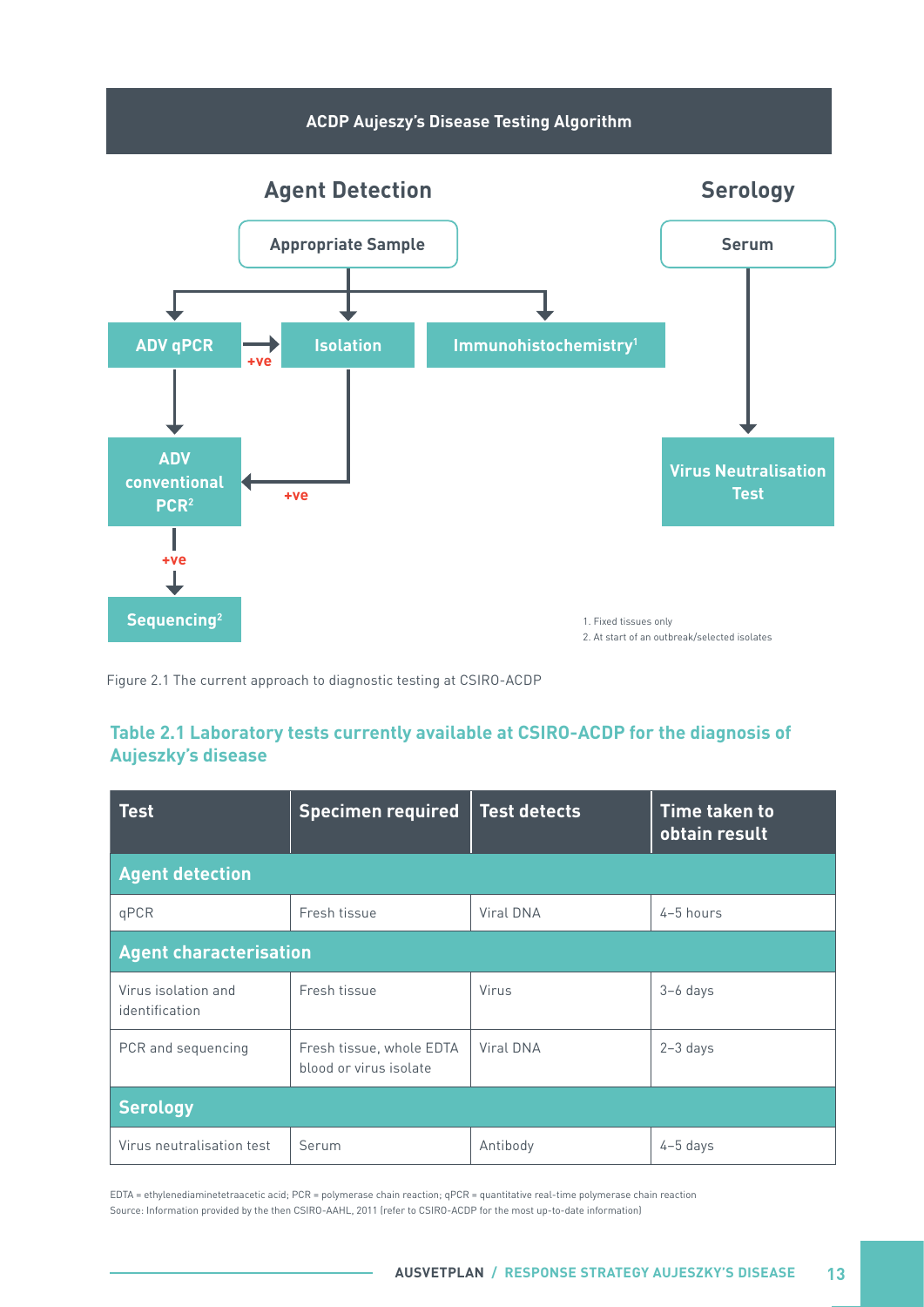# <span id="page-19-0"></span>**2.6 Resistance and immunity**

#### **Innate immunity**

Immunity is age related. Piglets suckling immune sows are protected by colostral immunity for about 6–8 weeks, depending on the level of sow immunity. Maternally derived antibody can persist for up to 4 months.

#### **Acquired immunity**

Pigs that have recovered from infection are immune to further exposure. During periods of stress, recovered asymptomatic pigs may excrete virus.

# **2.7 Vaccination**

Vaccines based on attenuated virus, inactivated virus and gene-deleted virus have been developed. Attenuated ('live') vaccines are considered to be more effective than inactivated or killed vaccines (Vannier et al 1991). Vaccines effectively protect pigs against clinical disease and significantly reduce the quantity and duration of viral shedding, but do not prevent latent infections. Transmission of Aujeszky's disease virus may occur from latently infected, vaccinated pigs within a herd. A disadvantage with inactivated or attenuated vaccines is that the serological response following their use is indistinguishable from that following natural infection.

Gene-deleted vaccines, sometimes referred to as marker vaccines, have been genetically engineered to remove some non-essential glycoprotein genes. The absence of these surface proteins (eg gG, gE, gC) in gene-deleted vaccines gives them an advantage over conventional whole virus vaccines in that it is possible to distinguish noninfected vaccinated animals from those with field infection. There remains a concern that the recombination of gene-deleted vaccines might lead to a virulent virus if an animal is vaccinated with two different sorts of vaccines. However, extensive field use of gene-deleted vaccines during Aujeszky's disease outbreaks has not resulted in recombination.

A glycoprotein I (gE) deleted vaccine (Geskypur) was successfully used in the New Zealand eradication program (Motha et al 1997).

## **2.8 Treatment of infected animals**

Treatment of infected animals is inappropriate and ineffective.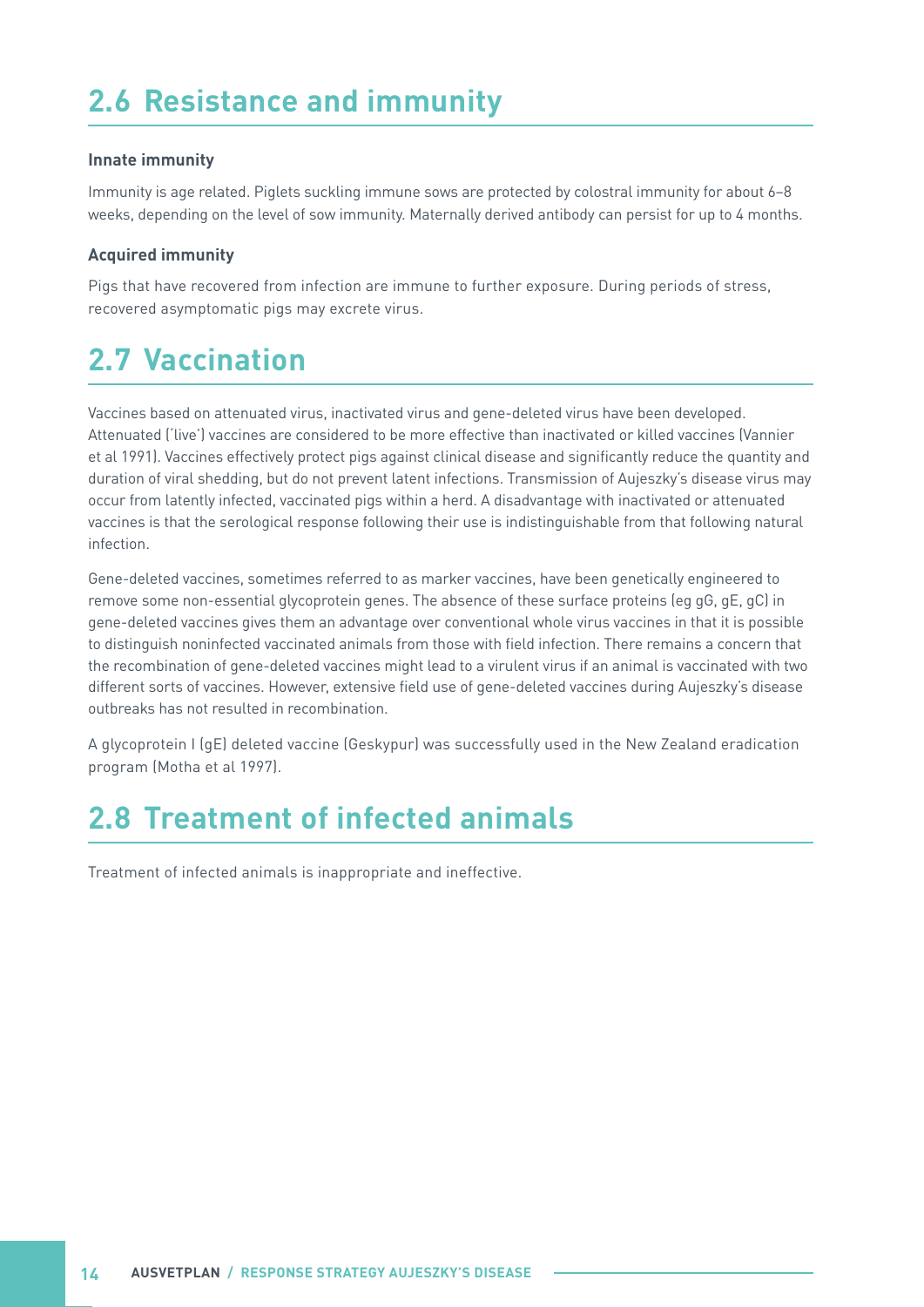# **Implications<br>for Australia**

# <span id="page-20-0"></span>**3.1 Potential pathways of introduction**

The most significant risk of entry of Aujeszky's disease into Australia is through illegal entry – via passengers on ships or aircraft, or via post – of genetic material and infected pig products that are swill-fed to domestic pigs or accessed by feral pigs and rodents. (Swill feeding is illegal in Australia.) There is a risk from garbage discarded by fishing vessels or yachts.

# **3.2 Social and economic effect**

Losses to individual producers and to the industry as a whole could be substantial if the disease is allowed to proceed uncontrolled over the long term. The costs could include lost production (piglet mortality) and costs of ongoing control (vaccination). The cost of endemic disease has justified eradication in a number of countries.

There could be spillover effects. Sheep, cattle, cats and dogs are sporadically affected, with fatal results. This could cause social disharmony in Australia where the reputation of veterinary services to eliminate spillovers and to eradicate animal diseases is high.

Although Australia has a relatively small export market for pigmeat and live pigs, an outbreak of Aujeszky's disease could seriously affect that market.

## **3.3 Critical factors for an Australian response**

The critical factors for a response to Aujeszky's disease in Australia include the following:

- Pigs are the only natural hosts, but the disease may also be seen in ruminants, and in dogs, cats and rodents.
- The clinical signs of Aujeszky's disease are not pathognomonic and may be inapparent, and the disease may lie undetected for a considerable time before a diagnosis is made.
- Pigs that have recovered from infection are immune to further exposure; during periods of stress, recovered asymptomatic pigs may excrete virus.
- Vaccines effectively protect pigs against clinical disease, and significantly reduce the quantity and duration of viral shedding, but do not prevent latent infections.
- The most likely method of entry of Aujeszky's disease to Australia is via illegal movements of infected pigs in the remote north, or the illegal importation of genetic material or offal.
- Movement controls will prevent spread from herd to herd, especially if agreed industry biosecurity protocols are followed after the initial diagnosis.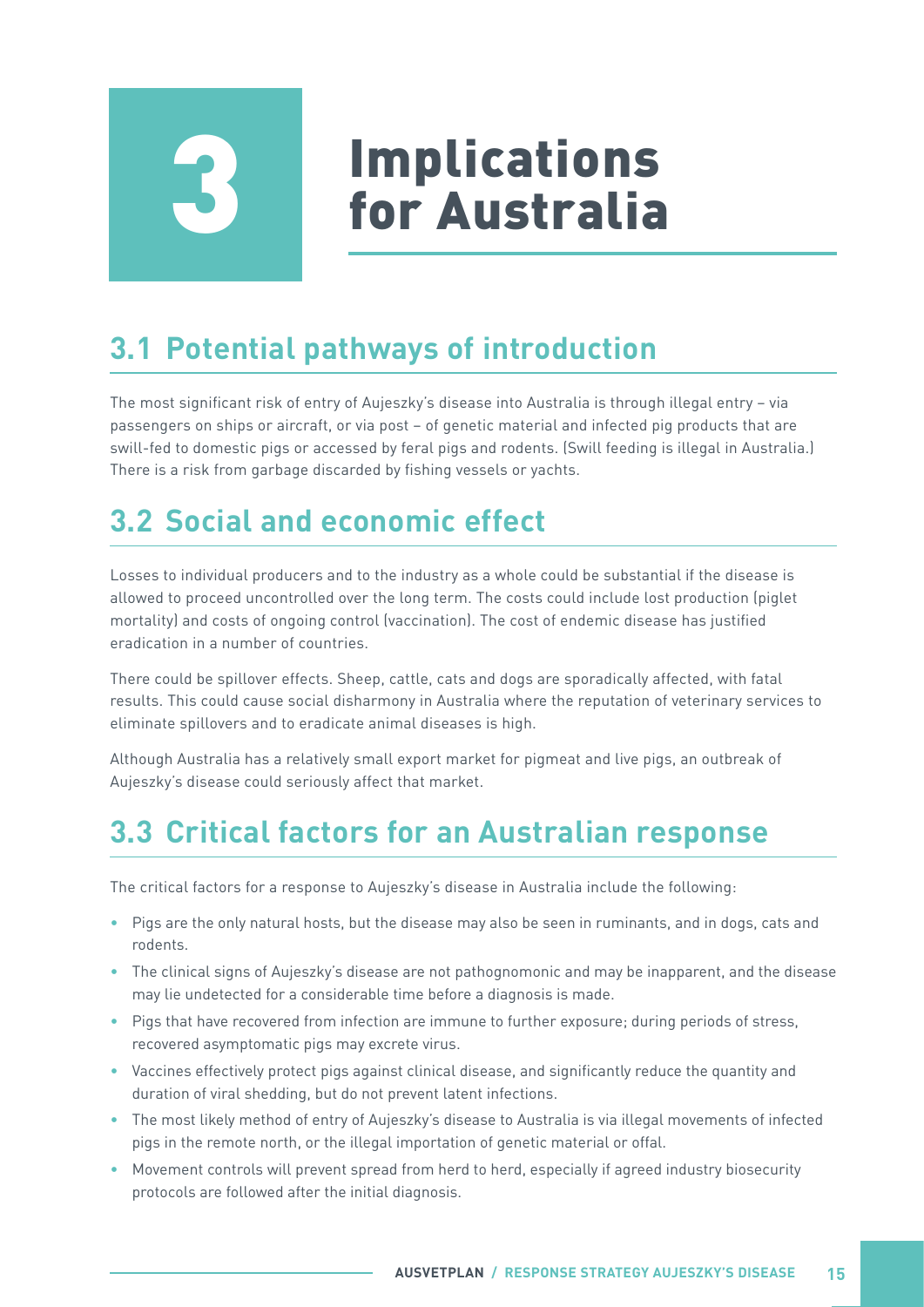<span id="page-21-0"></span>

# **Policy and<br>rationale**

# **4.1 Introduction**

Aujeszky's disease is a World Organisation for Animal Health (OIE)–listed disease that has significant production effects, and is important in the trade of pigs and pig products.

#### **4.1.1 Summary of policy**

The response policy with regard to an outbreak of Aujeszky's disease will be determined by how early the outbreak is detected, the extent of the outbreak, the location of affected premises, the prevalence and severity of clinical signs within infected premises, and whether feral pigs are involved.

The default policy is to control and eradicate the disease in the shortest possible time using stamping out, supported by a combination of strategies, including:

- *• early recognition* and laboratory confirmation of cases
- *• quarantine and movement controls* over pigs and pig products (including offal) in declared areas, to minimise spread of infection
- *• tracing and surveillance* (based on epidemiological assessment) to determine the source and extent of infection (including, as necessary, in feral pigs), and subsequently to provide proof of freedom from the disease
- *• disposal* of destroyed pigs and decontamination of premises
- *• treatment or destruction and disposal* of pig products likely to be contaminated, to reduce the source of infection
- *• decontamination* of fomites (facilities, equipment and other items) to eliminate the pathogen
- *• welfare management* to handle overcrowding of affected piggeries
- *• use of abattoirs and rendering plants* for destruction and disposal, where possible
- recall of suspect pig products
- *• zoning/compartmentalisation* to define infected and disease-free areas and premises
- *• industry support* to increase understanding of the issues, to facilitate cooperation and to address animal welfare issues
- a public awareness campaign.

The default policy will apply if Aujeszky's disease is not known to be widespread, the infected/suspect population is discrete and able to be controlled, and the destruction and disposal of infected herds are manageable.

A modified stamping-out policy will apply if circumstances allow the safe slaughter (for human consumption) of pigs and processing capacity is available at approved abattoirs. Vaccination may be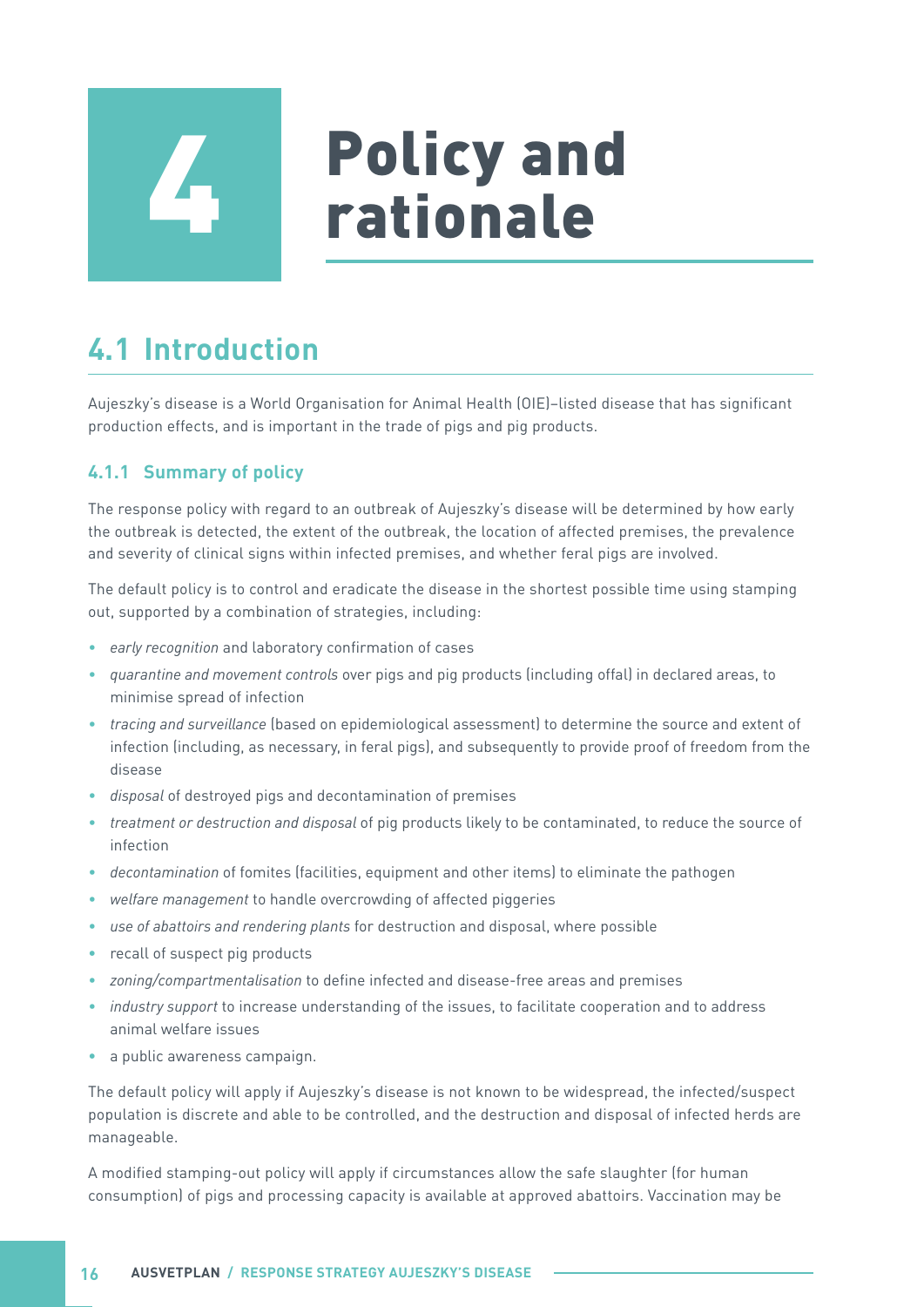<span id="page-22-0"></span>used in certain circumstances – for example, to reduce the level of virus in certain populations and to protect genetically valuable herds. This policy will be supported by similar strategies to those listed above.

If Aujeszky's disease is considered to be widespread when diagnosed, or continues to spread despite the application of stamping out or modified stamping out, and is considered not to be eradicable (if, for example, it is found in feral pigs), the policy for long-term control of the disease will be determined following consultation between the government and the pig industry. The policy adopted may involve vaccination, increased biosecurity and long-term compartmentalisation.

#### **4.1.2 Case definition**

For the purpose of this manual, a case of Aujeszky's disease is defined as laboratory-confirmed infection with porcine alphaherpesvirus type 1 in a susceptible animal with or without clinical signs.

Notes:

- Positive serology in the absence of detection of porcine alphaherpesvirus type 1, with no clinical or epidemiological evidence supporting infection, does not constitute a definition of a case.
- AUSVETPLAN case definitions guide when a response to an emergency animal disease (EAD) incident should be undertaken. AUSVETPLAN case definitions do not determine when international reporting of an EAD incident is required.
- At the time of an outbreak, revised or subsequent case definitions may be developed with the agreement of the Consultative Committee on Emergency Animal Diseases (CCEAD).

#### **4.1.3 Cost-sharing arrangement**

In Australia, Aujeszky's disease is included as a Category 4 emergency animal disease in the Government and Livestock Industry Cost Sharing Deed in Respect of Emergency Animal Disease Responses (EAD Response Agreement - EADRA).<sup>7</sup> When cost sharing of the eligible response costs of an incident is agreed, Category 4 diseases are those for which costs will be shared 20% by government and 80% by industry.

#### **4.1.4 Criteria for proof of freedom**

After an outbreak, it will be desirable to prove freedom to Australia's trading partners in order to maintain or re-establish access to export markets.

Re-establishment of freedom will require a well-planned and documented serosurveillance program of piggeries within a 10-km radius of the previously infected premises. The survey should only be implemented after at least 6 months has elapsed since the pivotal property was determined free from Aujeszky's disease.

A survey outside this area may also be necessary to substantiate claims for country-free status.

See Section 7 for further details on proof of freedom.

#### **4.1.5 Governance**

Governance arrangements for the response to EADs are outlined in the **AUSVETPLAN Overview**.

Information on the responsibilities of a state coordination centre and local control centre is available in the **AUSVETPLAN management manual Control centres management, Parts 1 and 2**.

<sup>7</sup> Information about the EAD Response Agreement can be found at [www.animalhealthaustralia.com.au/eadra](https://animalhealthaustralia.com.au/eadra/).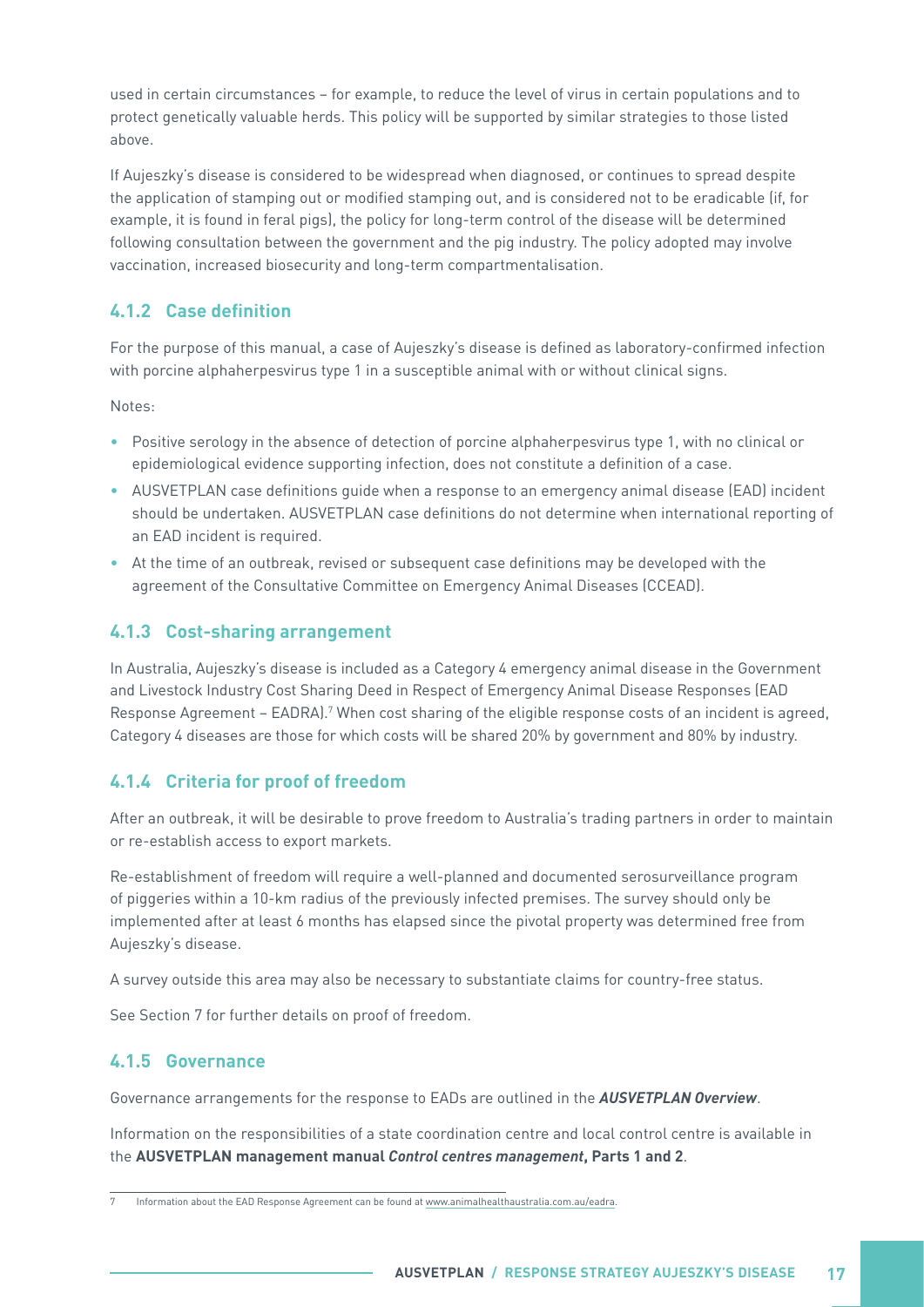# <span id="page-23-0"></span>**4.2 Public health implications**

Aujeszky's disease has no public health implications.

## **4.3 Control and eradication policy**

Following the initial diagnosis of Aujeszky's disease and the identification of an infected premises (IP), the priorities are firstly to implement quarantine and movement controls, and then to determine the extent of the outbreak – the size and number of infected herds, and disease prevalence within herds – through tracing and surveillance.

Different control and eradication options are applicable, depending on the type and magnitude of the risks that need to be managed. These will be influenced by how early an outbreak is detected, the extent to which the disease has spread when initially diagnosed, the virulence of the virus, the location of affected premises, the prevalence of infection within IPs, and whether feral pigs are involved.

The default policy, to control and then eradicate the disease through stamping out, will apply if Aujeszky's disease is not known to be widespread, the infected and suspect population is discrete and able to be controlled, and the destruction and disposal of infected herds are manageable.

A modified stamping-out policy (see Section 4.3.14) will apply if circumstances allow the safe slaughter of pigs (including seropositive animals not showing clinical signs) for human consumption, provided that processing capacity is available at approved abattoirs.



Pigs on a property in NSW, Australia.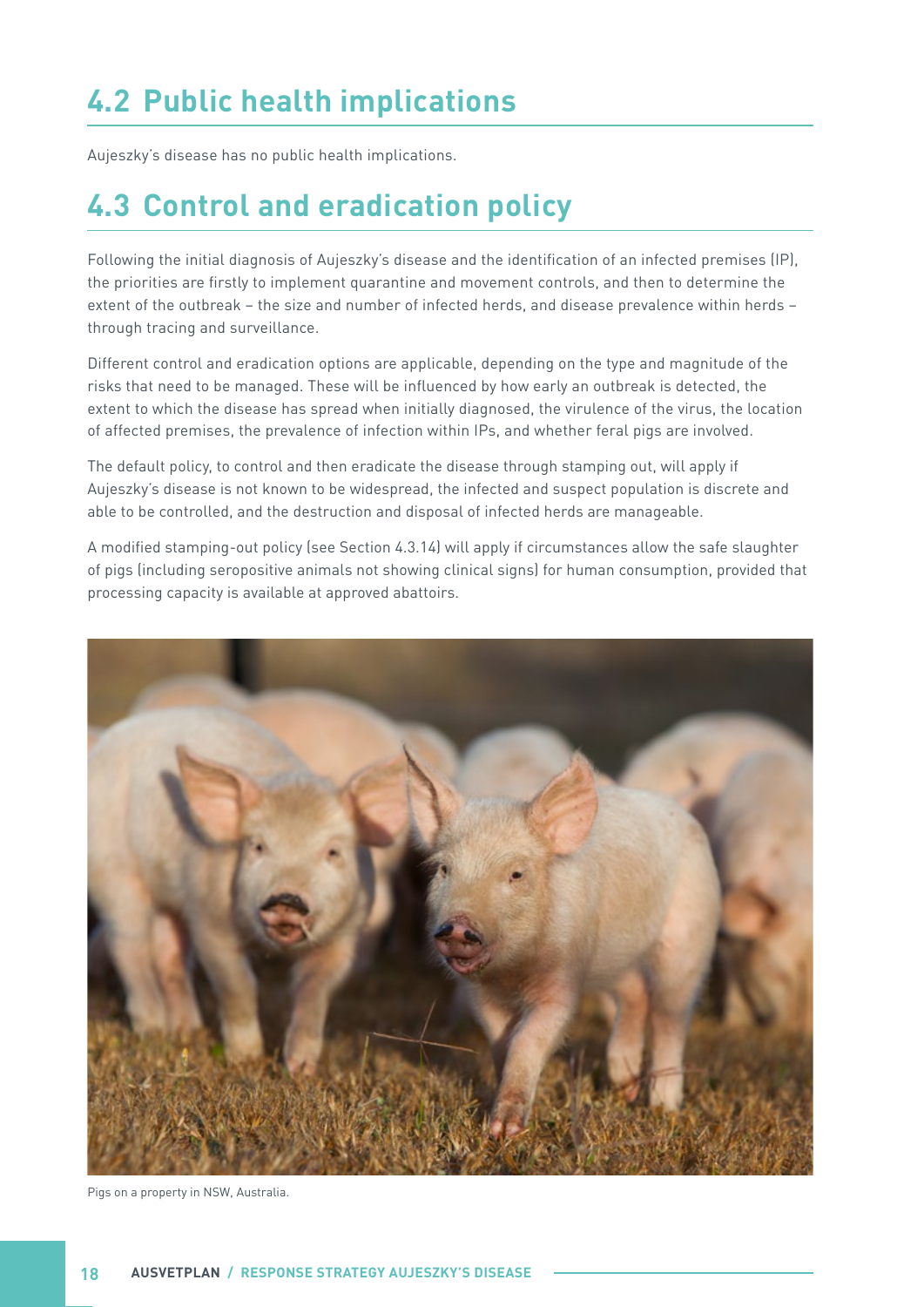<span id="page-24-0"></span>Vaccination may be used in certain circumstances – for example, to reduce the level of virus in certain populations and to protect genetically valuable herds.

Provided that quarantine and movement controls are promptly implemented on IPs, the disease will be able to be contained while the tracing and surveillance program is implemented, which may take some weeks.

#### **4.3.1 Epidemiological assessment**

Epidemiological investigation or assessment draws on multiple sources of information to build understanding of the disease and how it is behaving in an outbreak. This helps inform response decision making.

The key objectives for an epidemiological assessment will be to identify:

- the spatial distribution of infected and free animal populations
- potential vectors involved, including as potential amplifying hosts
- the source of infection
- the prevalence of infection
- pathways of spread and the likely size of the outbreak
- risk factors for the presence of infection and susceptibility to disease (including weather and insect populations).

Epidemiological assessment, and tracing and surveillance activities (see Section 4.3.3) in an EAD response are interrelated activities. Early findings from tracing and surveillance will be inputs into the initial epidemiological assessment (eg considering spatial distribution of infection). The outcomes of the initial epidemiological assessment will then guide decisions on subsequent tracing and surveillance priorities.

The outcomes of the epidemiological assessment will also be used to guide the selection of other appropriate response measures (including the application of movement controls) and assess the progress of disease control measures.

Ongoing epidemiological assessment is important for any EAD response to aid evaluation of the continued effectiveness and value of response measures. Ongoing epidemiological assessment will consider the outcomes of tracing and surveillance activities, and will contribute evidence to support any later claims of disease freedom.

#### **4.3.2 Quarantine and movement controls**

Section 5 and Section 6 for details on declared premises and areas, and recommended quarantine and movement controls.

#### **Quarantine**

Quarantine will be immediately imposed on all premises and areas on which infection is either known or suspected.

Premises will be declared (see Section 5.2). A restricted area (RA) and control area (CA) will be declared around the IP (see Section 5).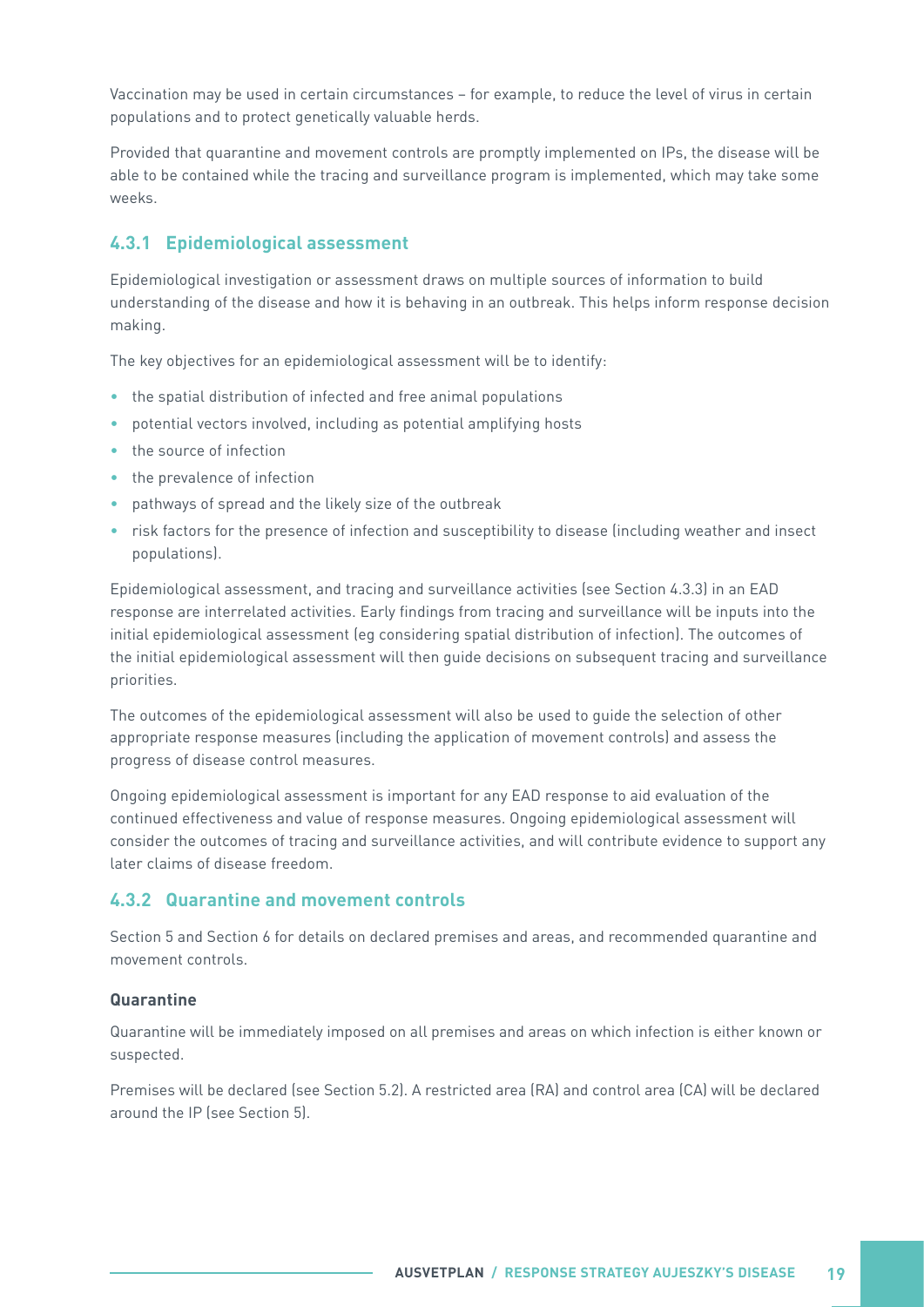#### <span id="page-25-0"></span>**Movement controls**

Movement controls are best implemented through the declaration of declared areas and linking permitted movements to each area. As a general principle, the aim of movement controls is to reduce the spread of disease by preventing the movement of infected animals, infected animal products and infected vectors (where relevant for the disease), and by allowing movements that pose a minimal risk.

Section 6.3 provides details on movement controls for live animals, reproductive material (semen and in vivo–derived embryos), animal products and byproducts, waste products and effluent, and other items that might be contaminated.

#### **4.3.3 Tracing and surveillance**

It is important that tracing and surveillance are carried out thoroughly within the RA and CA, as the clinical signs of Aujeszky's disease may be unremarkable. Clinical inspections, an examination of herd reproduction records and serological testing will be necessary.

#### **Tracing**

Trace-back and trace-forward should involve tracing of movements of live pigs, and semen and embryos, over a period of several months; the period will depend on the type of herd involved.

Table 4.1 shows the activities required and the priorities.

| <b>Herd type</b><br><b>Tracing</b> |                                                                                                                    | <b>Activity</b>                               | <b>Priority</b> |
|------------------------------------|--------------------------------------------------------------------------------------------------------------------|-----------------------------------------------|-----------------|
| Trace back                         | Properties that exported live pigs or<br>semen to IPs                                                              |                                               | $\overline{2}$  |
| Trace forward                      | DCPs/SPs in restricted area                                                                                        | Bm, C                                         | 3               |
|                                    | Herd imported breeders from IPs                                                                                    | A, Bh, C                                      |                 |
|                                    | Herd imported nonbreeders from IPs                                                                                 | A, Bm, C                                      | 3               |
|                                    | Herd imported pigs from gatherings of<br>pigs that included pigs from IPs                                          | Bl, C                                         | 4               |
|                                    | Herd imported semen from IPs                                                                                       | <b>Bh</b>                                     | 3               |
| <b>Activity key:</b>               |                                                                                                                    | <b>Priority key:</b>                          |                 |
|                                    | $A =$ serological testing of identifiable imports                                                                  | $1 =$ highest priority; $4 =$ lowest priority |                 |
|                                    | B = serological testing of random samples with Bh (high<br>intensity), Bm (medium intensity) or Bl (low intensity) |                                               |                 |
|                                    | $C =$ examination of clinical and production records                                                               |                                               |                 |

#### **Table 4.1 Tracing and surveillance**

DCP = dangerous contact premises; IP = infected premises; SP = suspect premises Note: See Section 7 for further details on surveillance.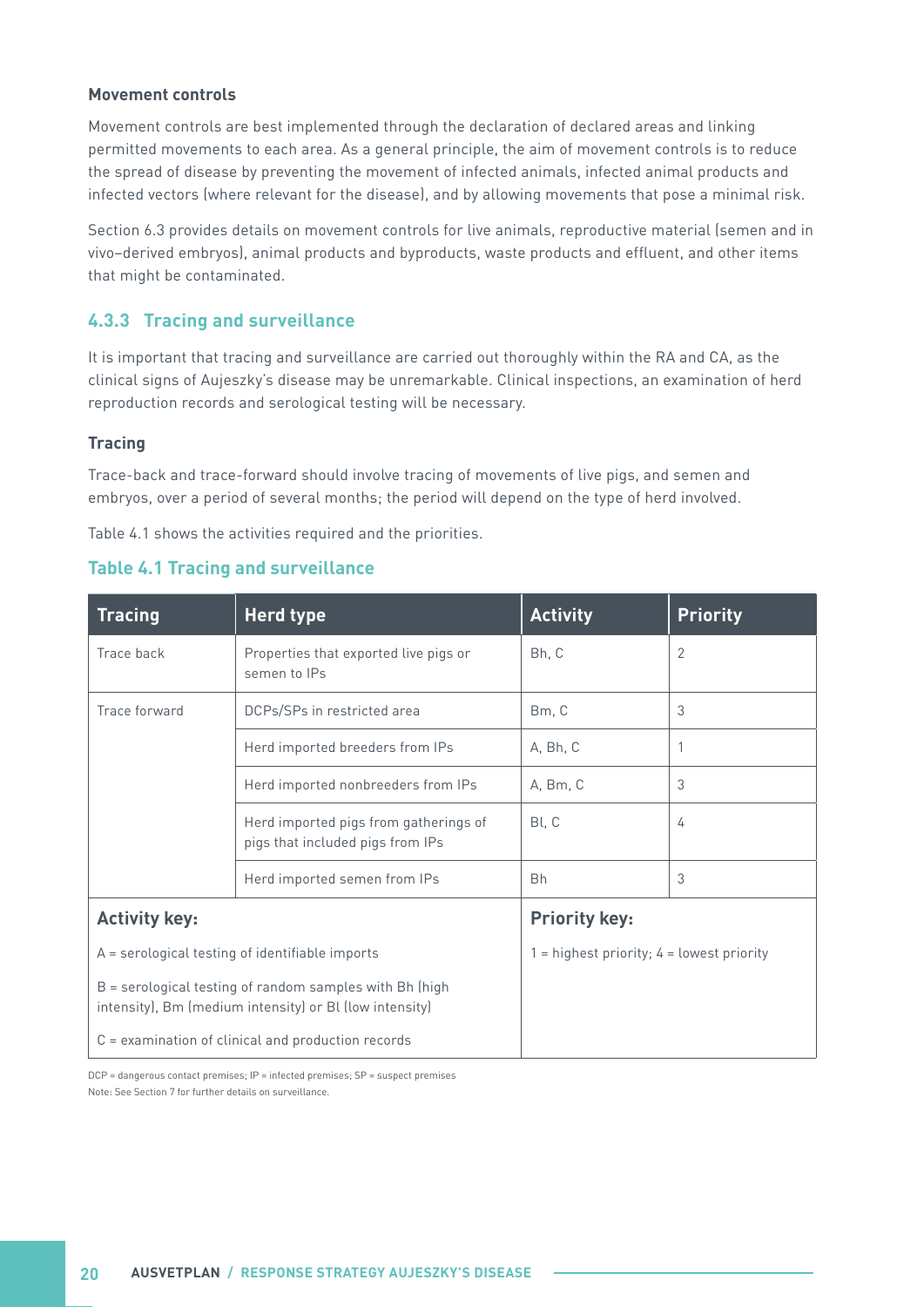#### <span id="page-26-0"></span>**Surveillance**

Serological testing, to determine herd and individual prevalences, will be prioritised to herds that have received animals from an IP, and to animals that originated from an IP or have had contact with such animals or pigs from dangerous contact premises (DCPs) and suspect premises (SPs).

The level of serological testing will be determined by:

- the number of introduced animals
- the time since introduction
- the degree of direct contact between introduced and other pigs in the herd
- the extent to which the flow of pigs through the herd compares with 'all-in-all-out'
- the herd size.

Surveillance of feral pig populations may need to be considered, depending on the situation. If it is required, relevant wild animal management experts should be involved and the **AUSVETPLAN operational manual Wild animal response strategy** consulted.

Certification of a premises (including artificial breeding centres) as free from Aujeszky's disease would be based on serological monitoring – two negative tests at an interval of 2 months, annual retests, absence of clinical signs and appropriate biosecurity (including testing or certification of introductions). For the OIE recommendation on Aujeszky's disease-free establishment, refer to Chapter 8.2 in the OIE *Terrestrial animal health code*. 8

#### **4.3.4 Zoning and compartmentalisation for international trade**

Where it is not possible to establish and maintain disease freedom for the entire country, establishing and maintaining disease-free subpopulations, through zoning and/or compartmentalisation,<sup>9</sup> may be considered.

In the case of a limited disease outbreak, a containment zone<sup>10</sup> may be established around the areas where the outbreak is occurring, with the purpose of maintaining the disease-free status of the rest of the country outside the containment zone.

All zoning applications would need to be prepared by the Australian Government in conjunction with the relevant jurisdiction(s) and agreed to by the CCEAD. Compartmentalisation applications would require input from the relevant industries. Recognition of both zones and compartments must be negotiated between the Australian Government and individual overseas trading partners. Zoning and compartmentalisation would require considerable resources that could otherwise be used to control an outbreak. Careful consideration will need to be given to prioritising these activities, because the resulting competition for resources could delay the quick eradication of the disease and recognition of disease freedom.

Agreements between trading partners take time to develop, consider and finalise, because of the need to provide detailed information on activities such as biosecurity, surveillance, traceability and diagnostics to support the approach that is developed. An importing country will need assurance that its animal health status is not compromised if it imports from an established disease-free

<sup>8</sup> [www.oie.int/index.php?id=169&L=0&htmfile=chapitre\\_aujeszky.htm](http://www.oie.int/index.php?id=169&L=0&htmfile=chapitre_aujeszky.htm)

<sup>9</sup> With zoning, disease-free subpopulations are defined primarily on a geographical basis. With compartmentalisation, disease-free subpopulations are defined primarily by management practices (such as the biosecurity plan and surveillance practices of enterprises or groups of enterprises).

<sup>10</sup> The OIE defines a 'containment zone' as an infected zone within a previously free country or zone, which includes all suspected or confirmed cases that are epidemiologically linked and where movement control, biosecurity and sanitary measures are applied to prevent the spread of, and to eradicate, the infection or infestation. The Australian Government Department of Agriculture and Water Resources commissioned a report on what would be required for the establishment of containment zones in Australia. This report is available at [www.ausvet.com.au/wp-content/uploads/2019/03/Containment-zones-formatted.pdf.](http://www.ausvet.com.au/wp-content/uploads/2019/03/Containment-zones-formatted.pdf)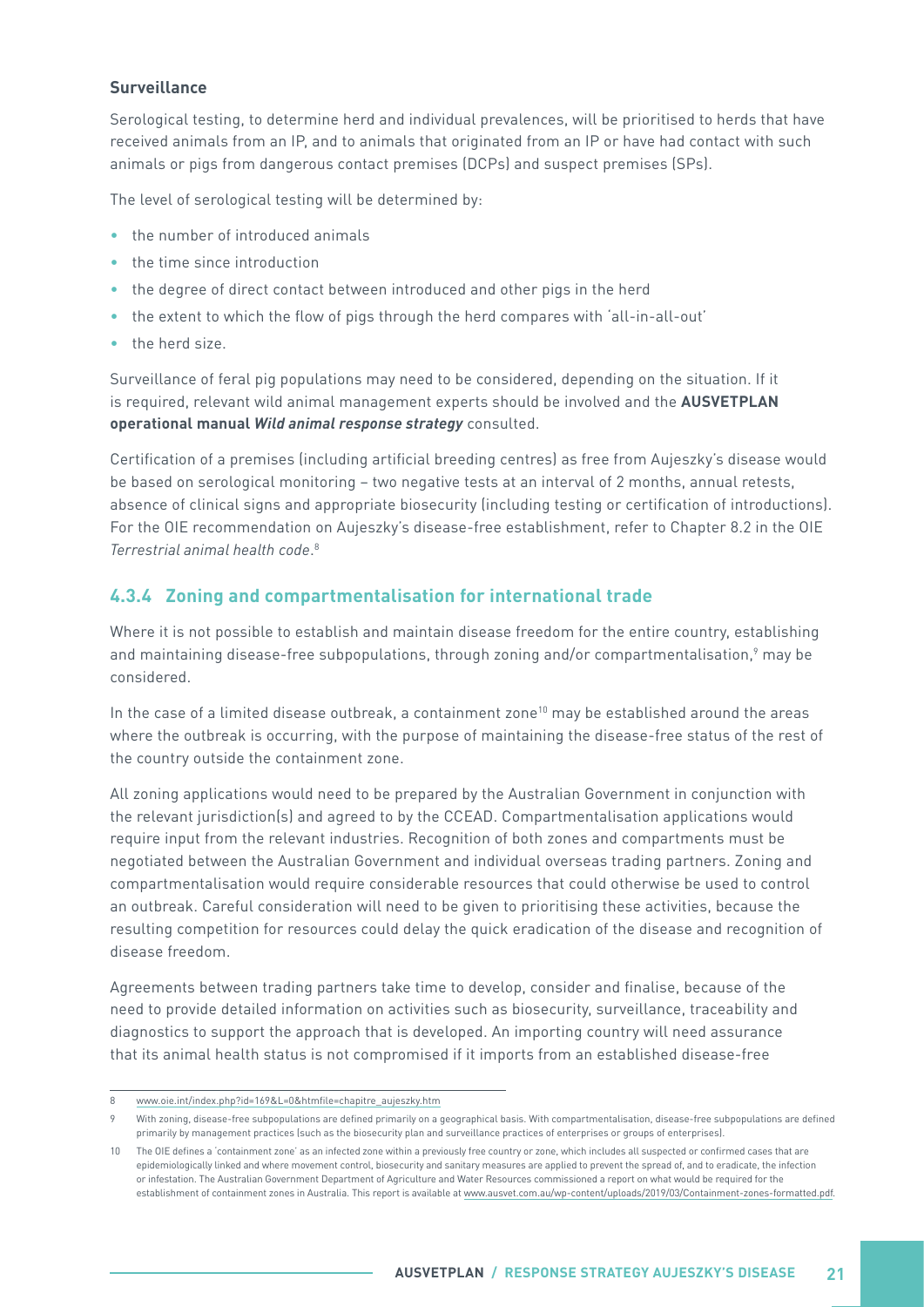<span id="page-27-0"></span>zone in Australia. Trading partners may not accept a zoning or compartmentalisation proposal, regardless of the information provided. Eradication of disease may be achieved before zoning or compartmentalisation applications are finalised.

General guidelines for zoning and compartmentalisation are in Chapter 4.4 of the OIE *Terrestrial animal health code*.

#### **4.3.5 Vaccination**

#### **General considerations**

Importation of Aujeszky's disease vaccines is subject to the issuing of import permit(s) from the Australian Government Department of Agriculture, Water and the Environment. Supply and use of the vaccine in Australia will require an emergency permit and consent to import from the Australian Pesticides and Veterinary Medicines Authority. Importation, distribution, use and disposal of a vaccine that is a genetically modified organism must also be licensed by the Office of the Gene Technology Regulator, or permitted under an Emergency Dealing Determination by the minister responsible for gene technology, or other relevant and appropriate processes.

Vaccination will be approved by the National Management Group based on the recommendation of the CCEAD.

#### **Specific considerations**

Vaccination prevents clinical disease but not infection. Vaccinated animals shed less virus, suffer limited invasion of tissues and do not transmit virus across the placenta. Vaccination may be used to reduce the prevalence of infection in infected herds if a modified approach to eradication is adopted.

Various vaccines have been shown to be effective, but a gene-deleted vaccine is the vaccine of choice. The ELISA (enzyme-linked immunosorbent assay) serological test can differentiate between naturally infected animals and animals that have been inoculated with the gene-deleted vaccine. It is important that only one gene-deleted vaccine is approved, although recombination is unlikely to occur in the field. The use of a single vaccine will help to minimise the number of ELISA tests necessary for diagnosis.

Vaccination could be considered for breeding animals in herds with a high prevalence of infection, ensuring that all breeders and all growers that have lost their natural immunity (>10–12 weeks of age) are vaccinated.

#### **4.3.6 Treatment of infected animals**

The treatment of infected animals is ineffective and will not be undertaken.

#### **4.3.7 Treatment of animal products and byproducts**

Pigs and other susceptible species showing central nervous system signs will be killed on the property for humane reasons. Pathological samples may be collected and dispatched.

Under a modified stamping-out policy, seropositive pigs not showing clinical signs from IPs, DCPs or SPs may be salvaged through approved abattoirs, subject to condemnation and rendering of all offal. Clinically affected animals detected at antemortem or postmortem inspection will be condemned and tissues subjected to rendering at approved temperatures.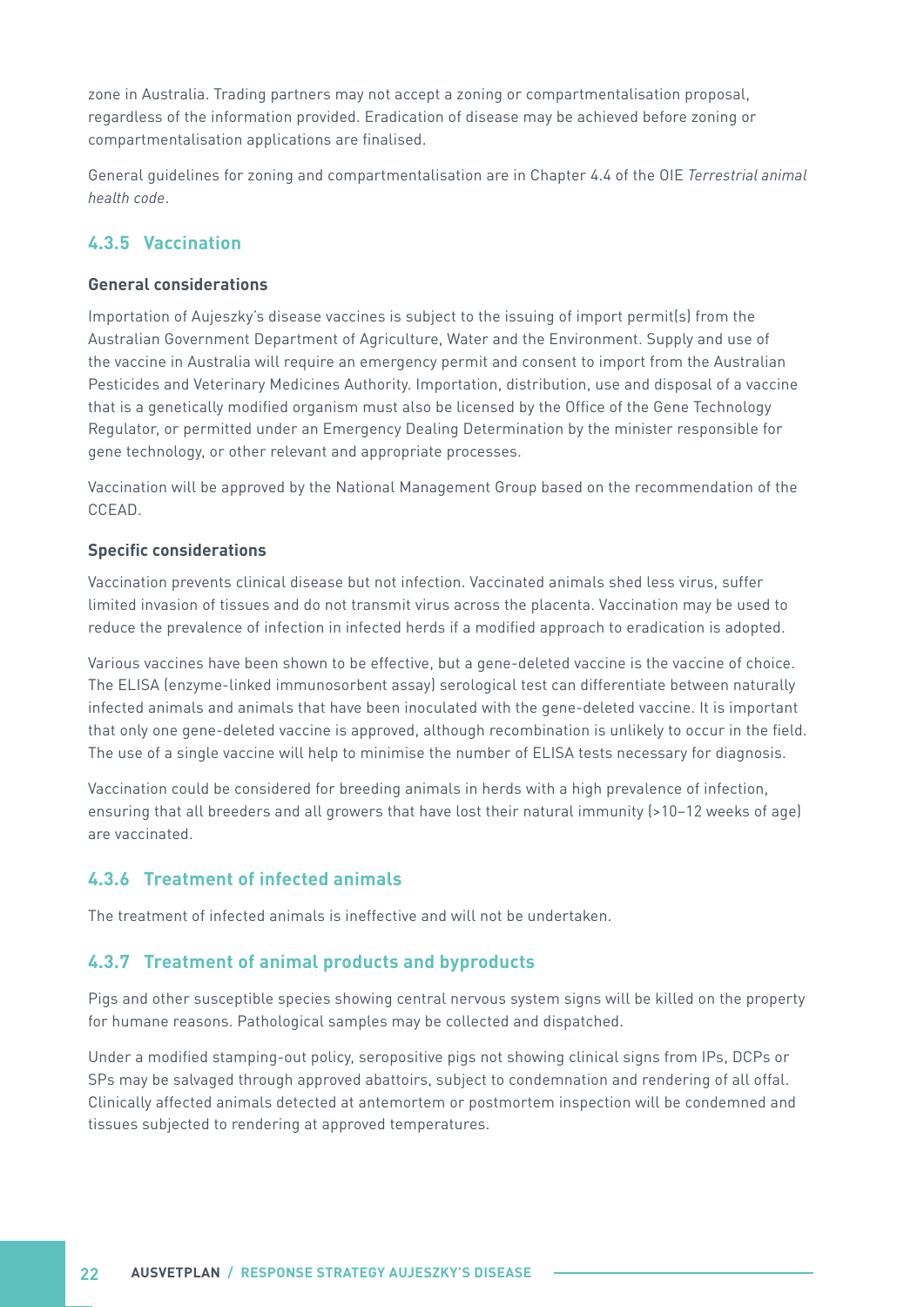#### <span id="page-28-0"></span>**4.3.8 Destruction of animals**

#### **Stamping out**

Stamping out may be considered if tracing and surveillance show that the disease is limited and confined, and/or there is a high prevalence in the breeding herd, such that systematic eradication is likely to be prolonged and costly to individual producers and a major disruption to commercial operations.

Stamping out will be undertaken on all IPs and DCPs through the rapid destruction of pigs. On DCPs, it may involve all pigs or only selected pigs, depending on the size of the pig holding, the level of contact and the risk of spread of disease.

On IPs, all pigs will be destroyed. On DCPs, the following will be destroyed (as a minimum):

- pigs originating from an IP
- pigs having access to the faeces, urine and/or secretions of pigs moved from an IP.

All pigs on smallholdings (IPs and DCPs) will be destroyed.

All pig products (meat and offal) on IPs will be destroyed, and pig products originating from IPs will be recalled and destroyed. Product on DCPs and SPs may be destroyed, or may be retained for an agreed period of time (depending on the agreed incubation period) and released for further heat processing following negative results from monitoring. Game products (meat and offal) from possibly infected feral pig populations may need to be recalled and destroyed, depending on the known extent of infection.

Efficient and humane procedures will be employed to kill pigs, without moving them from the site (see the **AUSVETPLAN operational manual Destruction of animals**). Welfare considerations will be taken into account in setting priorities for destruction.

There is no requirement for sentinel animals. After depopulation, restocking with animals from disease-free herds may begin after decontamination is complete. The breeding herd should be monitored serologically 30 days after restocking.

#### **4.3.9 Disposal of animals, and animal products and byproducts**

If movement of market-weight pigs to approved abattoirs is not possible, the pigs will be killed on the property. Animals killed on the property will be disposed of using a disposal option that is suitable for the disease and the site – see the **AUSVETPLAN operational manual Disposal**.

If semen or embryos (not handled according to International Embryo Technology Society guidelines) are on the property, they will be disposed of.

#### **4.3.10 Decontamination**

Although fomites do not play a major role in the spread of Aujeszky's disease, areas where the disease has been detected will be decontaminated. Vehicles that have carried animals from infected farms will also be decontaminated. Sunlight will effectively inactivate the virus within 48 hours in open areas, although this would be expected to take longer in overcast weather or on moist green pasture.

Routine cleaning with detergents (including household detergents), followed by disinfection with any of the common disinfectants, will eliminate the virus (see Section 2.4.2). Refer to the **AUSVETPLAN operational manual Decontamination** for specific details of recommended disinfectants.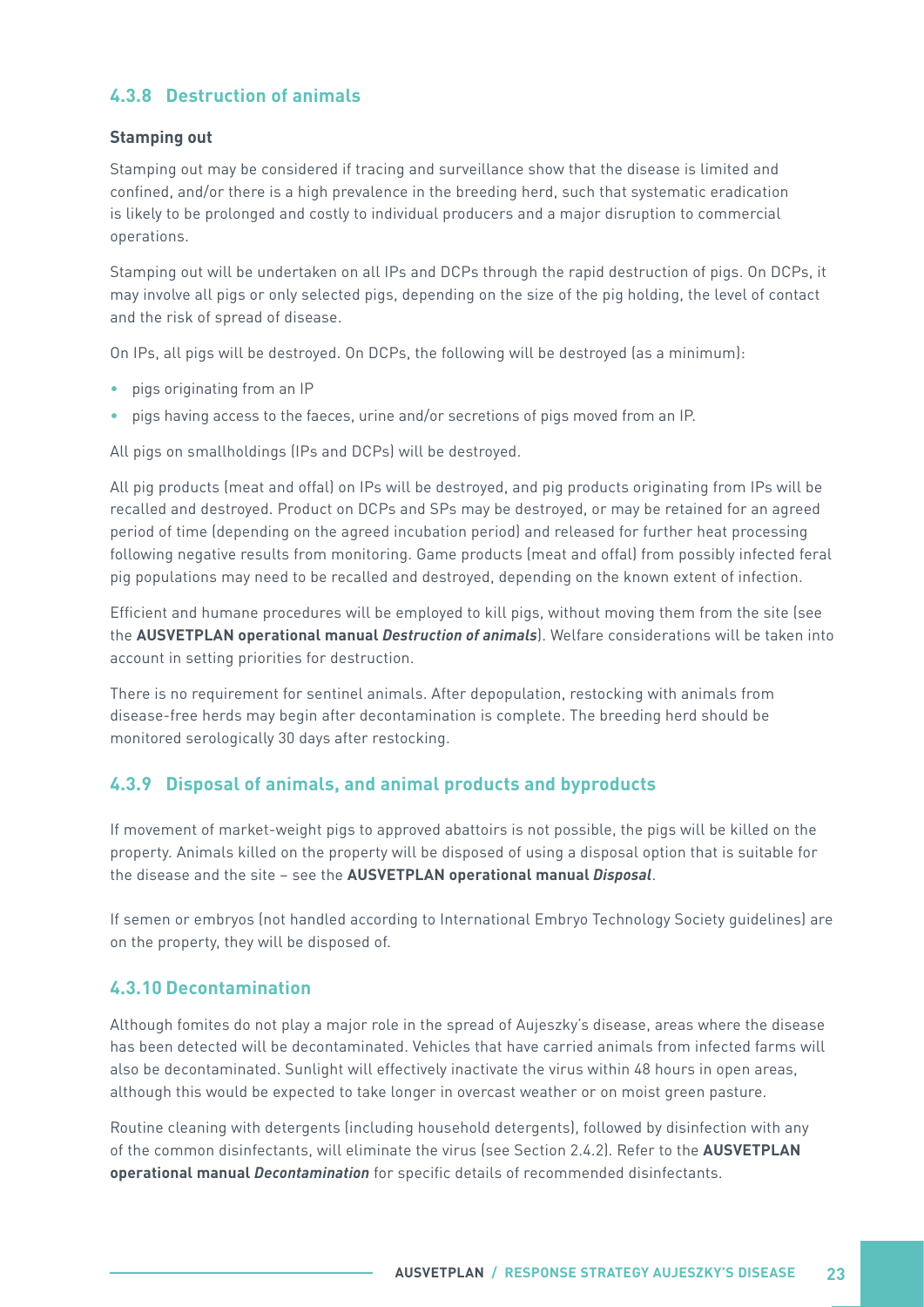#### <span id="page-29-0"></span>**4.3.11 Wild animal management**

Reduction in rodent numbers should be part of the decontamination program on infected farms.

Feral pigs present a risk to the domestic pig population if they are able to gather in any significant numbers close to, or are able to interact with pigs on, a commercial farm. The best way of protecting farms is to erect a pig-proof fence around the farm. Alternatively, a localised control and monitoring program can be established around the property to detect the presence of feral pigs and to control the pigs detected. Depopulation may be feasible in the case of a very localised outbreak in feral pigs.

For further details on wild animal control, refer to the **AUSVETPLAN operational manual Wild animal response strategy**, which includes a decision-making key to assist responses to EADs when wild animals may be implicated or pose a risk of disease transmission.

#### **4.3.12 Vector management**

Vector control is not applicable to Aujeszky's disease.

#### **4.3.13 Public awareness and media**

The industry, the media and the public will need to be fully informed of the nature of Aujeszky's disease and the control programs that will be adopted, to allay any concerns and to attempt to maintain demand for pig products. There should be ongoing liaison with all groups to ensure the flow of correct information and to maintain confidence in the product. Some opposition to the eradication strategies and concerns about the safety of the product are likely and may affect consumption.

Animal welfare concerns would need to be considered in any disease eradication campaign. An aggressive stamping-out strategy would cause concerns among some sectors of the public that apparently healthy animals are being slaughtered, especially given that there are effective vaccines that could be used in a control campaign. Misinformation and misunderstanding about the use of vaccine would need to be addressed.

A media campaign must emphasise the importance of farmers inspecting susceptible animals regularly, and reporting suspicious lesions and unusual deaths promptly. The ban on swill feeding should be reinforced, as well as the need to prevent contact between domestic and feral pigs.

Public awareness programs should emphasise that, although a wide range of species can be affected, close contact with pigs is necessary for infection to occur, and spread between other species is extremely rare.

#### **4.3.14 Other strategies**

A decision on the appropriate policy to be adopted will be made after an epidemiological investigation has determined whether Aujeszky's disease is widespread and whether there is a high likelihood that the disease has become established. If clinical signs are unremarkable and there is evidence that the disease is widespread, the risk of the disease spreading to other farms while the investigation is being conducted is acceptable (based on the risks of severe economic loss and industry disruption from conducting immediate stamping out on all IPs).

A policy using **modified stamping out** with slaughter for human consumption will be adopted following the widespread detection of Aujeszky's disease in domestic pigs (commercial and/or smallholdings). Modified stamping out aims to salvage as many animals as possible with minimal cost of control measures; it relies on the low likelihood of Aujeszky's disease spreading between farms applying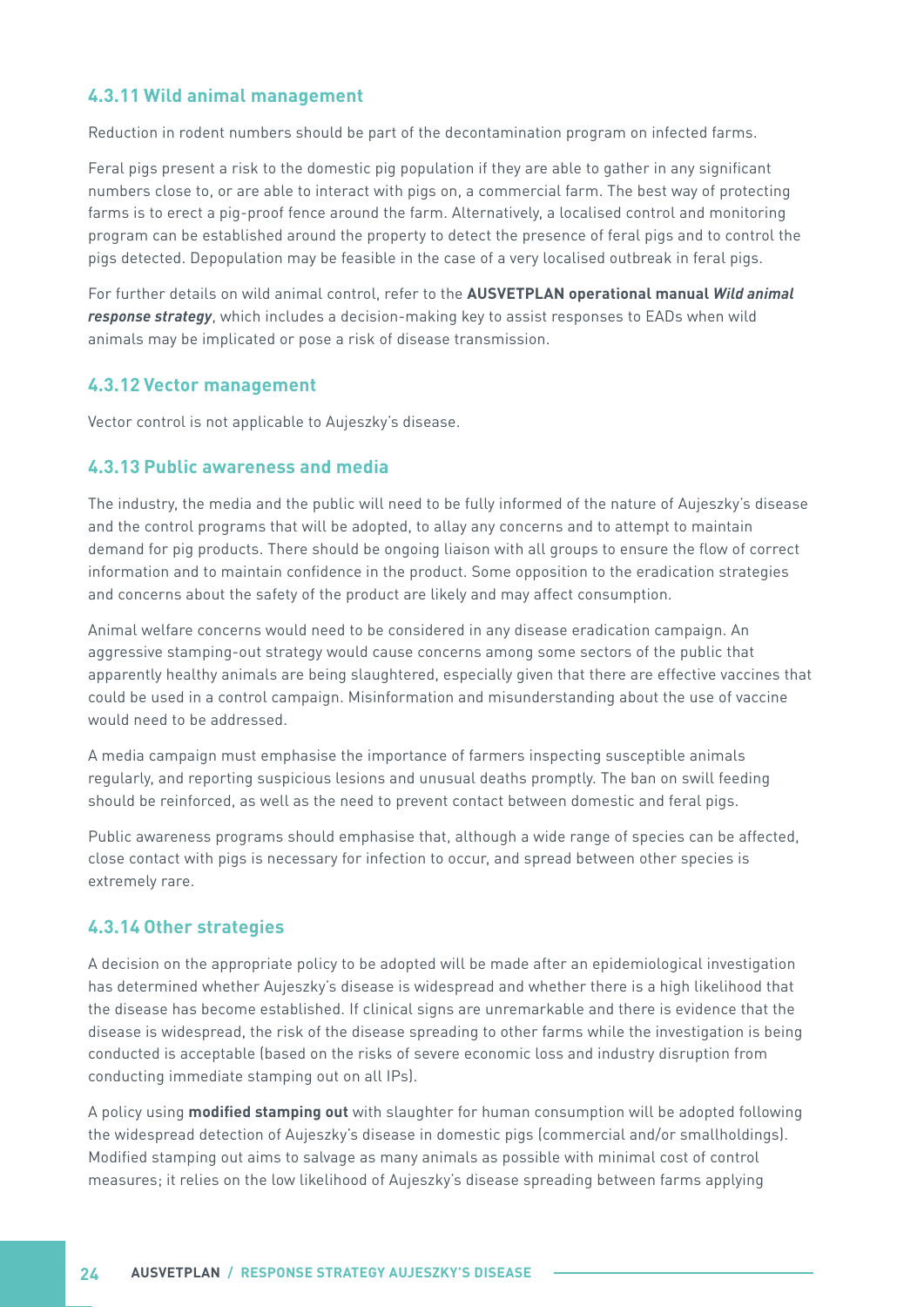<span id="page-30-0"></span>reasonable biosecurity. The policy may include:

- immediate depopulation with salvage of some animals through abattoirs when acute cases are present and/or when more than 25% of the breeding herd is serologically positive
- progressive depopulation over a period of months to take into consideration the presence of unsaleable pigs at the time of detection of disease; under this strategy, all sows will be culled after weaning litters and, initially, finishers will be removed as they reach the normal slaughter weight for the property
- culling seropositive reactors when they comprise less than 20–25% of the breeding herd, provided that segregation can be achieved between replaced and nonreplaced animals.

Vaccination using a gene-deleted vaccine may be used in certain circumstances – for example, to reduce the level of virus in certain populations while progressive depopulation is carried out, and to protect genetically valuable herds.

If it is likely that rapid stamping out will exhaust cost-shared resources (eg if a very large piggery is the initial IP), the policy will be to slaughter (for human consumption) to reduce the prevalence, and increase biosecurity on the premises, until stamping out is practicable. Animal welfare issues will need to be managed.

If it is highly likely that Aujeszky's disease has become established in domestic pigs and/or is broadly present in feral pigs, and the disease continues to spread despite the application of a stamping-out or modified stamping-out policy, the **policy for long-term control** (and possible eradication) of the disease will be determined following consultation between the government and the pig industry. The policy adopted may involve increased biosecurity and long-term compartmentalisation in the commercial industry, with slaughter for human consumption. Vaccination at the discretion of owners may be an appropriate strategy, and application of the OIE recommendations for disease-free zones may also be appropriate (Article 8.2.2 of the Terrestrial Code).

The accompanying strategies described in Section 4.3 will be applicable. IPs will still be subject to quarantine and movement controls, and vaccination will play a major role in disease control, together with testing and removal of infected animals. Tracing and surveillance will be used to help determine the extent of the disease and to help define disease-free premises and areas.

Increased industry liaison and education of producers to improve management practices will be important. All-in-all-out marketing and decreasing pig density are two strategies that should be followed.

The ongoing costs of control may need further review.

## **4.4 Funding and compensation**

Details of the cost-sharing arrangements can be found in the Government and Livestock Industry Cost Sharing Deed in Respect of Emergency Animal Disease Responses.11 Details of the approach to the valuation of, and compensation for, livestock and property in disease responses can be found in the **AUSVETPLAN operational manual Valuation and compensation**.

<sup>11</sup> [www.animalhealthaustralia.com.au/eadra](https://animalhealthaustralia.com.au/eadra/)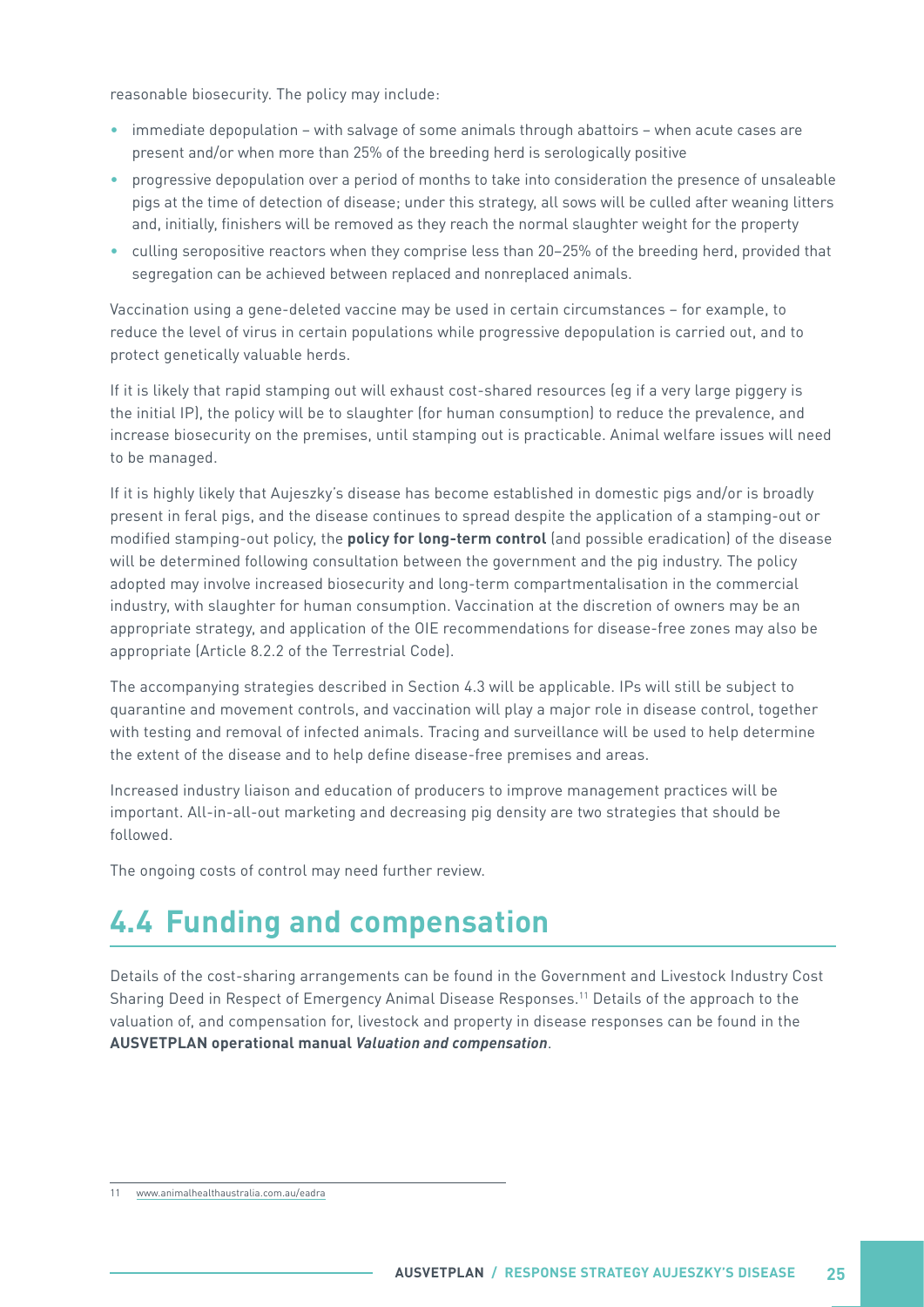# <span id="page-31-0"></span>Guidelines for classifying declared 5 areas and premises

When an emergency animal disease (EAD) incident is first suspected, the premises involved would undergo a clinical and/or epidemiological investigation. If the case definition, as defined in the relevant AUSVETPLAN response strategy, is met (ie the index case<sup>12</sup>), the relevant chief veterinary officer (CVO) or their delegate will determine the premises classification and may declare the premises an infected premises (IP).

After the identification of the first IP, a restricted area (RA) and a control area (CA) may be declared.<sup>13</sup> A transmission area (TA) may also be defined, if appropriate. All premises within these areas will be classified. At the beginning of an EAD incident, the initial premises classifications would be IP, at-risk premises (ARP), premises of relevance (POR), unknown status premises (UP) and zero susceptible species premises (ZP).

Any premises within the RA or CA will have only one classification at any one time. After an epidemiological investigation, clinical assessment, risk assessment or completion of control measures, a premises may be reclassified.

Once the first IP has been identified, intelligence gathering through veterinary epidemiological investigations would quickly lead to the identification of suspect premises (SPs) and trace premises (TPs). These would be high priorities for follow-up investigation by the relevant state or territory authorities. In a worst-case scenario, an SP could become an IP; therefore, SPs need to be investigated as a matter of very high priority. Similarly, investigation and risk assessment of a TP might identify it as an IP, dangerous contact premises (DCP) or dangerous contact processing facility (DCPF). An SP and a TP might also be assessed as negative and qualified as SP-AN or TP-AN, and eventually reclassified as an ARP, POR or ZP.

All premises classifications are subject to change as a result of a modification in the case definition(s) or investigation(s) as the incident response proceeds.

Classifications should be applied with information needs of managers in mind. They should assist managers to monitor and report progress. Premises classifications to be used should be agreed early in a response, so that control centre personnel can apply the correct and consistent classifications and definitions from the outset of the investigation and response.

## **5.1 Declared areas**

Declared areas are areas declared under state or territory legislation. They comprise restricted areas (RAs), which are subject to strict disease control measures, and control areas (CAs), which are diseasefree buffers between an RA and the parts of Australia that are free of disease (the outside area – OA).

<sup>12</sup> The first case to come to the attention of investigators

<sup>13</sup> This is invariably the case with highly contagious diseases (eg foot-and-mouth disease, equine/avian/swine influenza, classical swine fever) but may not apply to less contagious diseases (eg Hendra virus, anthrax, Australian bat lyssavirus).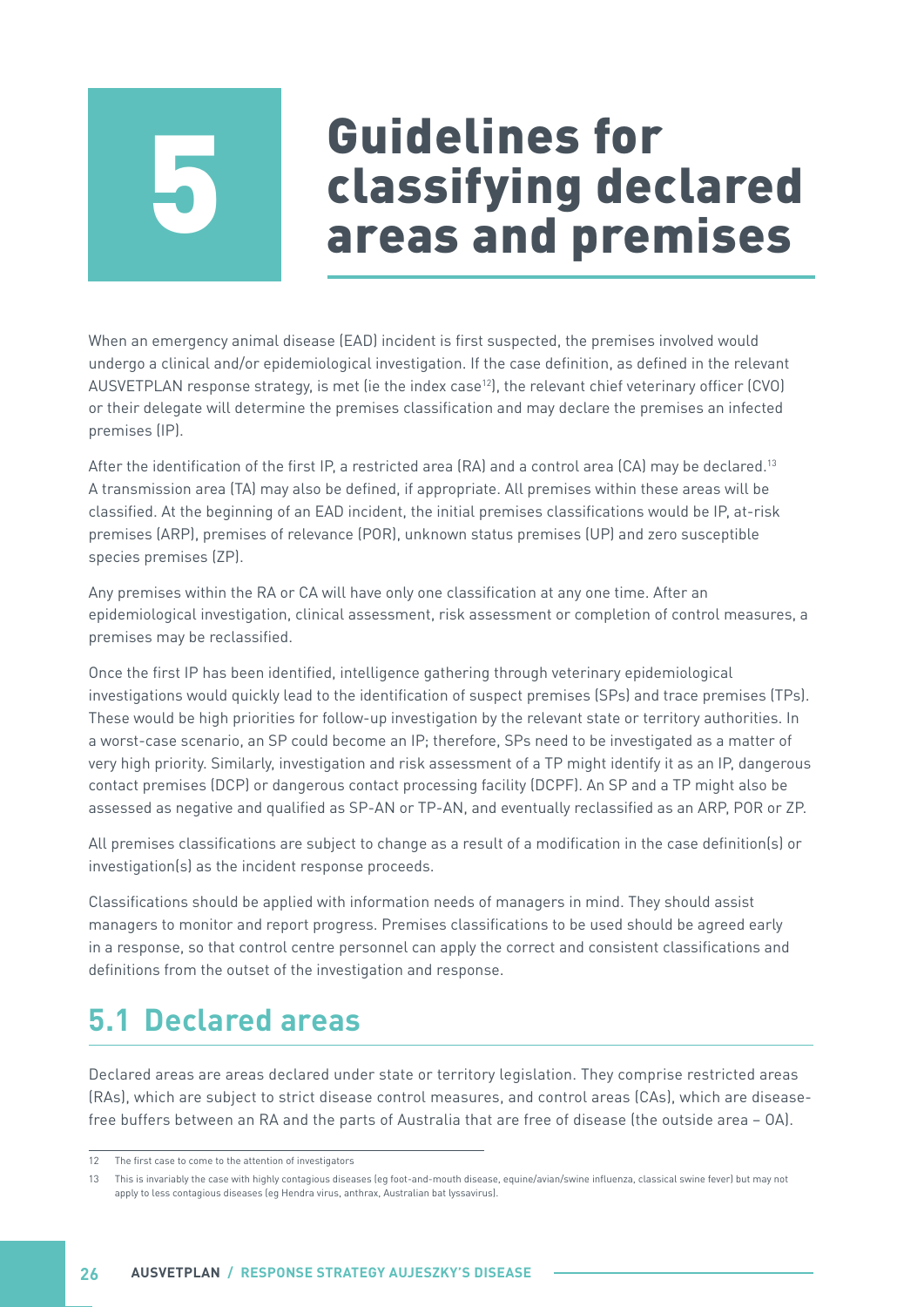<span id="page-32-0"></span>All premises within declared areas are subject to classification for disease control management and monitoring purposes.

A particular property (or premises) must fit clearly into only one premises classification at a given time. The classifications and their abbreviations are (in alphabetical order):

- approved disposal site (ADS)
- approved processing facility (APF)
- at-risk premises (ARP)
- dangerous contact premises (DCP)
- dangerous contact processing facility (DCPF)
- infected premises (IP)
- premises of relevance (POR)
- resolved premises (RP)
- suspect premises (SP)
- trace premises (TP)
- unknown status premises (UP)
- zero susceptible species premises (ZP).

In addition to these premises definitions, the following 'qualifiers' may be used to describe the outcome of a recent investigation, epidemiological risk assessment or other activity on premises where the status of the premises has not changed:

- assessed negative (AN)
- vaccinated (VN)
- sentinels on site (SN).

For example, an ARP that has been determined by the relevant jurisdictional authority as being 'assessed negative' should be recorded as 'ARP-AN', and an IP that has had a completed vaccination program should be recorded as 'IP-VN'.14

Not all classifications may be needed in a particular EAD response.

Classification of premises provides a framework for authorities to exercise legal powers over such premises, facilitates product tracking, and serves as a communication tool for reporting nationally and internationally on progress in the response.

Refer to the **AUSVETPLAN guidance document Declared areas and allocation of premises classifications in an EAD response** for more detail on declared areas.

#### **5.1.1 Restricted area (RA)**

An RA is a relatively small legally declared area around IPs and DCPs that is subject disease controls, including intense surveillance and movement controls.

An RA will be a relatively small declared area<sup>15</sup> (compared with a CA) drawn with at least 3 km radius around all IPs and DCPs, and including as many SPs, TPs and DCPFs as practicable. Based on risk assessment, the RA is subject to intense surveillance and movement controls. The purpose of the RA is to minimise the spread of the EAD. The RA does not need to be circular but can have an irregular

<sup>14</sup> Some jurisdictions might have a date associated with the 'assessed negative' qualifier

<sup>15</sup> As defined under relevant jurisdictional legislation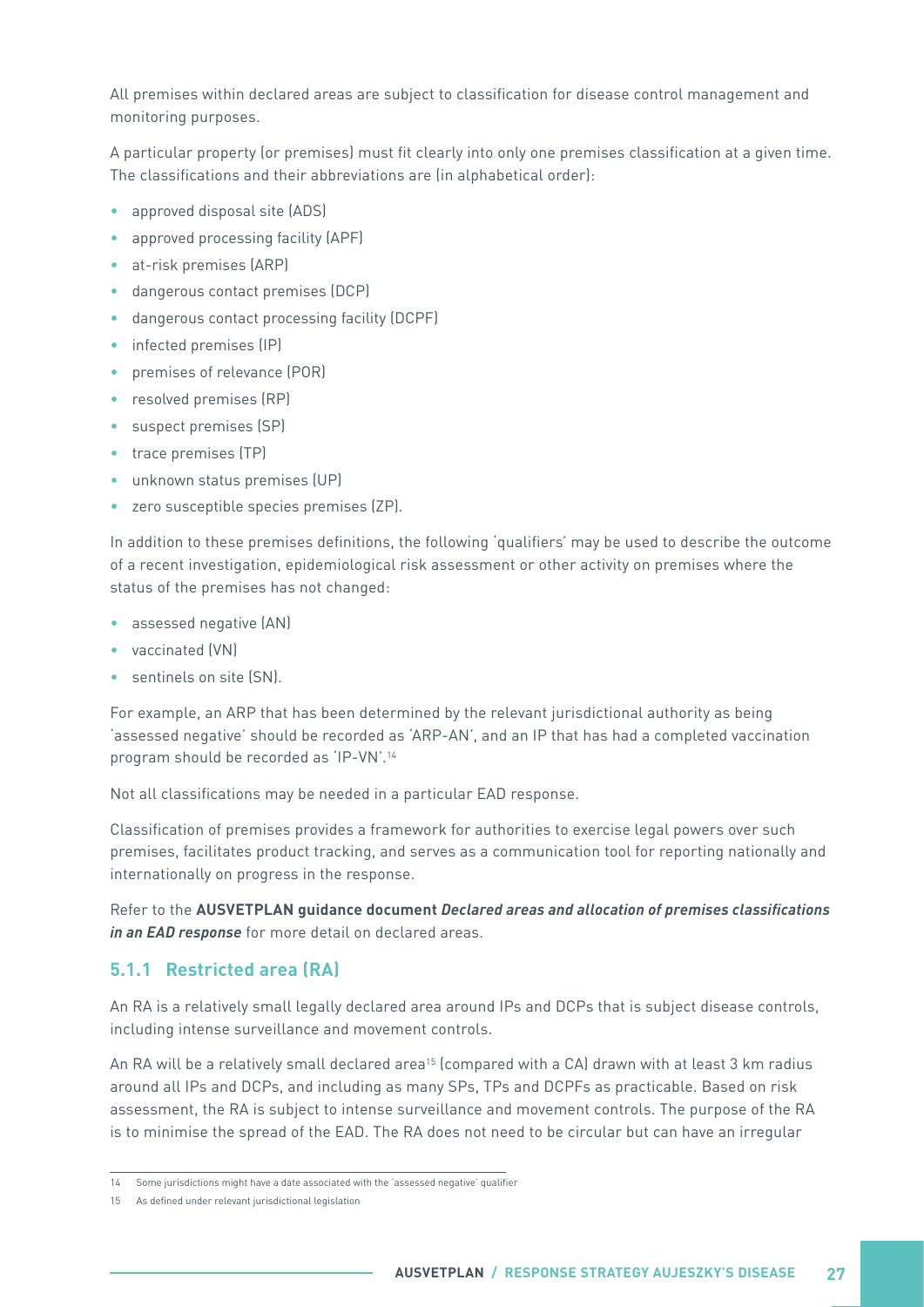<span id="page-33-0"></span>perimeter, provided that the boundary is initially an appropriate distance from the nearest IP, DCP, DCPF, SP or TP. Multiple RAs may exist within one CA.

The boundaries will be modified as new information becomes available, including from an official surveillance program. The actual distance in any one direction will be determined by factors such as terrain, the pattern of livestock movements, livestock concentrations, the weather (including prevailing winds), the distribution and movements of relevant wild (including feral) animals, and known characteristics of the disease agent. In practice, major geographic features and landmarks, such as rivers, mountains, highways and roads, are frequently used to demarcate the boundaries of the RA. Although it would be convenient to declare the RA on the basis of local government areas, this may not be practical, as such areas can be larger than the particular circumstances require.

#### **5.1.2 Control area (CA)**

A CA is a legally declared area where the disease controls, including surveillance and movement controls, applied are of lesser intensity than those in an RA (the limits of a CA and the conditions applying to it can be varied during an incident according to need).

A CA is a disease-free buffer between the RA and the OA. Specific movement controls and surveillance strategies will be applied within the CA to maintain its disease-free status and prevent spread of the disease into the OA.

An additional purpose of the CA is to control movement of susceptible livestock for as long as is necessary to complete tracing and epidemiological studies, to identify risk factors and forward and backward risk(s).

The CA will be a larger declared area around the RA(s) – initially, possibly as large as the state or territory in which the incident occurs – where restrictions will reduce the risk of disease spreading from the RA(s). The CA will have a minimum radius of 10 kilometres, encompassing the RA(s). It may be defined according to geography, climate and the distribution of relevant wild (including feral) animals. The boundary will be adjusted as confidence about the extent and distribution of the incident increases.

In general, surveillance and movement controls will be less intense in the CA than in the RA, and disease-susceptible animals and their products may be permitted to move under permit within and out of the area.

### **5.2 Declared premises**

#### **5.2.1 Premises status classifications**

#### **Infected premises (IP)**

A defined area (which may be all or part of a property) on which animals meeting the case definition are or were present, or the causative agent of the emergency animal disease is present, or there is a reasonable suspicion that either is present, and that the relevant CVO or their delegate has declared to be an infected premises.

#### **Suspect premises (SP)**

Temporary classification of a premises that contains a susceptible animal(s) not known to have been exposed to the disease agent but showing clinical signs similar to the case definition, and that therefore requires investigation(s).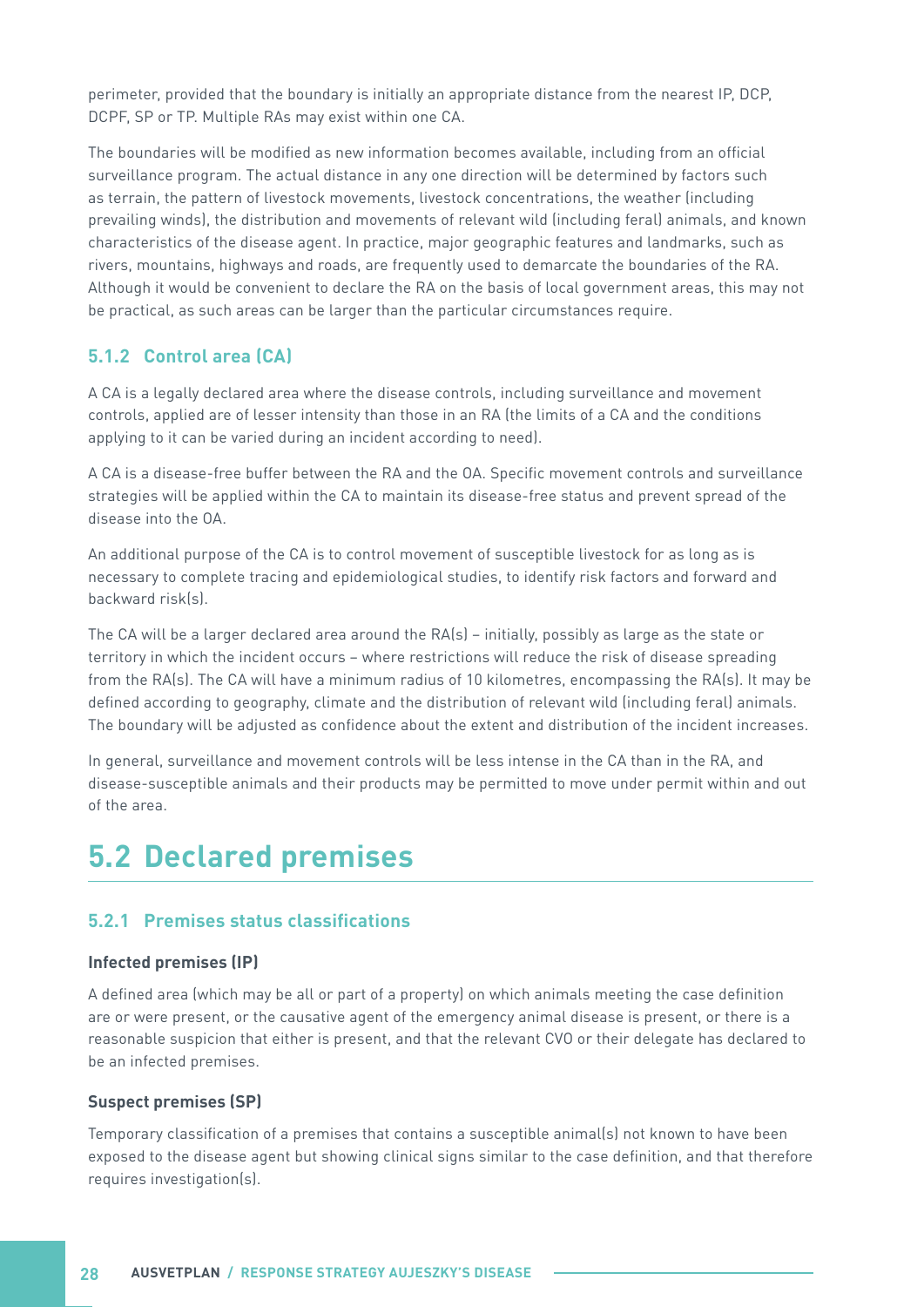#### **Trace premises (TP)**

Temporary classification of a premises that contains a susceptible animal(s) that tracing indicates may have been exposed to the disease agent, or contains contaminated animal products, wastes or things, and that requires investigation(s).

#### **Dangerous contact premises (DCP)**

A premises, apart from an abattoir, knackery or milk processing plant (or other such facility) that, after investigation and based on a risk assessment, is considered to contain a susceptible animal(s) not showing clinical signs, but considered highly likely to contain an infected animal(s) and/or contaminated animal products, wastes or things that present an unacceptable risk to the response if the risk is not addressed, and that therefore requires action to address the risk.

#### **Dangerous contact processing facility (DCPF)**

An abattoir, knackery, milk processing plant or other such facility that, based on a risk assessment, appears highly likely to have received infected animals, or contaminated animal products, wastes or things, and that requires action to address the risk.

#### **Approved processing facility (APF)**

An abattoir, knackery, milk processing plant or other such facility that maintains increased biosecurity standards. Such a facility could have animals or animal products introduced from lower-risk premises under a permit for processing to an approved standard.

#### **Approved disposal site (ADS)**

A premises that has zero susceptible livestock and that has been approved as a disposal site for animal carcasses or potentially contaminated animal products, wastes or things.

#### **At-risk premises (ARP)**

A premises in a restricted area that contains a live susceptible animal(s) but is not considered at the time of classification to be an infected premises, dangerous contact premises, dangerous contact processing facility, suspect premises or trace premises.

#### **Premises of relevance (POR)**

A premises in a control area that contains a live susceptible animal(s) but is not considered at the time of classification to be an infected premises, dangerous contact premises, dangerous contact processing facility, suspect premises or trace premises.

#### **Resolved premises (RP)**

An infected premises, dangerous contact premises or dangerous contact processing facility that has completed the required control measures and is subject to the procedures and restrictions appropriate to the area in which it is located.

#### **Unknown status premises (UP)**

A premises within a declared area where the current presence of susceptible animals and/or risk products, wastes or things is unknown.

#### **Zero susceptible species premises (ZP)**

A premises that does not contain any susceptible animals or risk products, wastes or things.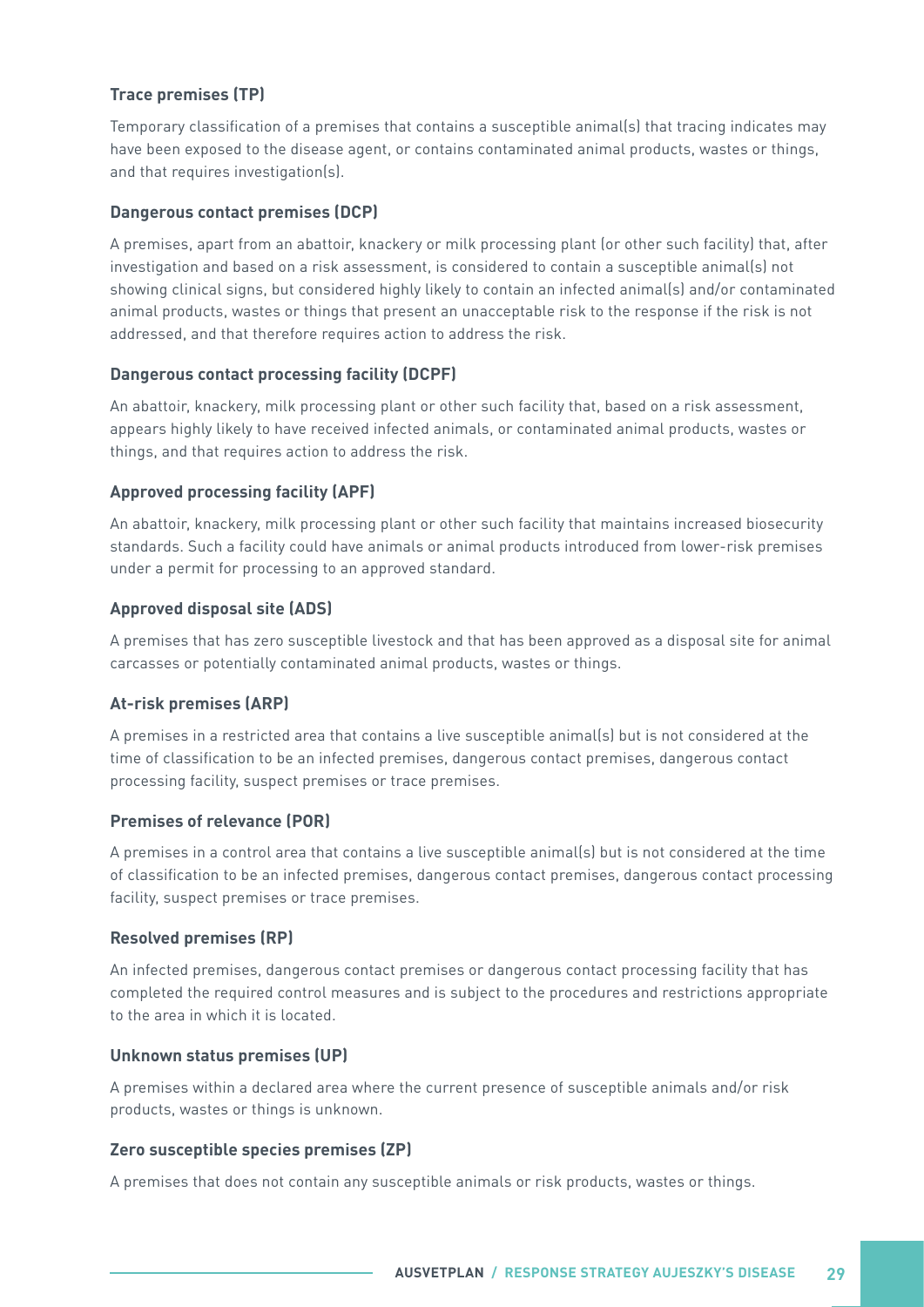#### <span id="page-35-0"></span>**5.2.2 Qualifiers**

Please also refer to the **AUSVETPLAN guidance document Declared areas and allocation of premises classifications in an EAD response** for more detail on qualifiers.

#### **Assessed negative (AN)**

AN is a qualifier that may be applied to ARPs, PORs, SPs, TPs, DCPs or DCPFs. The qualifier may be applied following surveillance, epidemiological investigation, and/or laboratory assessment/diagnostic testing and indicates that the premises is assessed as negative at the time of classification. SPs, TPs, DCPs or DCPFs, once assessed negative, can progress through the SP-AN, TP-AN, DCP-AN or DCPF-AN status to another status. The animals on such premises are subject to the procedures and movement restrictions appropriate to the declared area (RA or CA) in which the premises is located.

This classification is a description to document progress in the response and in the proof-of-freedom phase. The AN qualifier is a temporary status and only valid at the time it is applied. The time that the AN qualifier remains active will depend on the circumstances and will be decided by the jurisdiction. One day is considered a reasonable guideline. The AN qualifier should also provide a trigger for future surveillance activity to regularly review, and change or confirm, a premises status.

The AN qualifier can also function as a counting tool to provide quantitative evidence of progress, to inform situation reports in control centres during a response. It provides a monitor for very high-priority premises (SPs and TPs) as they undergo investigations and risk assessment, and are reclassified, as well as a measure of surveillance activity overall for ARPs and PORs.

The AN qualifier can be applied in a number of ways, depending on the objectives and processes within control centres. The history of each premises throughout the response is held in the information system; the application of the AN qualifier is determined by the jurisdiction, the response needs and the specific processes to be followed in a local control centre.

#### **Sentinels on site (SN)**

SN is a qualifier that may be applied to IPs and DCPs to indicate that sentinel animals are present on the premises as part of response activities (ie before it can be assessed as an RP).

The qualifier should not be applied to premises that have been resolved and have been allowed to restock (regardless of the stocking density chosen for initial restocking).

#### **Vaccinated (VN)**

The VN qualifier can be applied in a number of different ways.

At its most basic level, it can be used to identify premises that contain susceptible animals that have been vaccinated against the EAD in question.

However, depending on the legislation, objectives and processes within a jurisdiction, the VN qualifier may be used to track a range of criteria and parameters. The details would need to be developed and tailored to meet individual needs of jurisdictions and circumstances.

The AN and VN qualifiers may be used together if surveillance, an epidemiological assessment and/ or laboratory assessment/diagnostic testing support the premises being assessed as negative, and susceptible animals on the premises have also been vaccinated against the EAD.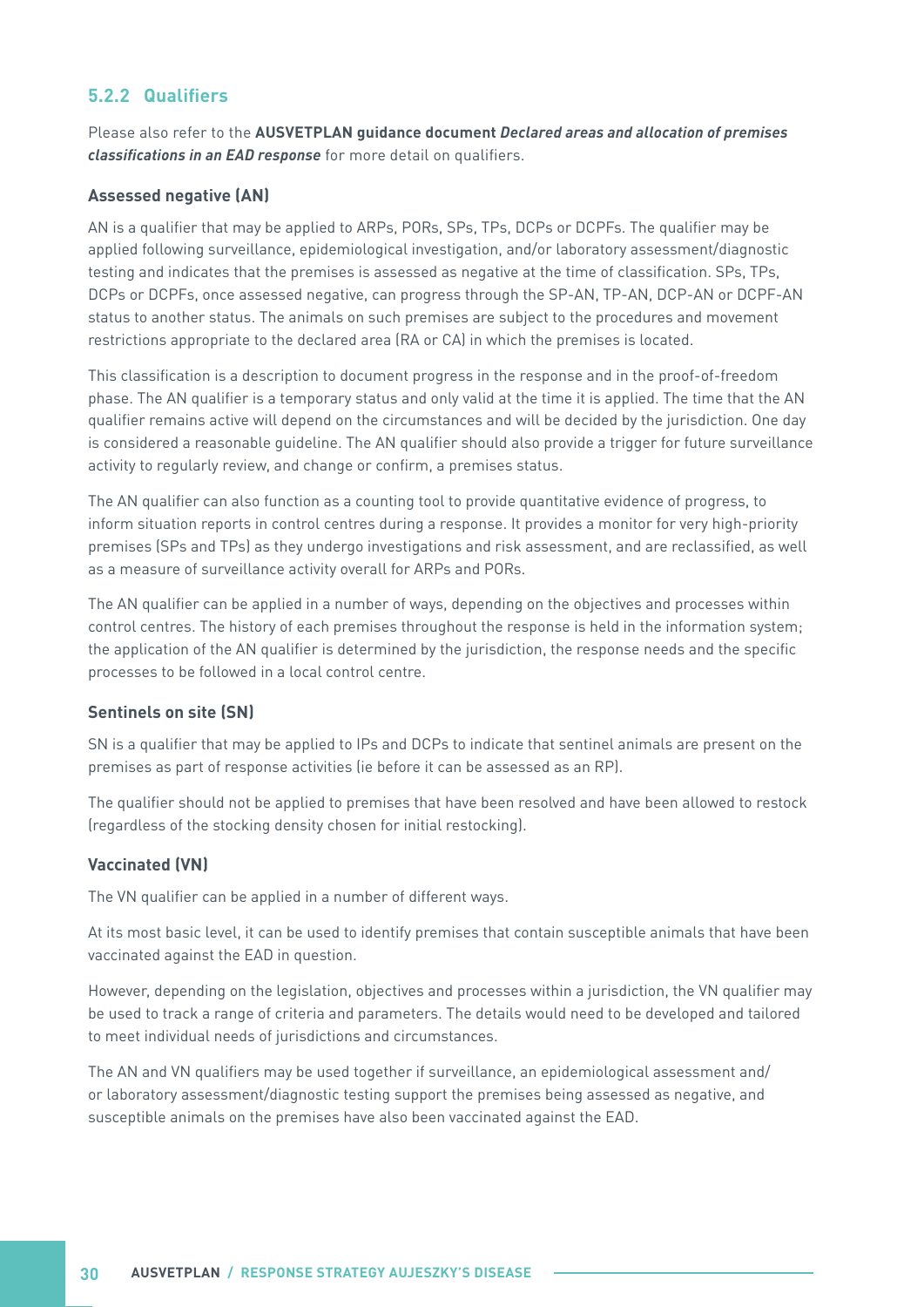### <span id="page-36-0"></span>**5.3 Resolving premises and reclassifying declared areas**

#### **5.3.1 Reclassifying declared areas**

The lifting of restrictions in declared areas is managed by jurisdictions according to their local legislation, regulations and processes.

The key principles for reclassifying a previously declared area during a response should include the following, noting that not all will be relevant for some diseases:

- The area should be epidemiologically distinct from other declared areas.
- All TPs and SPs have been investigated and reclassified, and all IPs, DCPs and DCPFs in the area have been reclassified as RPs.
- All tracing and surveillance associated with EAD control has been completed satisfactorily, with no evidence or suspicion of infection in the area.
- A minimum period of 12 days16 has elapsed since predetermined disease control activities and risk assessment were completed on the last IP or DCP in the area or a risk assessment supports reclassification.
- An approved surveillance program (including the use of sentinel animals, if appropriate) has confirmed no evidence of infection in the RA (see below).
- For vector-borne diseases, vector monitoring and absence of transmission studies indicate that vectors are not active.



Pigs roam on a property in Victoria, Australia.

<sup>16</sup> The minimum period uses, or is based on, the disease-specific incubation periods defined by the OIE – two incubation periods is a common guideline.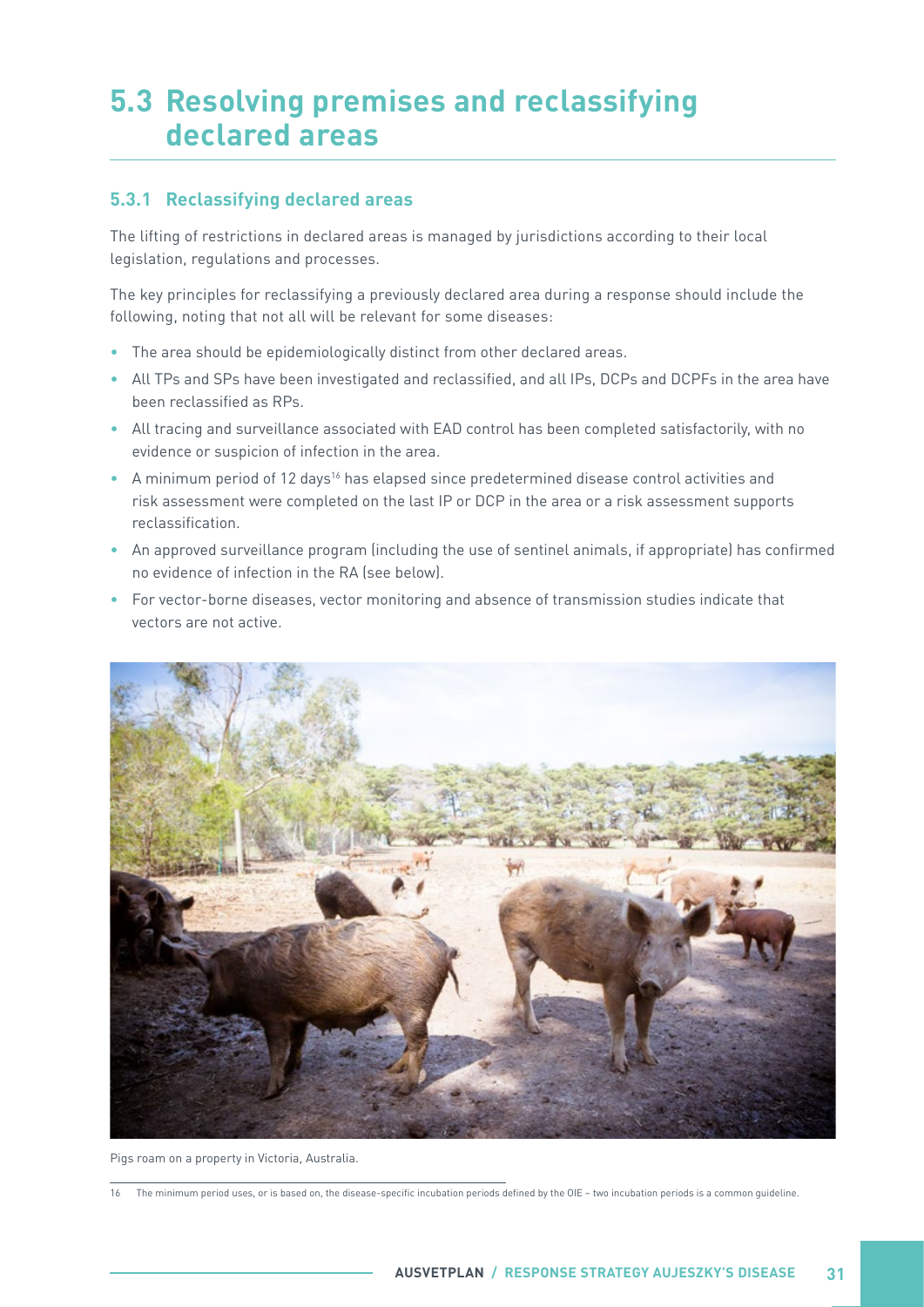Lifting of restrictions is a process managed by the relevant CVO under jurisdictional legislation and consistent with the most current agreed Emergency Animal Disease Response Plan (EADRP). When the appropriate conditions are satisfied, an affected jurisdiction can, in consultation with the Consultative Committee on Emergency Animal Diseases (CCEAD), reduce the size of the RA or lift all restrictions. The previous part of the RA would then become part of the CA. Jurisdictions should be able to present documented evidence that the appropriate conditions have been met.

When an RA is lifted and becomes part of the CA, it will have a lower risk status, and the movement restrictions that apply will be consistent with those applying within the CA. Over time, all of the RAs will be reduced and lifted.

If more than one jurisdiction is affected, each will use its own appropriate legal jurisdictional mechanisms to lift the declaration of the RA or CA, coordinating with each other and consulting with the CCEAD to ensure wide communication and coordination.

After a further period of surveillance and monitoring, and provided that the additional surveillance and monitoring find no evidence of infection, a jurisdiction, in consultation with the CCEAD, could lift the CA. This would result in the lifting of all the remaining regulatory controls associated with the response.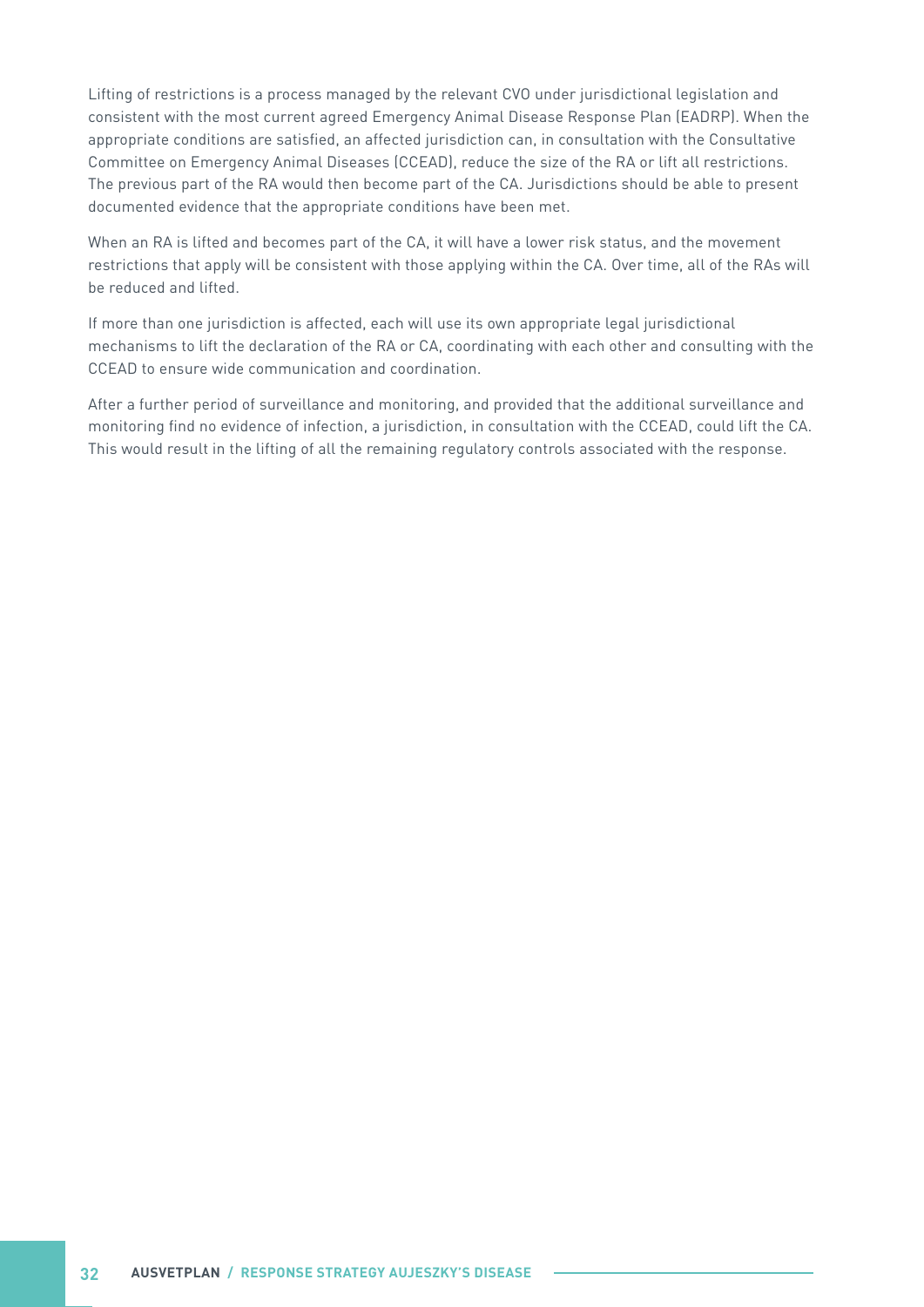<span id="page-38-0"></span>

# **6 Movement**<br> **6 Controls**

# **6.1 Guidelines for issuing permits**

In an emergency animal disease (EAD) event, quarantine and movement controls must strike a balance between quick and effective disease control and business continuity. Therefore, it is not appropriate to simply prohibit all movement of animals and products. On the other hand, diligence needs to be applied to minimise the risk of further spread of the disease.

Recommended quarantine and movement controls in each AUSVETPLAN response strategy provide guidance on which movements can be allowed and under what conditions. This is based on an analysis of the disease risks that are presented by a specific movement, of a specific commodity, at a specific time during the EAD response phase. Each disease strategy will indicate whether a proposed movement is:

- allowed (under normal jurisdictional, including interstate, requirements)
- prohibited except under the conditions of a general, special or emergency permit
- prohibited.



Sow and piglets on a property in the Northern Territory, Australia.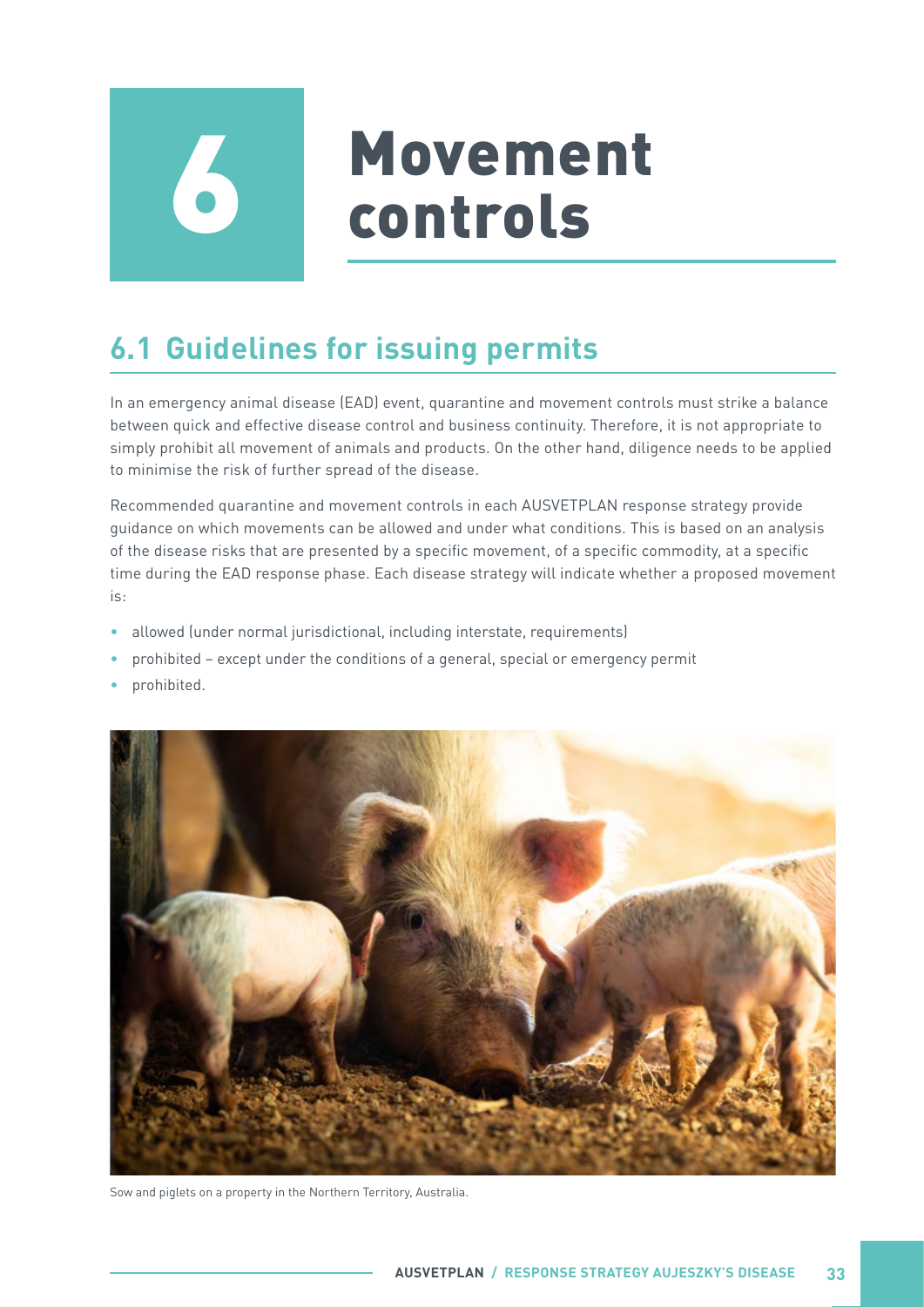Permits may not be available until the relevant chief veterinary officer (CVO) provides approval for movements, and this may not be available in the early stages of a response. When assessing risk for the purposes of issuing a permit, the elements to consider may include:

- sources of risk
	- species of animal
	- type of product
	- presence of disease agent on both the originating and destination premises
	- current vector activity, if relevant
	- organisation and management issues (ie confidence in animal tracing and surveillance, biosecurity)
	- proposed use of the animals or products
	- proposed transport route
	- vaccination status of the animals, if relevant
	- treatment of animals and vehicles to prevent concurrent movement of vectors, if relevant
	- security of transport
	- security and monitoring at the destination
	- environment and natural events
	- community and human behaviour
	- risk of sabotage
	- technology
	- regulations and standards
	- available resources for compliance and enforcement
- areas of impact
	- livestock health (health of affected species, including animal welfare)
	- human health (including work health and safety)
	- trade and economic impacts (including commercial and legal impacts)
	- environmental impacts
	- organisational capacity
	- political impacts
	- reputation and image
- proposed risk treatment measures
	- vaccination
	- processing of product
	- disinfection or other treatment of animals, vehicles and fomites
	- vector control, if relevant
	- security
	- communication.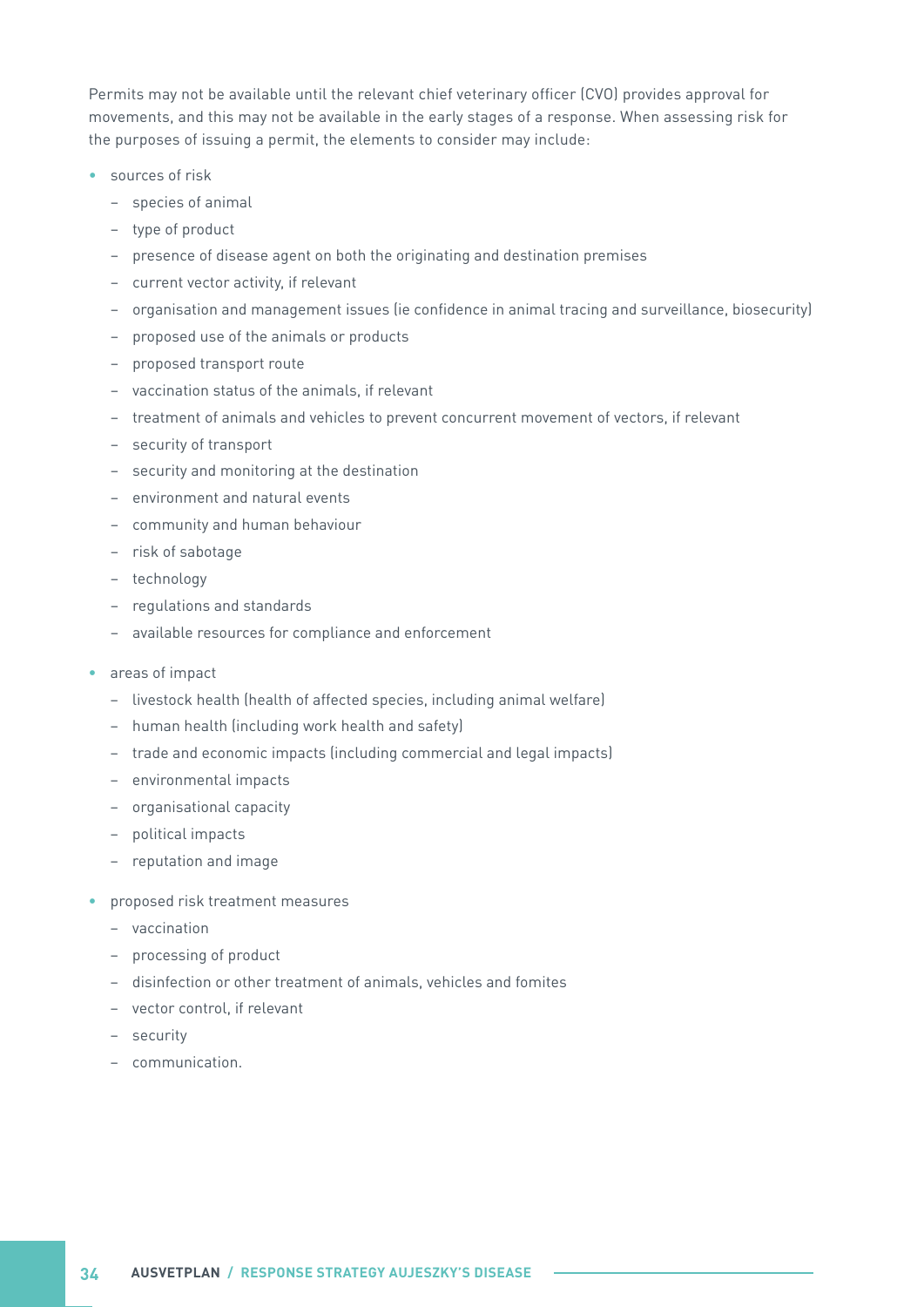# <span id="page-40-0"></span>**6.2 Types of permits**

Permits are either general or special. They are legal documents that describe the animal(s), commodities or things to be moved, the origin and destination, and the conditions to be met for the movement. Either type of permit may include conditions. Once permit conditions have been agreed from an operational perspective, all permit conditions must be met for every permit. Both general and special permits may be in addition to documents required for routine movements between or within jurisdictions (eg health certificates, waybills, consignment notes, National Vendor Declarations – NVDs).

#### **General permit**

General permits (GPs) are used for lower-risk movements, and create a record of each movement to which they apply. They are granted without the need for direct interaction between the person moving the animal(s), commodity or thing and a government veterinarian or gazetted inspector of stock. The permit may be completed via a webpage or in an approved place (such as a government office or commercial premises). A printed version of the permit must accompany the movement. The permit may impose preconditions and/or restrictions on movements. GPs may not be available until the relevant CVO gives approval for general movements, and this may not be available in the early stages of a response.

#### **Special permit**

Special permits (SpPs) are issued by the relevant government veterinarian or gazetted inspector of stock. They are used for higher-risk movements, and therefore require formal application and individual risk assessment. SpPs describe the requirements for movement of an animal (or group of animals), commodity or thing, for which a specific assessment has been conducted by the relevant government veterinarian or gazetted inspector of stock. A printed version of the permit must accompany the movement. The permit may impose preconditions and/or restrictions on movements.

#### **Emergency permit**

An emergency permit is an SpP that specifies strict legal requirements for an otherwise high-risk movement of an animal, to enable emergency veterinary treatment to be delivered, to enable animals to be moved for animal welfare reasons, or to enable any other emergency movement under exceptional circumstances. These permits are issued on a case-by-case basis under the authorisation of the relevant CVO.

#### **Other movement requests**

Movements not reflected within any of the movement control matrixes or narratives may be considered by the relevant jurisdictional CVO on a risk-assessed case-by-case basis.

### **6.3 Recommended movement controls**

The initial detection of an infected premises (IP) will require immediate implementation of quarantine to try to contain the disease within the confines of the IP. Follow-up measures of tracing and surveillance will assist in determining further action and will readily identify further IPs, dangerous contact premises (DCPs) and suspect premises (SPs). Movement controls will be implemented as soon as restricted areas (RAs) and control areas (CAs) are declared.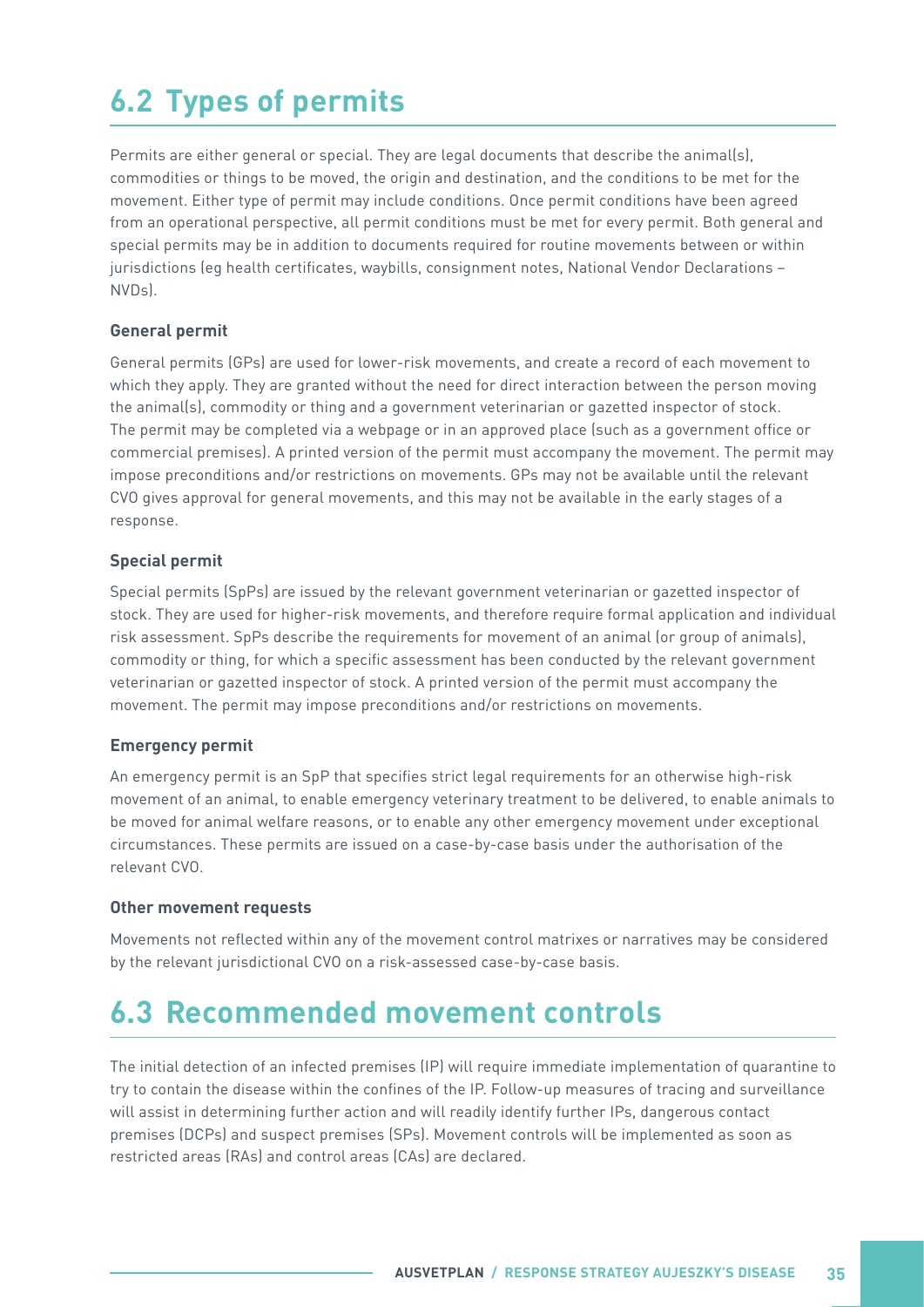<span id="page-41-0"></span>Quarantine will include measures to prevent contact with wild pigs, to eliminate or exclude rodents, to prevent movement of pigs to other premises, and to prevent people and fomites that may present a risk from coming into contact with other piggeries.

Movement of clinically affected animals to other pig-producing premises or saleyards will not be permitted, but movement of animals that are free from clinical signs direct to immediate slaughter will be allowed. Destruction and sanitary disposal of clinically affected animals should occur on the IP but may be permitted at an approved abattoir under supervision.

Early in a response to Aujeszky's disease, the affected jurisdiction(s) will reinforce the message that swill feeding is illegal. Therefore, movements of meat products within the RA and CA would generally be allowed, under permit (see Section 6.3.3).

An **area matrix** showing movement controls has been developed for each risky commodity (see the following sections), and **premises matrices** would be developed as necessary.

Although the default policy for Aujeszky's disease is to control and eradicate the disease in the shortest possible time, a modified stamping-out policy might be applied in situations where circumstances allow the safe slaughter of pigs (for human consumption) at approved abattoirs. To facilitate slaughter, an RA should include an approved abattoir, if possible.

Refer to **Appendix 3** for movement permit conditions.

#### **6.3.1 Live susceptible animals**

#### **Pigs**

Because of the risk of transmitting Aujeszky's disease, **movement of live pigs from high-risk premises** is prohibited, except for pigs being moved for slaughter, under permit. Movement of pigs out of the RA is prohibited. Movement of live pigs into an RA is restricted, to minimise the number of susceptible animals within the RA, and is for slaughter only.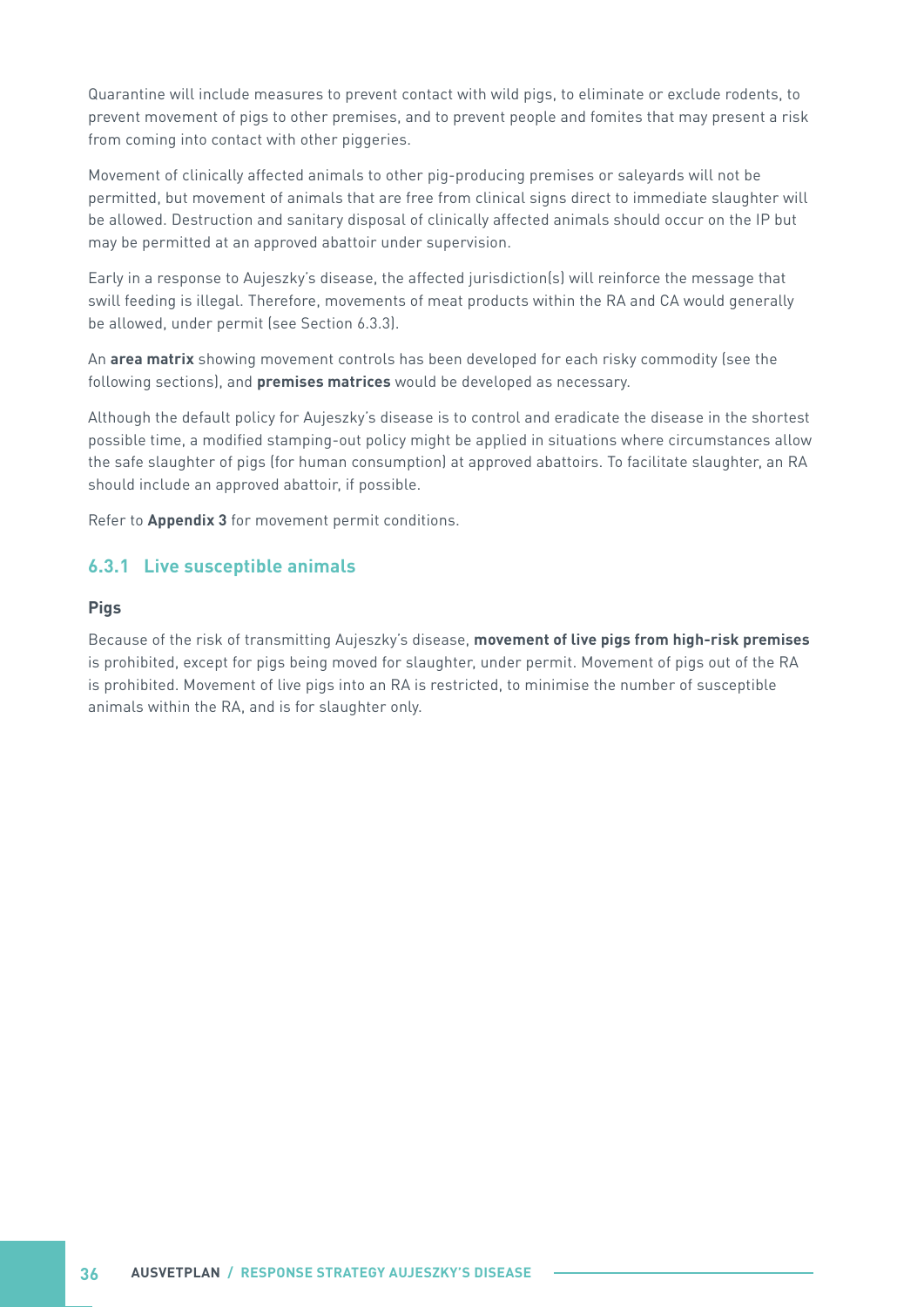<span id="page-42-0"></span>Table 6.1 describes the recommended movement controls for live pigs within and between declared areas.

| To -<br>From $\bigstar$ |                                 | <b>RA</b>               |                                                                                | CA         |                                                                 | <b>OA</b>                                                                                |  |
|-------------------------|---------------------------------|-------------------------|--------------------------------------------------------------------------------|------------|-----------------------------------------------------------------|------------------------------------------------------------------------------------------|--|
|                         |                                 | IP/DCP/SP/<br><b>TP</b> | <b>ARP/DCPF</b>                                                                | SP/TP      | <b>POR</b>                                                      |                                                                                          |  |
| <b>RA</b>               | IP/<br>DCP/<br>SP/<br><b>TP</b> | Prohibited              | Prohibited,<br>except<br>under SpP-<br>conditions a, f,<br>g, h, i, l, m, n, o | Prohibited |                                                                 | Prohibited                                                                               |  |
| <b>ARP</b>              |                                 |                         | Prohibited,<br>except<br>under SpP -<br>conditions b, f,<br>g, h, i, l, m      |            |                                                                 |                                                                                          |  |
| <b>CA</b>               | SP/<br><b>TP</b>                | Prohibited              | Prohibited,<br>except<br>under SpP-<br>conditions c, f,<br>g, h, i, l, m       | Prohibited |                                                                 | Prohibited                                                                               |  |
|                         | <b>POR</b>                      |                         |                                                                                | Prohibited | Prohibited,<br>except under GP<br>- conditions d, f,<br>h, i, m |                                                                                          |  |
| <b>OA</b>               |                                 | Prohibited              | Prohibited,<br>except under<br>$SpP -$<br>conditions c, f,<br>g, h, i, l, m    | Prohibited | Prohibited,<br>except under GP<br>- conditions d, f,<br>h, i, m | Allowed<br>(under normal<br>jurisdictional,<br>including<br>interstate,<br>requirements) |  |

#### **Table 6.1 Recommended movement controls for live pigs**

ARP = at-risk premises; CA = control area; DCP = dangerous contact premises; DCPF = dangerous contact processing facility; GP = general permit; IP = infected premises; OA = outside area; POR = premises of relevance; RA = restricted area; SP = suspect premises; SpP = special permit; TP = trace premises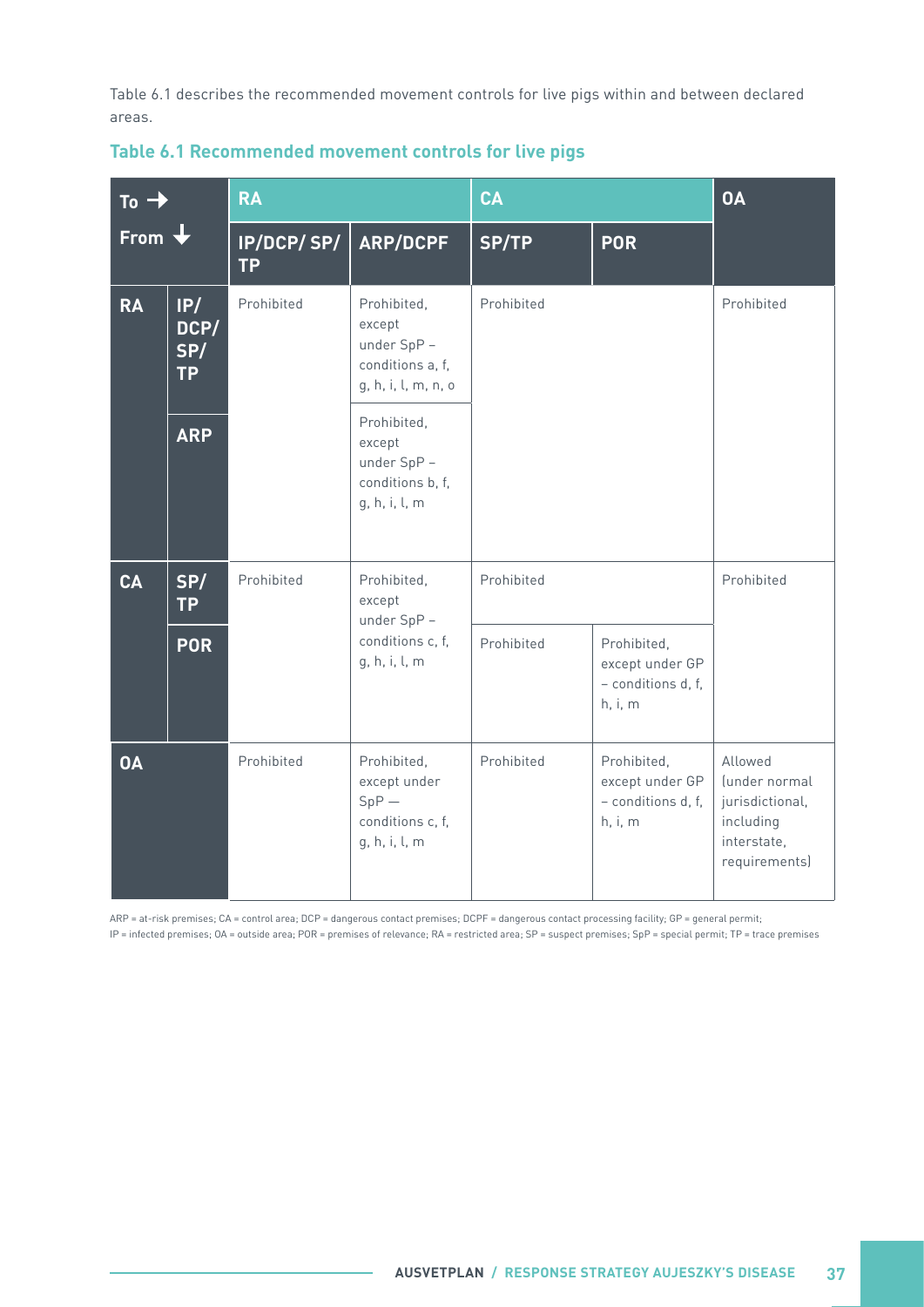#### <span id="page-43-0"></span>**Ruminants**

Aujeszky's disease can affect ruminants, although the disease is invariably fatal in these species. Every effort should be made to prevent contact between infected pigs and ruminants. The movement of ruminants poses a relatively low risk of spread of the virus.

Table 6.2 shows the recommended movement controls for ruminants within and between declared areas.

**Table 6.2 Recommended movement controls for ruminants**

| $To - \lambda$ | <b>RA</b>                     | CA                            | <b>OA</b>                     |
|----------------|-------------------------------|-------------------------------|-------------------------------|
| From V         |                               |                               |                               |
| <b>RA</b>      | Prohibited, except under GP - | Prohibited, except under GP - | Prohibited, except under GP - |
|                | conditions f, g, h, i, l, m   | conditions f, g, h, i, l, m   | conditions f, g, h, i, l, m   |
| CA             | Prohibited, except under GP - | Prohibited, except under GP - | Prohibited, except under GP - |
|                | conditions f, g, h, i, l, m   | conditions f, g, h, i, l, m   | conditions f, g, h, i, l, m   |
| <b>OA</b>      | Allowed (under normal         | Allowed (under normal         | Allowed (under normal         |
|                | jurisdictional, including     | jurisdictional, including     | jurisdictional, including     |
|                | interstate, requirements)     | interstate, requirements)     | interstate, requirements)     |

CA = control area; GP = general permit; OA = outside area; RA = restricted area

#### **6.3.2 Semen and embryos from live susceptible animals**

#### **Pig semen**

Since Aujeszky's disease can be transmitted by semen, movement of semen from high-risk premises and out of the RA will be prohibited. To enable business continuity, semen sourced from properties in the CA and outside area (OA) can be moved into the RA and CA under permit.

Table 6.3 describes the recommended movement controls for pig semen within and between declared areas.

| Table 6.3 Recommended movement controls for pig semen |  |  |
|-------------------------------------------------------|--|--|
|-------------------------------------------------------|--|--|

| $To -$      |                  | <b>RA</b>                                              |            | <b>CA</b>                                              |            | <b>OA</b>                                                                       |
|-------------|------------------|--------------------------------------------------------|------------|--------------------------------------------------------|------------|---------------------------------------------------------------------------------|
| <b>From</b> |                  | IP/DCP/<br>SP/TP                                       | <b>ARP</b> | <b>SP/TP</b>                                           | <b>POR</b> |                                                                                 |
| <b>RA</b>   | IP/DCP/<br>SP/TP | Prohibited                                             |            | Prohibited                                             |            | Prohibited                                                                      |
|             | <b>ARP</b>       |                                                        |            |                                                        |            |                                                                                 |
| <b>CA</b>   | SP/TP            | Prohibited<br>Prohibited                               |            |                                                        | Prohibited |                                                                                 |
| <b>POR</b>  |                  | Prohibited, except under<br>$SpP$ – conditions j, p, q |            | Prohibited, except under<br>$SpP$ – conditions j, p, q |            |                                                                                 |
| <b>OA</b>   |                  | Prohibited, except under<br>$GP$ – conditions j, p, q  |            | Prohibited, except under<br>$GP$ – conditions j, p, q  |            | Allowed (under normal<br>jurisdictional, including<br>interstate, requirements) |

ARP = at-risk premises; CA = control area; DCP = dangerous contact premises; GP = general permit; IP = infected premises; OA = outside area; POR = premises of relevance; RA = restricted area; SP = suspect premises; SpP = special permit; TP = trace premises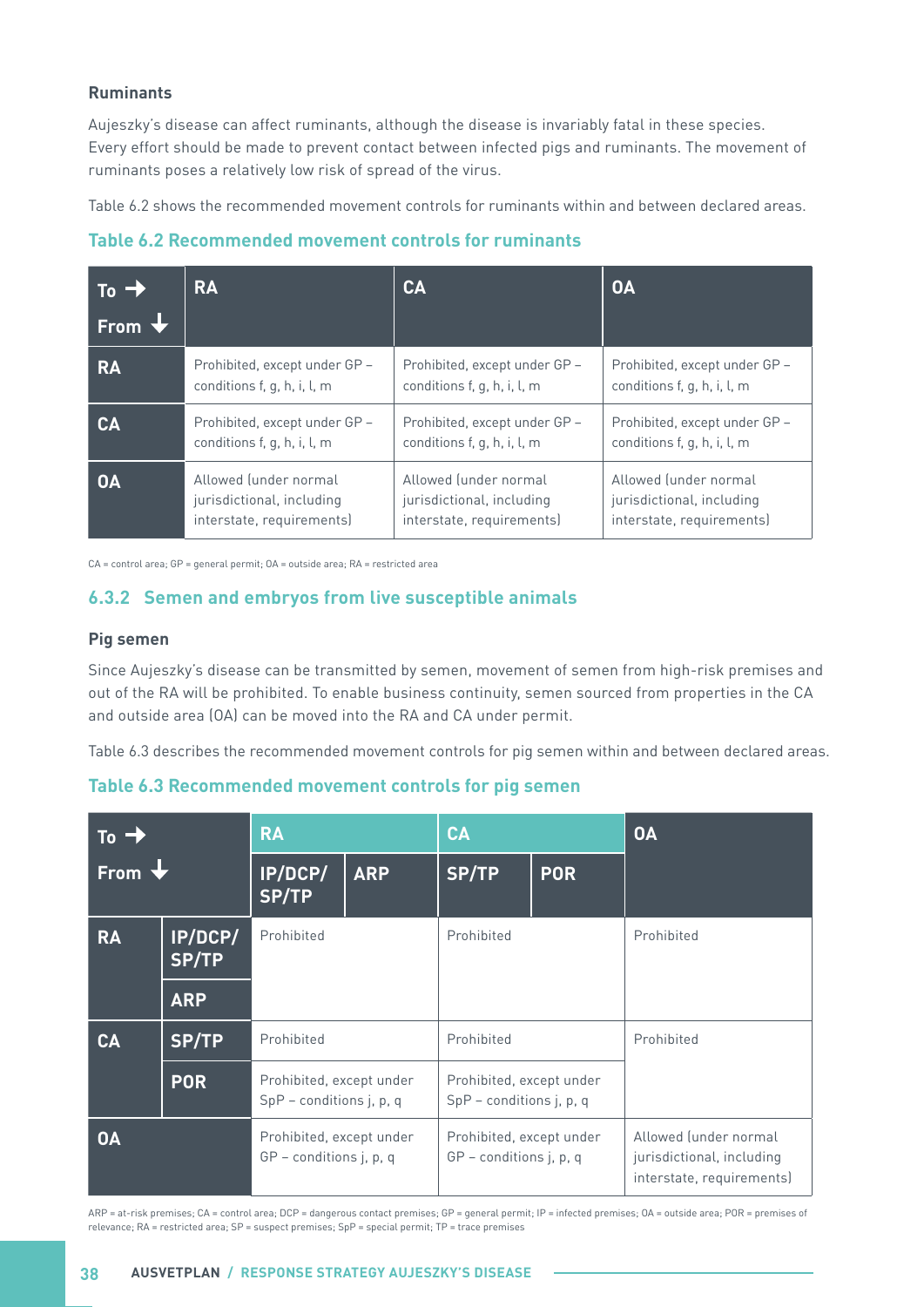#### <span id="page-44-0"></span>**In vivo–derived pig embryos**

The risk of spread of Aujeszky's disease virus by embryos is very low if the embryos are collected and handled appropriately.

Table 6.4 describes the recommended movement controls for pig embryos within and between declared areas.

| $To \rightarrow$<br>From V | <b>RA</b>                                           | <b>CA</b>                                           | <b>OA</b>                                                                       |
|----------------------------|-----------------------------------------------------|-----------------------------------------------------|---------------------------------------------------------------------------------|
| <b>RA</b>                  | Prohibited, except under GP -                       | Prohibited, except under GP -                       | Prohibited, except under GP -                                                   |
|                            | conditions j, q, r                                  | conditions j, q, r                                  | conditions j, q, r                                                              |
| CA                         | Prohibited, except under GP -                       | Prohibited, except under GP -                       | Prohibited, except under GP -                                                   |
|                            | conditions j, q, r                                  | conditions j, q, r                                  | conditions j, q, r                                                              |
| <b>OA</b>                  | Prohibited, except under GP -<br>conditions j, q, r | Prohibited, except under GP -<br>conditions j, q, r | Allowed (under normal<br>jurisdictional, including<br>interstate, requirements) |



CA = control area; GP = general permit; OA = outside area; RA = restricted area

#### **6.3.3 Meat and meat products**

The risks from pigmeat and offal are addressed primarily through movement controls on live pigs going to slaughter and the fact that swill feeding to pigs is illegal. Because Aujeszky's disease is not a zoonosis, disease concerns are limited to disease in pigs arising from the diversion of pigmeat or offal for pig feed.

Table 6.5 describes the recommended movement controls for fresh/frozen pigmeat and offal within and between declared areas.

| To $\rightarrow$ | <b>RA</b>                     | CA                            | <b>OA</b>                     |
|------------------|-------------------------------|-------------------------------|-------------------------------|
| From V           |                               |                               |                               |
| <b>RA</b>        | Prohibited, except under SpP  | Prohibited, except under SpP  | Prohibited, except under SpP  |
|                  | $-$ conditions h, s, t, u     | $-$ conditions h, s, t, u     | $-$ conditions h, s, t, u     |
| <b>CA</b>        | Prohibited, except under GP - | Prohibited, except under GP - | Prohibited, except under GP - |
|                  | conditions h, t, u            | conditions h, t, u            | conditions h, t, u            |
| <b>OA</b>        | Allowed (under normal         | Allowed (under normal         | Allowed (under normal         |
|                  | jurisdictional, including     | jurisdictional, including     | jurisdictional, including     |
|                  | interstate, requirements)     | interstate, requirements)     | interstate, requirements)     |

#### **Table 6.5 Recommended movement controls for fresh/frozen pigmeat and offal**

CA = control area; GP = general permit; OA = outside area; RA = restricted area; SpP = special permit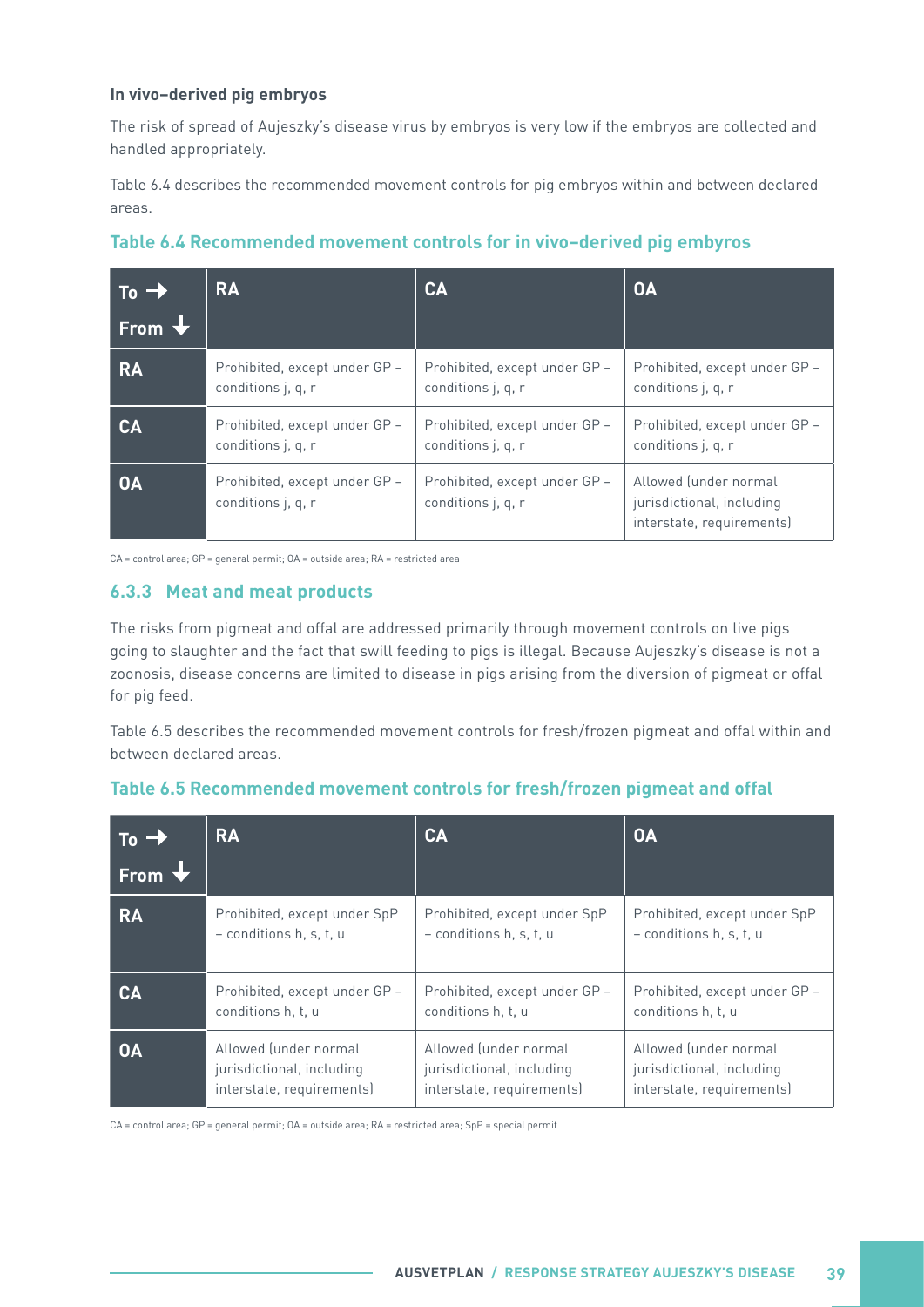#### <span id="page-45-0"></span>**6.3.4 Waste products and effluent**

Pig effluent can transmit Aujeszky's disease virus; therefore, movement of piggery wastes from highrisk premises and out of the RA is generally prohibited. The exception is from IPs, after depopulation, to properties without susceptible livestock (ZPs) and under permit. To maintain business continuity, piggery wastes from the OA may be moved onto a ZP within the RA under permit.

Table 6.6 shows the recommended movement controls for pig waste products and effluent within and between declared areas.

| Table 6.6 Recommended movement controls for waste products and effluent |  |  |  |
|-------------------------------------------------------------------------|--|--|--|
|                                                                         |  |  |  |

| To -        |                            | <b>RA</b>                       |                                                                                          | CA                                                                              |                                                                        | <b>OA</b>                                                                       |
|-------------|----------------------------|---------------------------------|------------------------------------------------------------------------------------------|---------------------------------------------------------------------------------|------------------------------------------------------------------------|---------------------------------------------------------------------------------|
| <b>From</b> |                            | IP/DCP/<br>SP/TP/<br><b>ARP</b> | <b>ZP</b> (within<br>RA)                                                                 | SP/TP                                                                           | <b>POR</b>                                                             |                                                                                 |
| <b>RA</b>   | <b>IP</b><br>DCP/<br>SP/TP | Prohibited                      | Prohibited,<br>except<br>under SpP -<br>conditions e, f,<br>h, k, t, u<br>Prohibited     | Prohibited                                                                      |                                                                        | Prohibited                                                                      |
|             | <b>ARP</b>                 |                                 | Prohibited,<br>except<br>under SpP -<br>conditions e, f,<br>h, k, t, u                   | Prohibited                                                                      | Prohibited,<br>except<br>under SpP<br>- conditions<br>e, f, h, k, t, u | Prohibited, except under<br>SpP - conditions e, f, h,<br>k, t, u                |
| <b>CA</b>   | <b>SP/TP</b>               | Prohibited                      |                                                                                          | Prohibited                                                                      |                                                                        | Prohibited                                                                      |
|             | <b>POR</b>                 |                                 |                                                                                          | Prohibited                                                                      | Prohibited,<br>except<br>under GP-<br>conditions<br>e, h, t, u         | Prohibited, except under<br>GP - conditions e, h, t, u                          |
| <b>OA</b>   |                            | Prohibited                      | Allowed<br>funder normal<br>jurisdictional,<br>including<br>interstate,<br>requirements) | Allowed (under normal<br>jurisdictional, including<br>interstate, requirements) |                                                                        | Allowed (under normal<br>jurisdictional, including<br>interstate, requirements) |

ARP = at-risk premises; CA = control area; DCP = dangerous contact premises; GP = general permit; IP = infected premises; OA = outside area; POR = premises of relevance; RA = restricted area; SP = suspect premises; SpP = special permit; TP = trace premises; ZP = zero susceptible species premises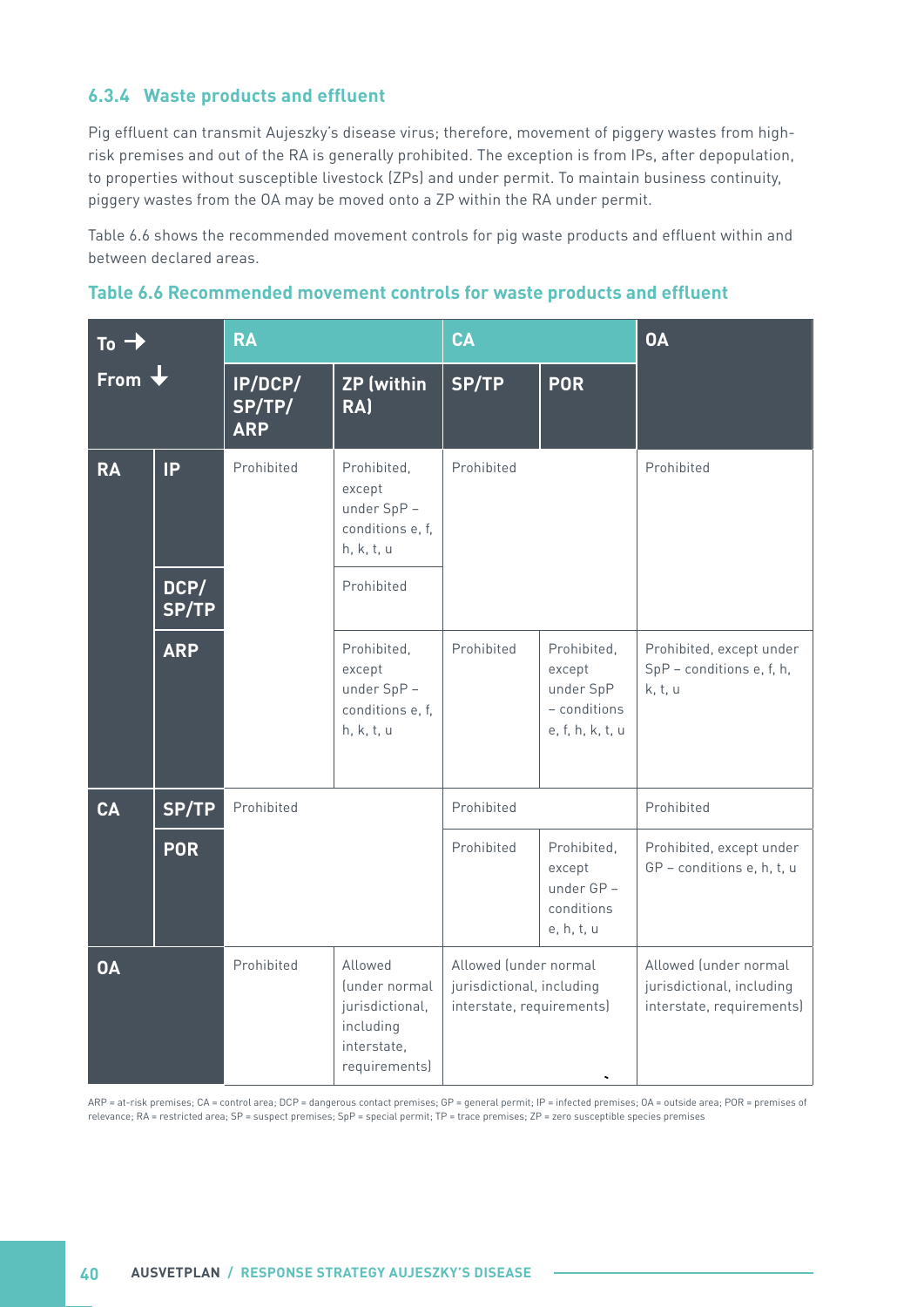#### <span id="page-46-0"></span>**6.3.5 Vehicles, including empty livestock transport vehicles and associated equipment**

Aujeszky's disease virus does not survive for long periods in the environment and can be readily killed with detergents; therefore, routine decontamination of vehicles is sufficient to reduce the risk of virus spread.

Table 6.7 shows the recommended movement controls for empty pig transport vehicles and associated equipment within and between declared areas.

#### **Table 6.7 Recommended movement controls for empty pig transport vehicles and equipment**

| $\sqrt{10-2}$ | <b>RA</b>                     | CA                            | <b>OA</b>                     |
|---------------|-------------------------------|-------------------------------|-------------------------------|
| From V        |                               |                               |                               |
| <b>RA</b>     | Prohibited, except under SpP  | Prohibited, except under SpP  | Prohibited, except under SpP  |
|               | $-$ condition $h$             | $-$ condition $h$             | $-$ condition $h$             |
| CA            | Prohibited, except under GP - | Prohibited, except under GP - | Prohibited, except under GP - |
|               | condition h                   | condition h                   | condition h                   |
| <b>OA</b>     | Allowed (under normal         | Allowed (under normal         | Allowed (under normal         |
|               | jurisdictional, including     | jurisdictional, including     | jurisdictional, including     |
|               | interstate, requirements)     | interstate, requirements)     | interstate, requirements)     |

CA = control area; GP = general permit; OA = outside area; RA = restricted area; SpP = special permit

#### **6.3.6 People**

The movement of people is restricted to essential visitors who use protective clothing, including boots, on the premises (including between sections containing pigs of different health status) and decontaminate their hands before leaving the premises.

#### **6.3.7 Crops, grains, hay, silage and mixed feeds**

Before movement, stored grain should be sieved to detect rodents or cats that may have died from Aujeszky's disease.

#### **6.3.8 Sales, shows and other events**

Events such as sales and shows are prohibited if pigs are involved. The hunting of feral pigs should be actively discouraged during a response to Aujeszky's disease.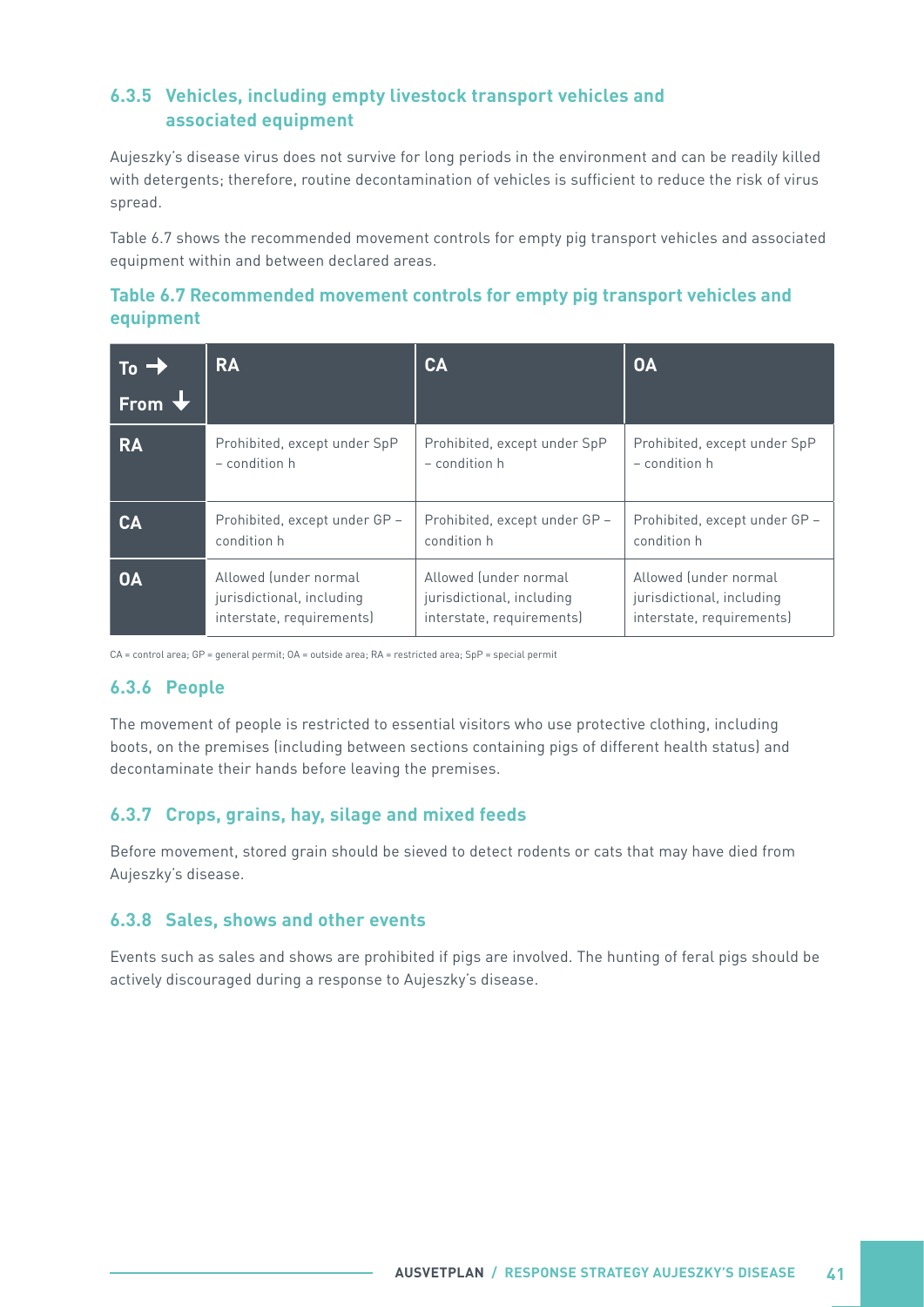# **Surveillance and<br>proof of freedom**

# <span id="page-47-0"></span>**7.1 Proof of freedom**

The importance for trade of proof of freedom is less for Aujeszky's disease than for some other diseases. Evidence of freedom – which comprises serological testing of previously infected herds, in-contact herds, herds with stock movements from the infected premises (IP), and other pig herds within a 5 km radius of the previously infected premises – will be collected at least 6 months after the pivotal property was determined free from the disease. Conducting a national survey would be resource intensive, but some surveys outside the area defined above would be necessary to substantiate free status.

The number of animals to be serologically tested depends on the circumstances of the particular herd. A herd that was on an IP and is undergoing test-and-removal procedures will have all breeding stock tested periodically. A dangerous contact premises (DCP) will have animals tested that are directly related (by way of movements) to an IP. In addition, a sample of animals sufficient to detect a 5% prevalence of Aujeszky's disease with 95% confidence would need to be tested. Depending on resources and the number of herds involved, this may entail testing all breeding animals in the DCP. Further proof of freedom would include sampling a proportion of culled sows and boars from the restricted area or state.

The OIE *Terrestrial animal health code* recommends that the importation of breeding pigs be allowed from countries not free from Aujeszky's disease, under certain conditions. Certification of the absence of clinical, virological or serological evidence of Aujeszky's disease; that the animals had been kept exclusively in Aujeszky's disease–free establishments; and serological testing and isolation of the animals are considered satisfactory. The OIE Terrestrial Code recommends that the importation of meat from animals slaughtered in an abattoir and found to pass health inspections before and after slaughter be allowed.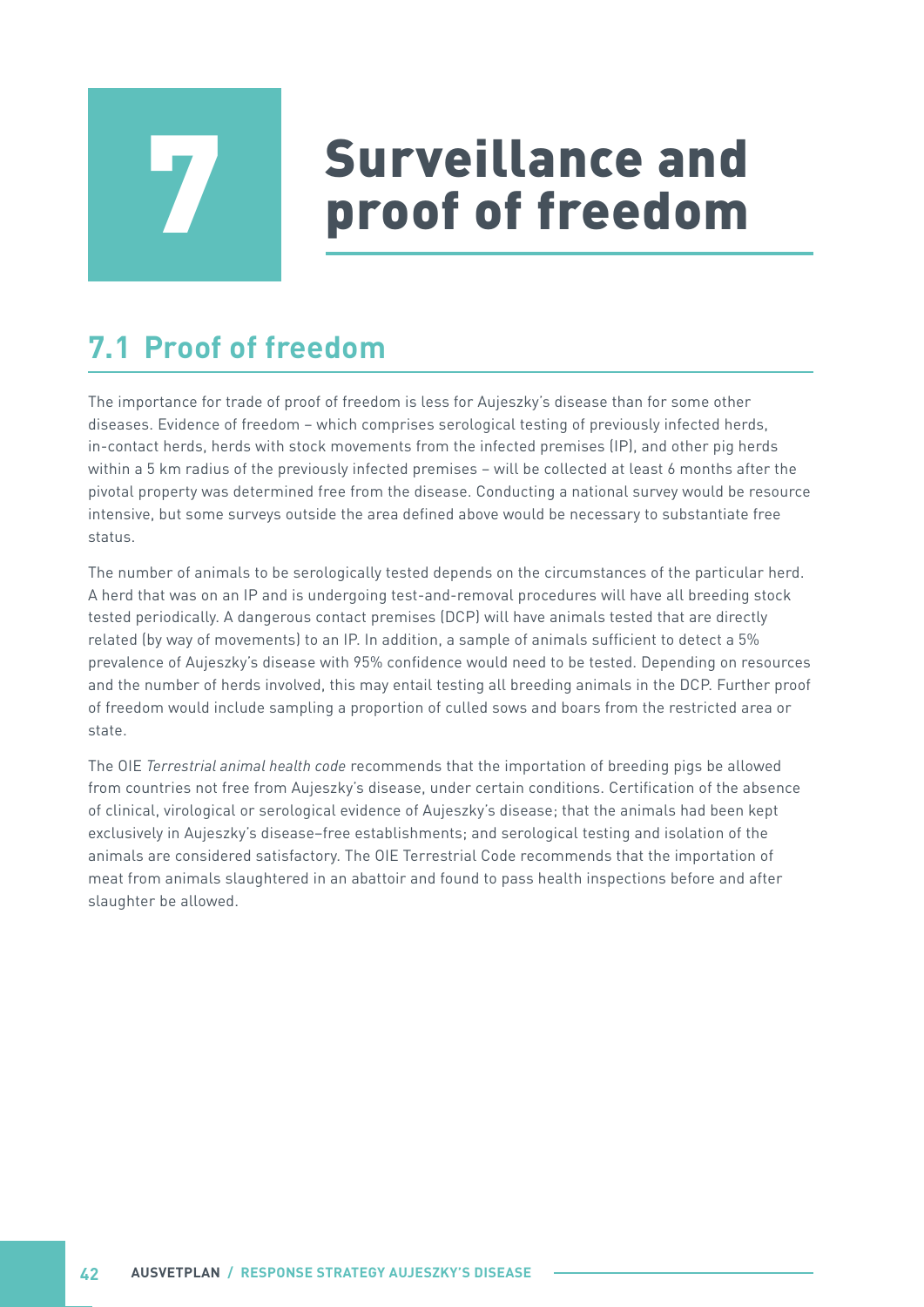<span id="page-48-0"></span>

# **Appendix 1**

# **Aujeszky's disease fact sheet**

#### **Disease and cause**

Aujeszky's disease is caused by porcine alphaherpesvirus type 1 of the family *Herpesviridae*.

#### **Species affected**

The pig is the only natural host for Aujeszky's disease virus. Sporadic cases occur in horses, cattle, sheep, goats, dogs, cats, mink, foxes, deer, rabbits, mice and rats. The disease is invariably fatal in these other species.

There have been no substantiated reports of human infection.

#### **Distribution**

Aujeszky's disease has never been recorded in Australia.

The disease occurs in most countries of Europe and Asia, in parts of the United States (feral pigs only), and in Central and South America.

Canada, Denmark, Norway, Finland and Luxembourg are free from the disease, and the United Kingdom eradicated it during the 1980s. New Zealand declared itself free from Aujeszky's disease in 2000, following an eradication campaign in the 1990s.

#### **Potential pathways for introduction into Australia**

The most significant risk of entry of Aujeszky's disease into Australia is through illegal entry – via passengers on ships or aircraft, or via post – of genetic material and infected pig products that are swill-fed to domestic pigs or accessed by feral pigs and rodents (swill feeding is illegal in Australia). There is a risk from garbage discarded by fishing vessels or yachts

#### **Key signs**

Clinical signs in pigs are dependent on the strain and dose of virus, and the age of infected pigs. The most severe disease occurs in young animals, and infection of adult pigs is often mild or inapparent. The first signs of infection in a herd may be reproductive failure (abortions, mummified fetuses and stillbirths), followed shortly after by disease in neonates.

#### **Spread**

Aujeszky's disease is contagious in pigs and is mainly spread by the respiratory route. Spread from farm to farm can be expected to be slow, but within-farm spread will be relatively rapid.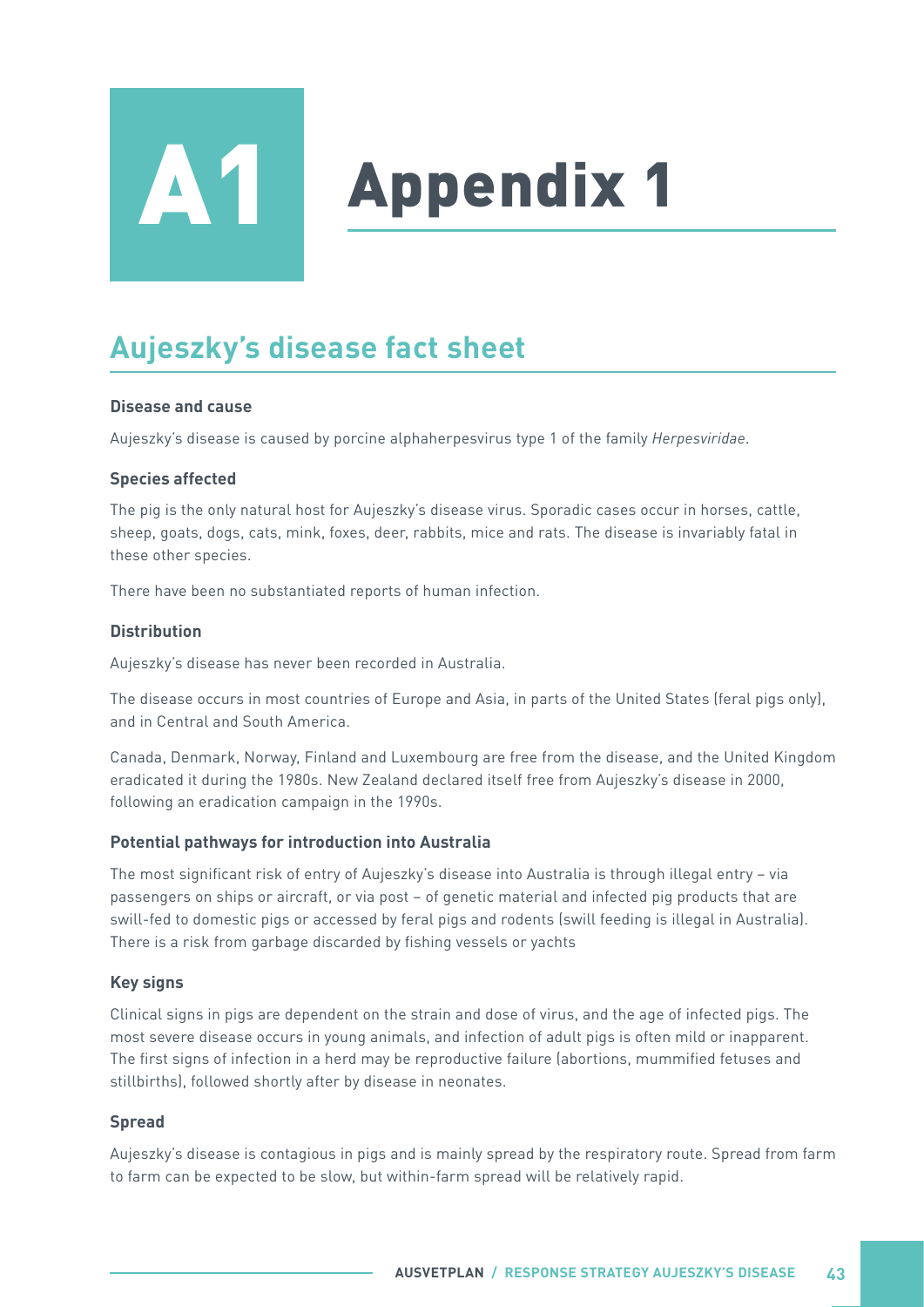#### **Persistence of the disease agent**

Aujeszky's disease virus is a large virus with a lipid envelope, which is sensitive to many disinfectants, including detergents.

#### **Impacts for Australia**

Losses to individual producers and to the industry as a whole could be substantial if the disease is allowed to proceed uncontrolled over the long term. The costs could include lost production (piglet mortality) and costs of ongoing control (vaccination). The cost of endemic disease has justified eradication in a number of countries.

There could be spillover effects. Sheep, cattle, cats and dogs are sporadically affected, with fatal results. This could cause social disharmony in Australia where the reputation of veterinary services to eliminate spillovers and to eradicate animal diseases is high.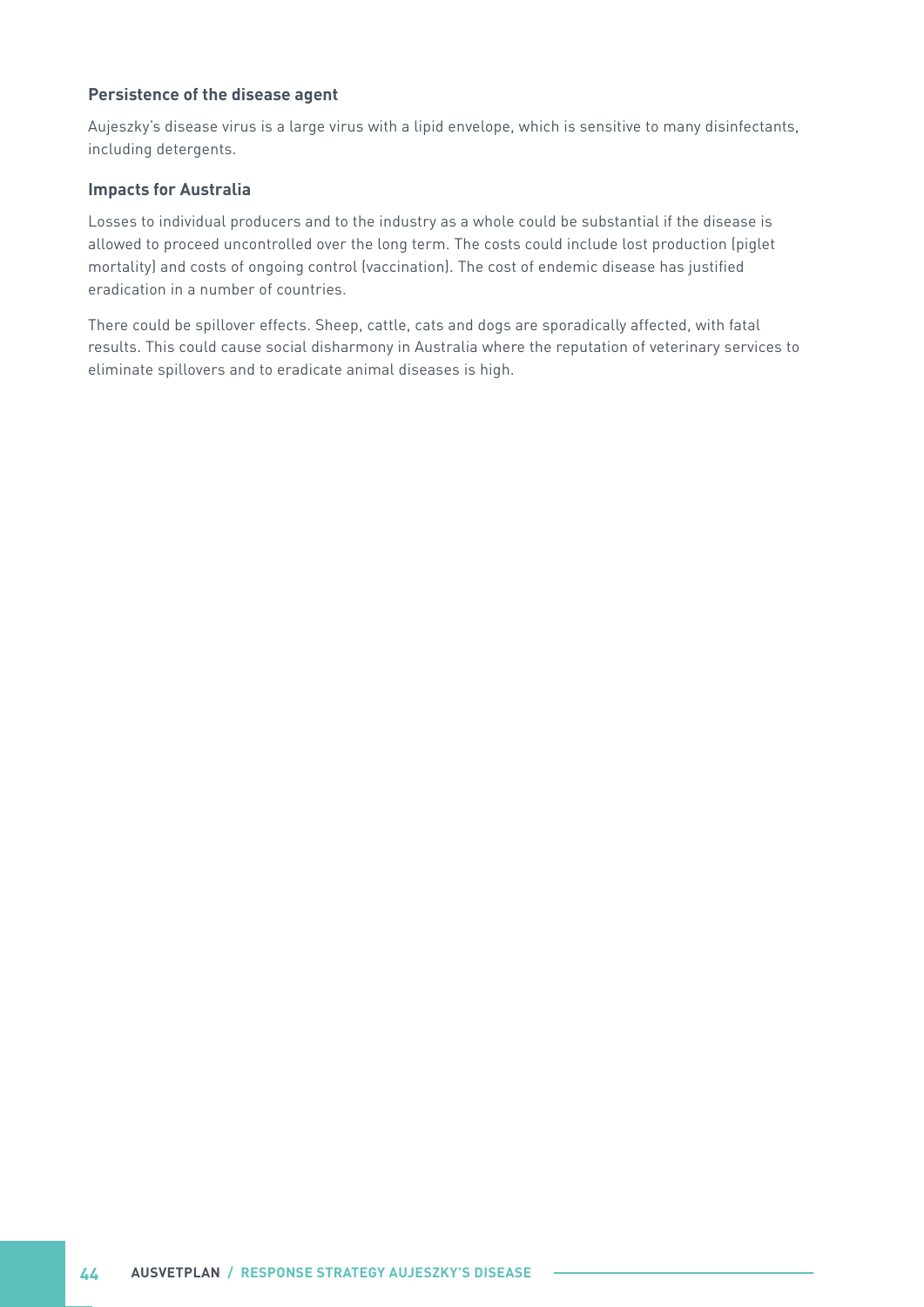<span id="page-50-0"></span>

# **A2** Appendix 2

# **Available vaccines**

Vaccination is an integral part of the control and eradication strategy. The recommended vaccine is a gene-deleted vaccine that meets World Organisation for Animal Health (OIE) specifications (OIE *Manual of diagnostic tests and vaccines for terrestrial animals*). Gene-deleted vaccines used at a national level must be restricted to one type – for example, glycoprotein I (gE)-deleted vaccine – for which an ELISA (enzymelinked immunosorbent assay) test is carried out by CSIRO-ACDP (CSIRO Australian Centre for Disease Preparedness).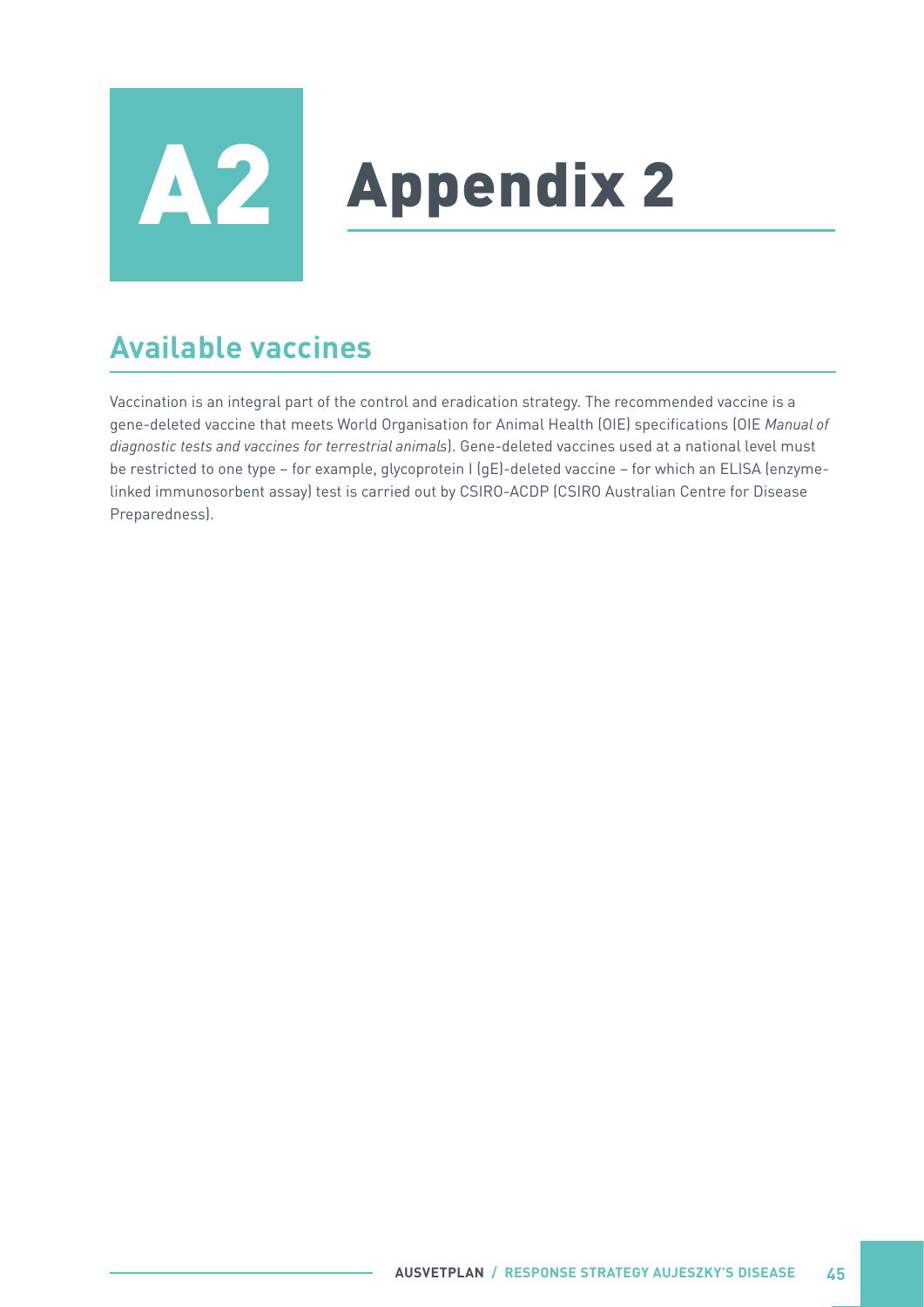# <span id="page-51-0"></span>A3 Appendix 3

#### **Permit conditions**

| a         | For slaughter only, in situations where a modified stamping-out policy has been adopted.                                                                                                                                        |
|-----------|---------------------------------------------------------------------------------------------------------------------------------------------------------------------------------------------------------------------------------|
| b         | For slaughter, or to an ARP for other purposes if a risk analysis indicates that the risk associated with<br>movement is acceptable within the response.                                                                        |
| C         | For slaughter only.                                                                                                                                                                                                             |
| d         | For slaughter, movement within an approved compartment or movement to other PORs.                                                                                                                                               |
| е         | Only to a ZP (such as a broadacre farm) for use as fertiliser, or to a composting facility.                                                                                                                                     |
| f         | Travel by approved route only, and no stopping en route.                                                                                                                                                                        |
| g         | Appropriate biosecurity standard at receiving premises.                                                                                                                                                                         |
| h         | Appropriate decontamination of equipment and vehicles under supervision between loads.                                                                                                                                          |
|           | Absence of clinical signs before and on day of travel.                                                                                                                                                                          |
|           | Absence of clinical signs before and on the day of collection and since that time.                                                                                                                                              |
| k         | After a minimum of 7 days following depopulation.                                                                                                                                                                               |
|           | Single consignment per load.                                                                                                                                                                                                    |
| m         | Physical identification of individual animals (eg ear tag, brand), with accompanying movement<br>documentation (eg National Vendor Declaration, waybill, PigPass).                                                              |
| n         | Pigs from IPs, DCPs, TPs and SPs are slaughtered at abattoirs on different days from pigs from other<br>premises, and the abattoir is decontaminated before reuse.                                                              |
| $\bullet$ | Product derived from pigs from IPs, DCPs, TPs and SPs must be rendered/processed or cooked to<br>inactivate the virus.                                                                                                          |
| p         | Owner declaration and evidence that the boars have been tested twice in the previous 14 days, at least<br>5 days apart, with negative results, with the second test occurring less than 72 hours before collection<br>of semen. |
| q         | Evidence of an operational biosecurity manual, including maintenance of biosecurity procedures,<br>accurate record keeping, and semen containers being adequately clean and biosecure.                                          |
| r         | Embryos collected and handled in accordance with the procedures detailed in the International Embryo<br>Technology Society (IETS) manual (4th edition, 2010).                                                                   |
| s         | Pigmeat and offal derived from pigs from DCPFs must be rendered/processed into meat meal, blood<br>meals or other cooked products.                                                                                              |
| t         | The material is not brought into direct or indirect contact with susceptible animals.                                                                                                                                           |
| u         | Every precaution is taken to ensure that effluent, other fluids or aerosols do not leak out of the<br>transport vehicle.                                                                                                        |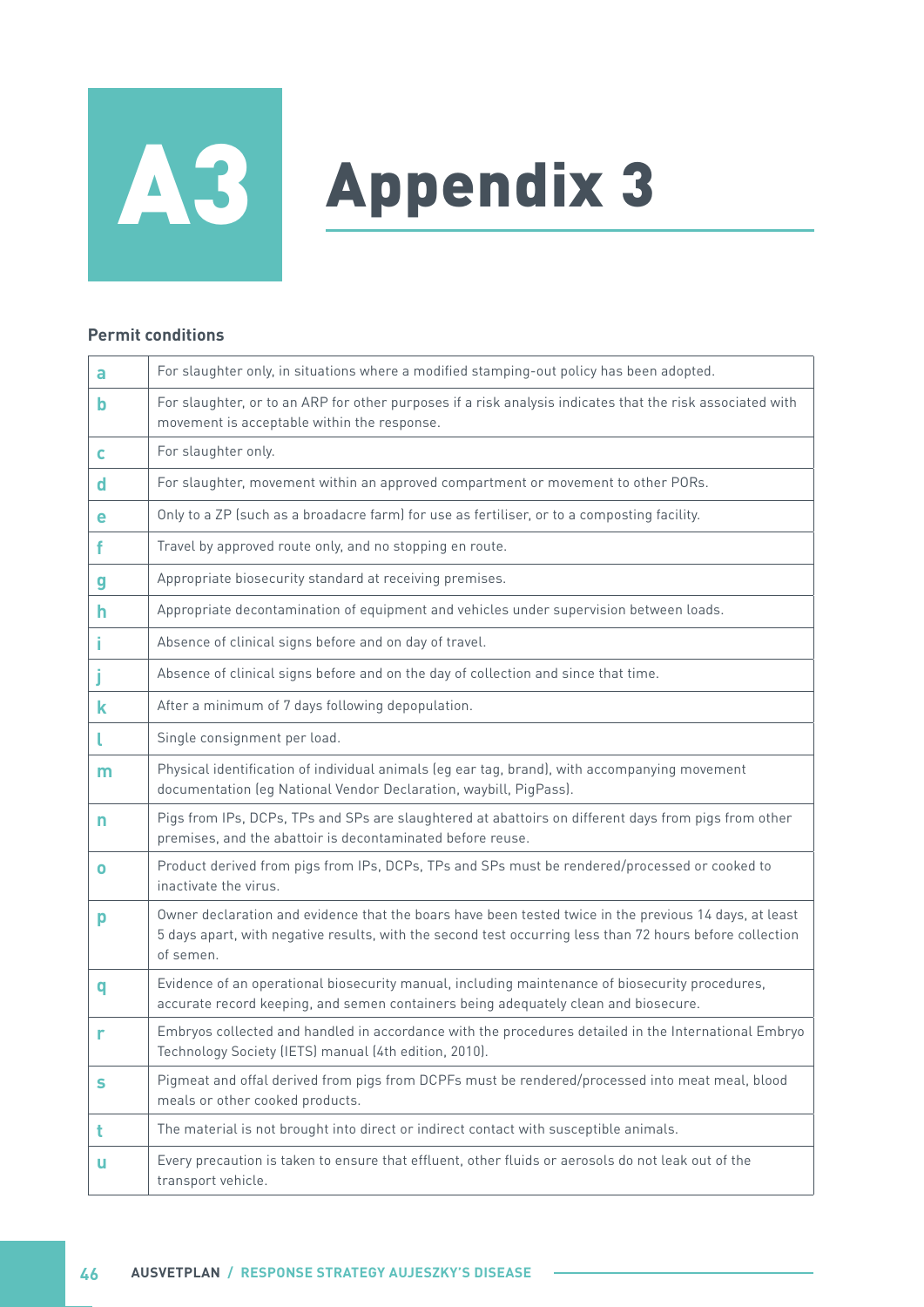# <span id="page-52-0"></span>Glossary

# **Disease-specific terms**

| <b>All-in-all-out production</b> | A method of production in which all stock leave the premises<br>(or area), followed by total restocking.                                                                                                                                                                                    |
|----------------------------------|---------------------------------------------------------------------------------------------------------------------------------------------------------------------------------------------------------------------------------------------------------------------------------------------|
| <b>Encephalomyelitis</b>         | Inflammation of the brain and spinal nerves.                                                                                                                                                                                                                                                |
| <b>Glial cells</b>               | Supporting cells of the brain and spinal cord.                                                                                                                                                                                                                                              |
| <b>Glycoproteins</b>             | Surface antigenic proteins of a microorganism.                                                                                                                                                                                                                                              |
| <b>Rendering</b>                 | Processing by heat to inactivate infective agents. Rendered<br>material may be used in various products according to<br>particular disease circumstances.                                                                                                                                   |
| <b>Salvage</b>                   | Recovery of some (but not full) market value by treatment and<br>use of products, according to disease circumstances.                                                                                                                                                                       |
| <b>Serosurveillance</b>          | Surveillance of an animal population by testing serum samples<br>for the presence of antibodies to disease agents.                                                                                                                                                                          |
| <b>Serum neutralisation test</b> | A serological test to detect and measure the presence of<br>antibody in a sample. Antibody in serum is serially diluted to<br>detect the highest dilution that neutralises a standard amount<br>of antigen. The neutralising antibody titre is given as the<br>reciprocal of this dilution. |
| <b>Suppurative</b>               | Discharging pus.                                                                                                                                                                                                                                                                            |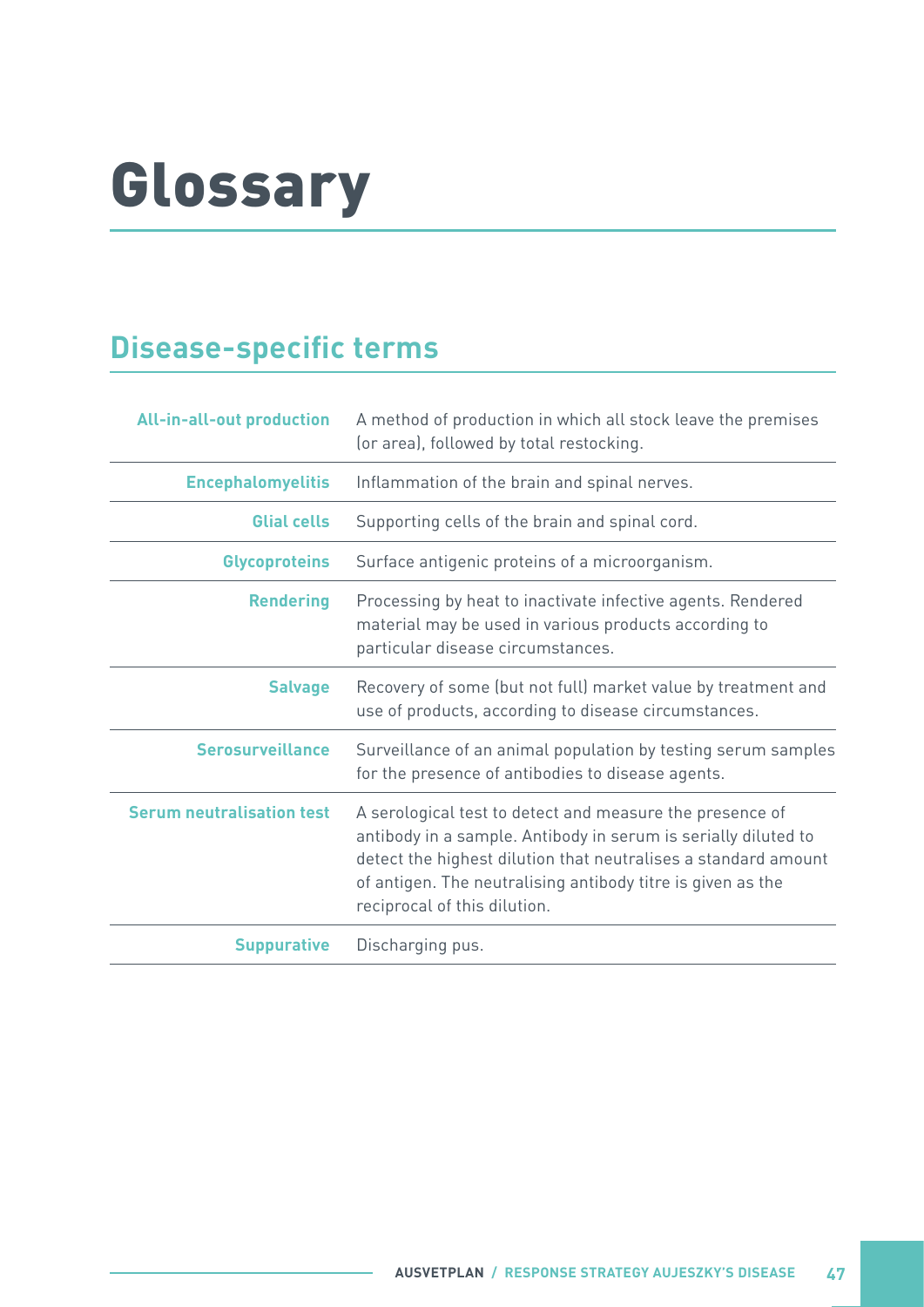# <span id="page-53-0"></span>**Standard AUSVETPLAN terms**

| A committee whose members are the chief veterinary officers                                                                                                                                                                                                                                                                                                                                                                                                                                       |
|---------------------------------------------------------------------------------------------------------------------------------------------------------------------------------------------------------------------------------------------------------------------------------------------------------------------------------------------------------------------------------------------------------------------------------------------------------------------------------------------------|
| of the Commonwealth, states and territories, along with<br>representatives from the CSIRO Australian Centre for Disease<br>Preparedness (ACDP) and the Department of Agriculture,<br>Water and the Environment. There are also observers from<br>Animal Health Australia, Wildlife Health Australia, and the<br>New Zealand Ministry for Primary Industries. The committee<br>provides advice to the National Biosecurity Committee on<br>animal health matters, focusing on technical issues and |
| See also National Biosecurity Committee                                                                                                                                                                                                                                                                                                                                                                                                                                                           |
| Meat, meat products and other products of animal origin<br>(eg eggs, milk) for human consumption or for use in animal                                                                                                                                                                                                                                                                                                                                                                             |
| A premises that has zero susceptible livestock and has been<br>approved as a disposal site for animal carcasses, or potentially<br>contaminated animal products, wastes or things.                                                                                                                                                                                                                                                                                                                |
| An abattoir, knackery, milk processing plant or other such<br>facility that maintains increased biosecurity standards. Such<br>a facility could have animals or animal products introduced<br>from lower-risk premises under a permit for processing to an                                                                                                                                                                                                                                        |
| A premises in a restricted area that contains a live susceptible<br>animal(s) but is not considered at the time of classification<br>to be an infected premises, dangerous contact premises,<br>dangerous contact processing facility, suspect premises or                                                                                                                                                                                                                                        |
| The nominated senior veterinarian in the Australian<br>Government Department of Agriculture, Water and the<br>Environment who manages international animal health<br>commitments and the Australian Government's response to an                                                                                                                                                                                                                                                                   |
|                                                                                                                                                                                                                                                                                                                                                                                                                                                                                                   |

У.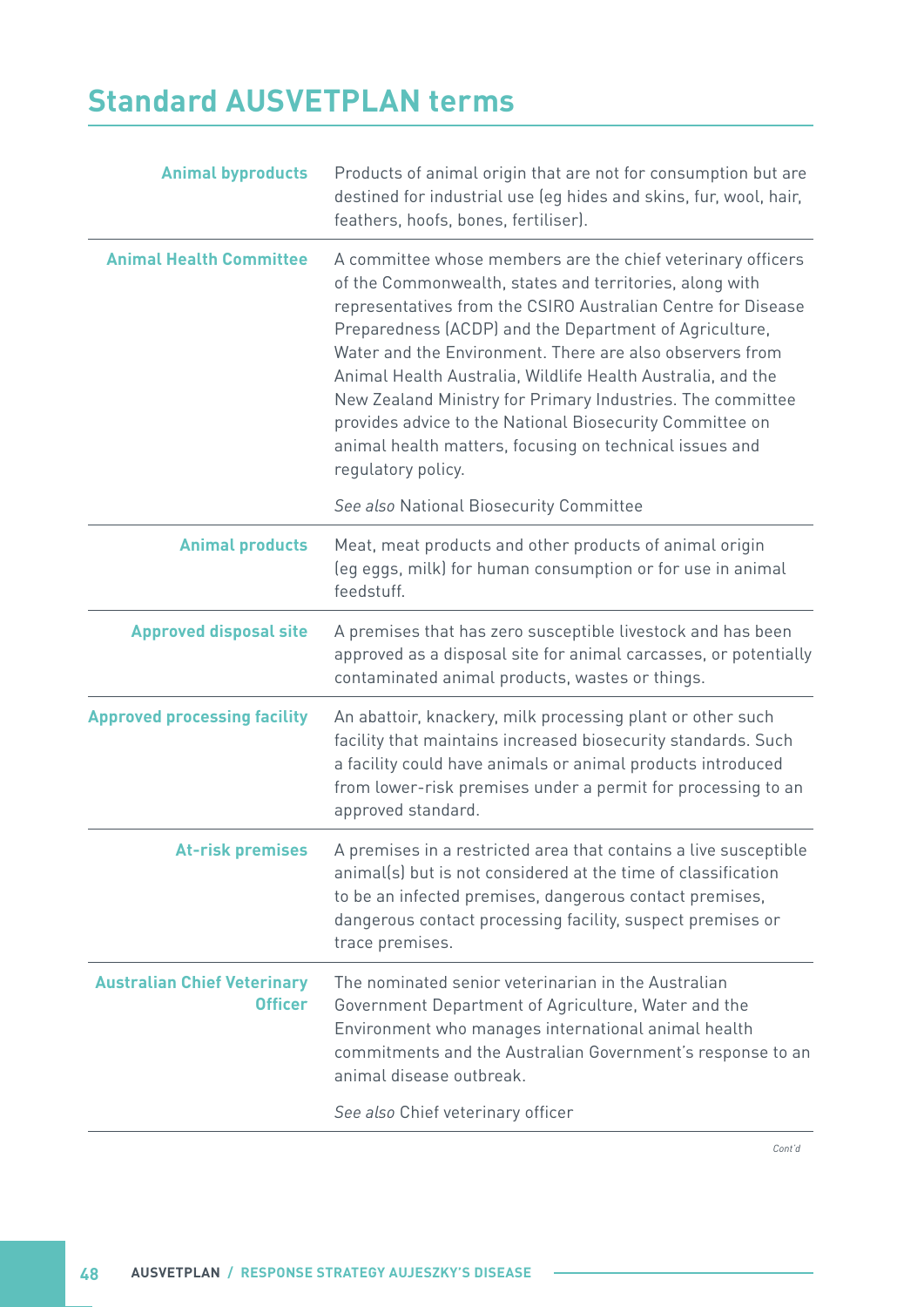| <b>AUSVETPLAN</b>                                                               | Australian Veterinary Emergency Plan. Nationally agreed<br>resources that guide decision making in the response to<br>emergency animal diseases (EADs). It outlines Australia's<br>preferred approach to responding to EADs of national<br>significance, and supports efficient, effective and coherent<br>responses to these diseases. |
|---------------------------------------------------------------------------------|-----------------------------------------------------------------------------------------------------------------------------------------------------------------------------------------------------------------------------------------------------------------------------------------------------------------------------------------|
| <b>Carcase</b>                                                                  | The body of an animal slaughtered for food.                                                                                                                                                                                                                                                                                             |
| <b>Carcass</b>                                                                  | The body of an animal that died in the field.                                                                                                                                                                                                                                                                                           |
| <b>Chief veterinary officer</b><br>(CVO)                                        | The senior veterinarian of the animal health authority in each<br>jurisdiction (national, state or territory) who has responsibility<br>for animal disease control in that jurisdiction.                                                                                                                                                |
|                                                                                 | See also Australian Chief Veterinary Officer                                                                                                                                                                                                                                                                                            |
| <b>Compartmentalisation</b>                                                     | The process of defining, implementing and maintaining<br>one or more disease-free establishments under a common<br>biosecurity management system in accordance with OIE<br>guidelines, based on applied biosecurity measures and<br>surveillance, to facilitate disease control and/or trade.                                           |
| <b>Compensation</b>                                                             | The sum of money paid by government to an owner for<br>livestock or property that are destroyed for the purpose of<br>eradication or prevention of the spread of an emergency<br>animal disease, and livestock that have died of the emergency<br>animal disease.                                                                       |
|                                                                                 | See also Cost-sharing arrangements, Emergency Animal<br>Disease Response Agreement                                                                                                                                                                                                                                                      |
| <b>Consultative Committee</b><br>on Emergency Animal<br><b>Diseases (CCEAD)</b> | The key technical coordinating body for animal health<br>emergencies. Members are state and territory chief veterinary<br>officers, representatives of CSIRO-ACDP and the relevant<br>industries, and the Australian Chief Veterinary Officer as chair.                                                                                 |
| <b>Control area (CA)</b>                                                        | A legally declared area where the disease controls, including<br>surveillance and movement controls, applied are of lesser<br>intensity than those in a restricted area (the limits of a control<br>area and the conditions applying to it can be varied during an<br>incident according to need).                                      |
| <b>Cost-sharing arrangements</b>                                                | Arrangements agreed between governments (national and<br>state/territory) and livestock industries for sharing the costs of<br>emergency animal disease responses.                                                                                                                                                                      |
|                                                                                 | See also Compensation, Emergency Animal Disease Response<br>Agreement                                                                                                                                                                                                                                                                   |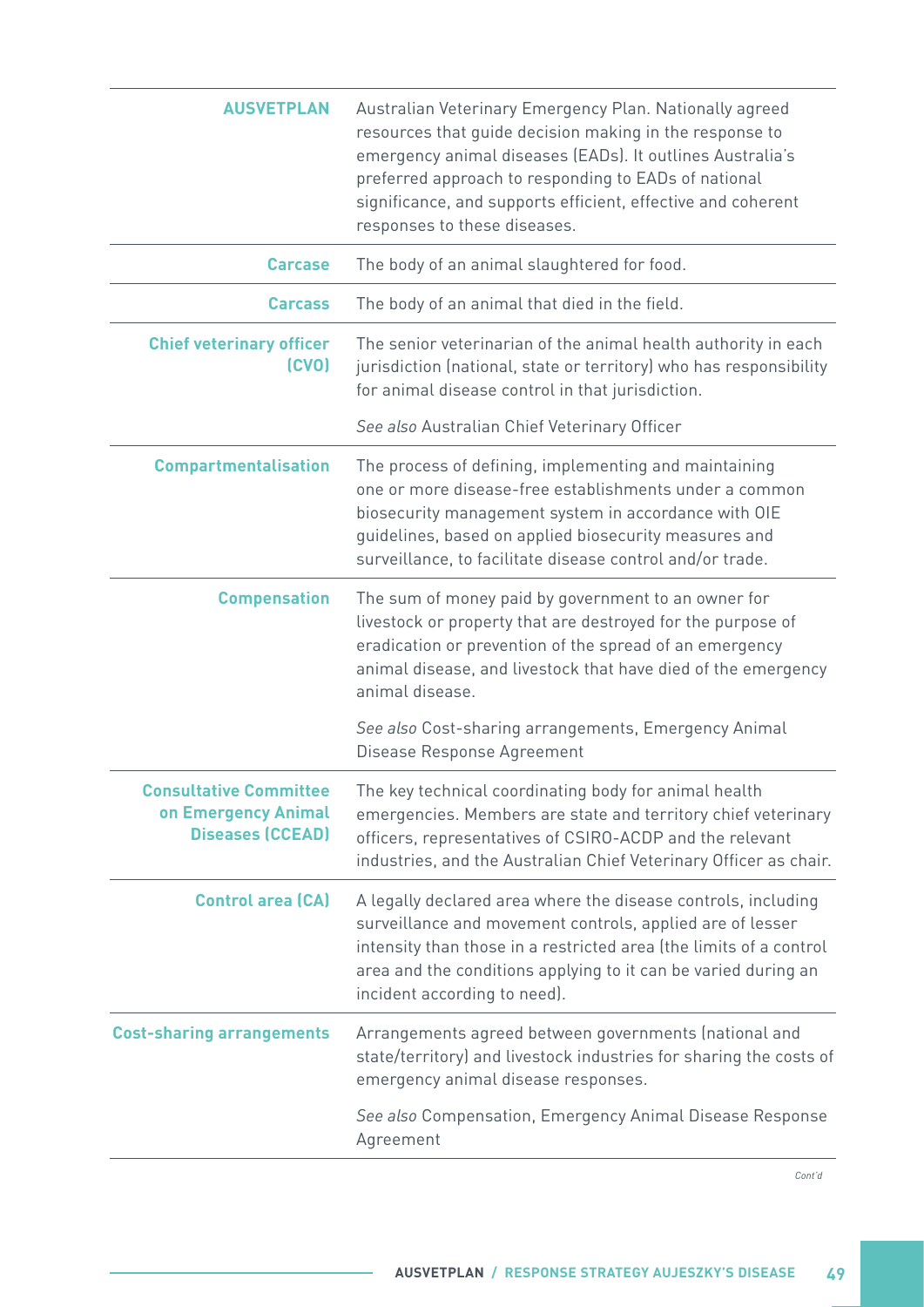| <b>Dangerous contact animal</b>                        | A susceptible animal that has been designated as being<br>exposed to other infected animals or potentially infectious<br>products following tracing and epidemiological investigation.                                                                                                                                                                                                                                                                                                                                     |
|--------------------------------------------------------|----------------------------------------------------------------------------------------------------------------------------------------------------------------------------------------------------------------------------------------------------------------------------------------------------------------------------------------------------------------------------------------------------------------------------------------------------------------------------------------------------------------------------|
| <b>Dangerous contact</b><br>premises (DCP)             | A premises, apart from an abattoir, knackery or milk<br>processing plant (or other such facility) that, after investigation<br>and based on a risk assessment, is considered to contain<br>a susceptible animal(s) not showing clinical signs, but<br>considered highly likely to contain an infected animal(s) and/<br>or contaminated animal products, wastes or things that<br>present an unacceptable risk to the response if the risk is not<br>addressed, and that therefore requires action to address the<br>risk. |
| <b>Dangerous contact</b><br>processing facility (DCPF) | An abattoir, knackery, milk processing plant or other such<br>facility that, based on a risk assessment, appears highly likely<br>to have received infected animals, or contaminated animal<br>products, wastes or things, and that requires action to address<br>the risk.                                                                                                                                                                                                                                                |
| <b>Declared area</b>                                   | A defined tract of land that is subjected to disease control<br>restrictions under emergency animal disease legislation.<br>There are two types of declared areas: restricted area and<br>control area.                                                                                                                                                                                                                                                                                                                    |
| <b>Decontamination</b>                                 | Includes all stages of cleaning and disinfection.                                                                                                                                                                                                                                                                                                                                                                                                                                                                          |
| <b>Depopulation</b>                                    | The removal of a host population from a particular area to<br>control or prevent the spread of disease.                                                                                                                                                                                                                                                                                                                                                                                                                    |
| <b>Destroy (animals)</b>                               | To kill animals humanely.                                                                                                                                                                                                                                                                                                                                                                                                                                                                                                  |
| <b>Disease agent</b>                                   | A general term for a transmissible organism or other factor<br>that causes an infectious disease.                                                                                                                                                                                                                                                                                                                                                                                                                          |
| <b>Disease Watch Hotline</b>                           | 24-hour freecall service for reporting suspected incidences of<br>exotic diseases - 1800 675 888.                                                                                                                                                                                                                                                                                                                                                                                                                          |
| <b>Disinfectant</b>                                    | A chemical used to destroy disease agents outside a living<br>animal.                                                                                                                                                                                                                                                                                                                                                                                                                                                      |
| <b>Disinfection</b>                                    | The application, after thorough cleansing, of procedures<br>intended to destroy the infectious or parasitic agents of animal<br>diseases, including zoonoses; applies to premises, vehicles<br>and different objects that may have been directly or indirectly<br>contaminated.                                                                                                                                                                                                                                            |
| <b>Disinsectisation</b>                                | The destruction of insect pests, usually with a chemical agent.                                                                                                                                                                                                                                                                                                                                                                                                                                                            |
|                                                        |                                                                                                                                                                                                                                                                                                                                                                                                                                                                                                                            |

n e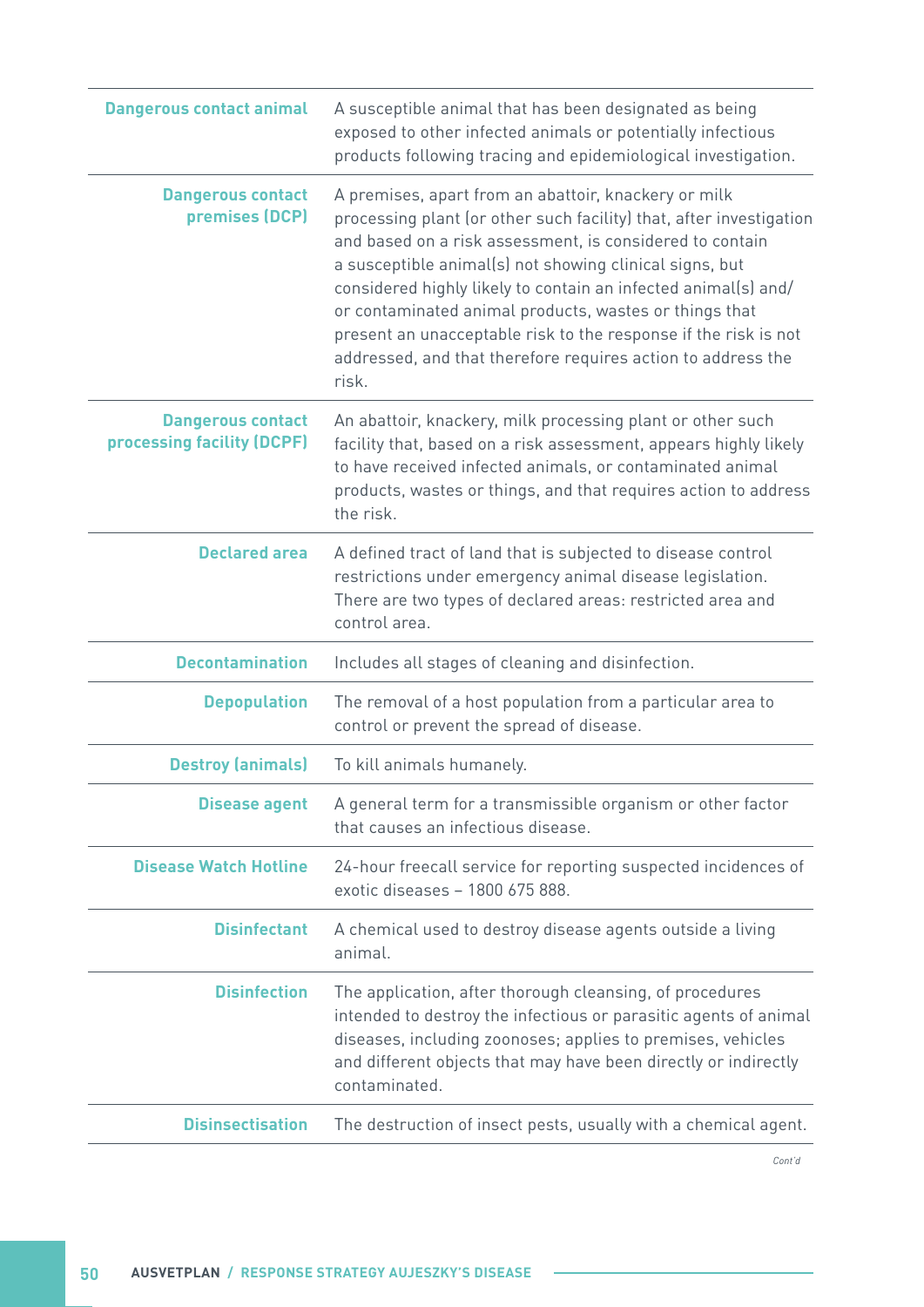| <b>Disposal</b>                                              | Sanitary removal of animal carcasses, animal products,<br>materials and wastes by burial, burning or some other process<br>so as to prevent the spread of disease.                                                                                                                                                                       |
|--------------------------------------------------------------|------------------------------------------------------------------------------------------------------------------------------------------------------------------------------------------------------------------------------------------------------------------------------------------------------------------------------------------|
| <b>Emergency animal disease</b>                              | A disease that is (a) exotic to Australia or (b) a variant of an<br>endemic disease or (c) a serious infectious disease of unknown<br>or uncertain cause or (d) a severe outbreak of a known<br>endemic disease, and that is considered to be of national<br>significance with serious social or trade implications.                     |
|                                                              | See also Endemic animal disease, Exotic animal disease                                                                                                                                                                                                                                                                                   |
| <b>Emergency Animal Disease</b><br><b>Response Agreement</b> | Agreement between the Australian and state/territory<br>governments and livestock industries on the management<br>of emergency animal disease responses. Provisions include<br>participatory decision making, risk management, cost sharing,<br>the use of appropriately trained personnel and existing<br>standards such as AUSVETPLAN. |
|                                                              | See also Compensation, Cost-sharing arrangements                                                                                                                                                                                                                                                                                         |
| <b>Endemic animal disease</b>                                | A disease affecting animals (which may include humans) that<br>is known to occur in Australia.                                                                                                                                                                                                                                           |
|                                                              | See also Emergency animal disease, Exotic animal disease                                                                                                                                                                                                                                                                                 |
| <b>Enterprise</b>                                            | See Risk enterprise                                                                                                                                                                                                                                                                                                                      |
| <b>Enzyme-linked</b><br>immunosorbent assay<br>(ELISA)       | A serological test designed to detect and measure the<br>presence of antibody or antigen in a sample. The test uses an<br>enzyme reaction with a substrate to produce a colour change<br>when antigen-antibody binding occurs.                                                                                                           |
| <b>Epidemiological</b><br>investigation                      | An investigation to identify and qualify the risk factors<br>associated with the disease.                                                                                                                                                                                                                                                |
|                                                              | See also Veterinary investigation                                                                                                                                                                                                                                                                                                        |
| <b>Epidemiology</b>                                          | The study of disease in populations and of factors that<br>determine its occurrence.                                                                                                                                                                                                                                                     |
| <b>Exotic animal disease</b>                                 | A disease affecting animals (which may include humans) that<br>does not normally occur in Australia.                                                                                                                                                                                                                                     |
|                                                              | See also Emergency animal disease, Endemic animal disease                                                                                                                                                                                                                                                                                |
| <b>Exotic fauna/feral animals</b>                            | See Wild animals                                                                                                                                                                                                                                                                                                                         |
|                                                              |                                                                                                                                                                                                                                                                                                                                          |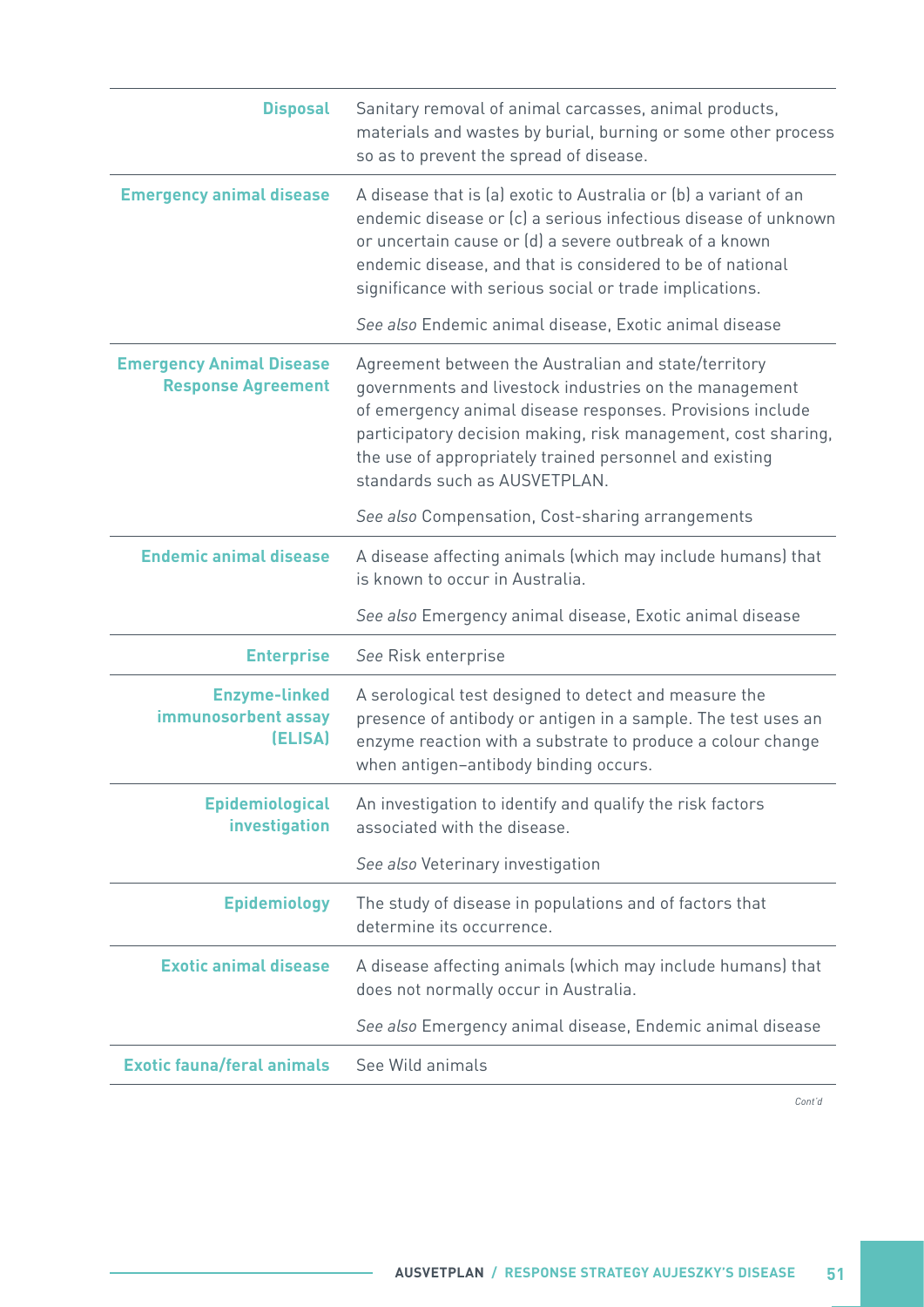| <b>Fomites</b>                | Inanimate objects (eg boots, clothing, equipment, instruments,<br>vehicles, crates, packaging) that can carry an infectious<br>disease agent and may spread the disease through mechanical<br>transmission.                                                                                                                                                                                                                                                                                                                                                                                     |
|-------------------------------|-------------------------------------------------------------------------------------------------------------------------------------------------------------------------------------------------------------------------------------------------------------------------------------------------------------------------------------------------------------------------------------------------------------------------------------------------------------------------------------------------------------------------------------------------------------------------------------------------|
| <b>General permit</b>         | A legal document that describes the requirements for<br>movement of an animal (or group of animals), commodity<br>or thing, for which permission may be granted without the<br>need for direct interaction between the person moving the<br>animal(s), commodity or thing and a government veterinarian<br>or inspector. The permit may be completed via a webpage or in<br>an approved place (such as a government office or commercial<br>premises). A printed version of the permit must accompany<br>the movement. The permit may impose preconditions and/or<br>restrictions on movements. |
|                               | See also Special permit                                                                                                                                                                                                                                                                                                                                                                                                                                                                                                                                                                         |
| <b>In-contact animals</b>     | Animals that have had close contact with infected animals,<br>such as noninfected animals in the same group as infected<br>animals.                                                                                                                                                                                                                                                                                                                                                                                                                                                             |
| <b>Incubation period</b>      | The period that elapses between the introduction of a<br>pathogen into an animal and the first clinical signs of the<br>disease.                                                                                                                                                                                                                                                                                                                                                                                                                                                                |
| <b>Index case</b>             | The first case of the disease to be diagnosed in a disease<br>outbreak.                                                                                                                                                                                                                                                                                                                                                                                                                                                                                                                         |
|                               | See also Index property                                                                                                                                                                                                                                                                                                                                                                                                                                                                                                                                                                         |
| <b>Index property</b>         | The property on which the index case is found.                                                                                                                                                                                                                                                                                                                                                                                                                                                                                                                                                  |
|                               | See also Index case                                                                                                                                                                                                                                                                                                                                                                                                                                                                                                                                                                             |
| <b>Infected premises (IP)</b> | A defined area (which may be all or part of a property) on<br>which animals meeting the case definition are or were present,<br>or the causative agent of the emergency animal disease is<br>present, or there is a reasonable suspicion that either is<br>present, and that the relevant chief veterinary officer or their<br>delegate has declared to be an infected premises.                                                                                                                                                                                                                |
| <b>Local control centre</b>   | An emergency operations centre responsible for the command<br>and control of field operations in a defined area.                                                                                                                                                                                                                                                                                                                                                                                                                                                                                |

 $\sim$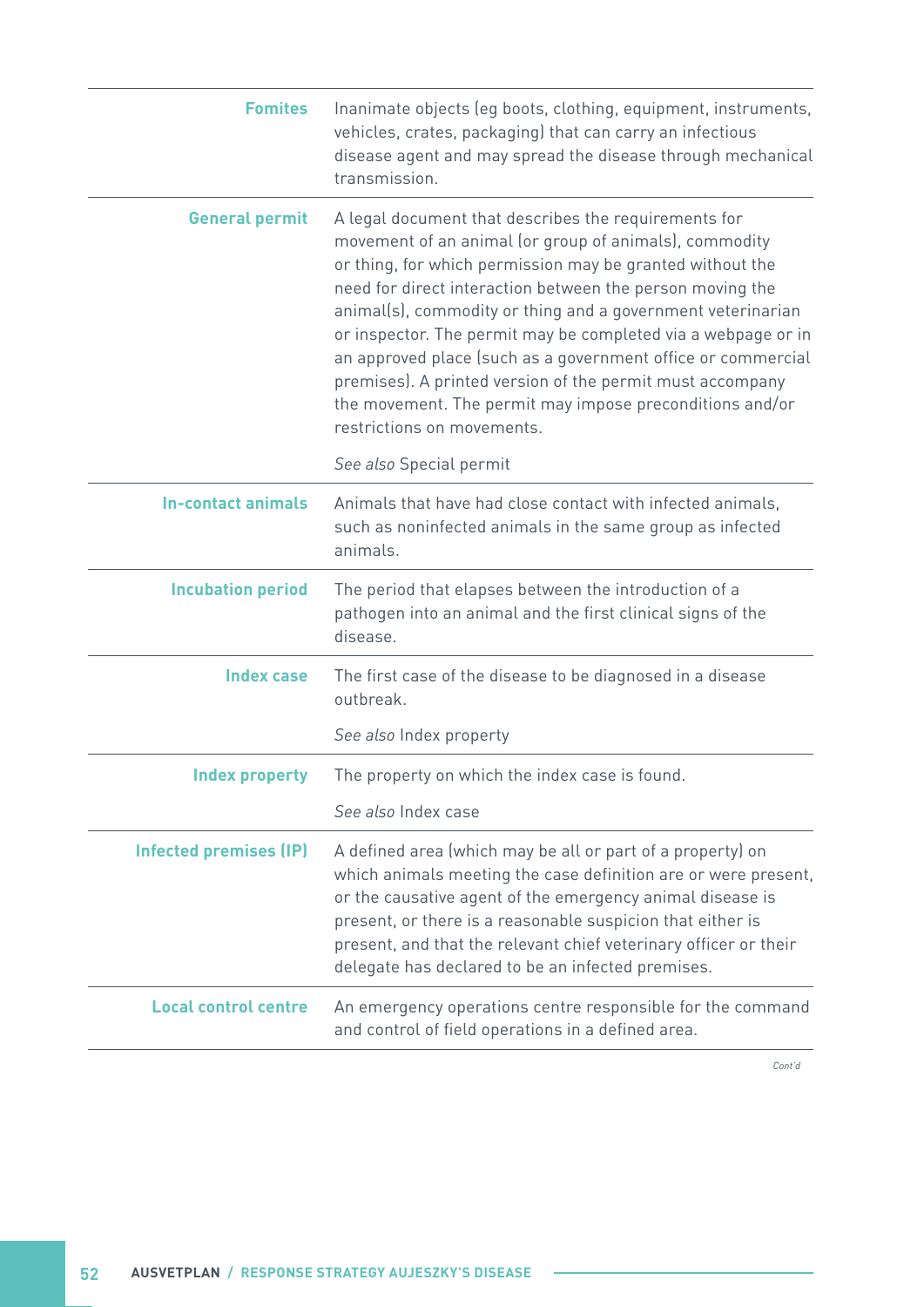| Routine collection of data for assessing the health status<br>of a population or the level of contamination of a site for<br>remediation purposes.                                                                                                                                                                                                                                                                                             |
|------------------------------------------------------------------------------------------------------------------------------------------------------------------------------------------------------------------------------------------------------------------------------------------------------------------------------------------------------------------------------------------------------------------------------------------------|
| See also Surveillance                                                                                                                                                                                                                                                                                                                                                                                                                          |
| Restrictions placed on the movement of animals, people and<br>other things to prevent the spread of disease.                                                                                                                                                                                                                                                                                                                                   |
| A committee that was formally established under the<br>Intergovernmental Agreement on Biosecurity (IGAB). The<br>IGAB was signed on 13 January 2012, and signatories include<br>all states and territories except Tasmania. The committee<br>provides advice to the Agriculture Senior Officials Committee<br>and the Agriculture Ministers' Forum on national biosecurity<br>issues, and on the IGAB.                                         |
| A group established to approve (or not approve) the invoking<br>of cost sharing under the Emergency Animal Disease<br>Response Agreement. NMG members are the Secretary of the<br>Australian Government Department of Agriculture, Water and<br>the Environment as chair; the chief executive officers of the<br>state and territory government parties; and the president (or<br>analogous officer) of each of the relevant industry parties. |
| See Wild animals                                                                                                                                                                                                                                                                                                                                                                                                                               |
| OIE Terrestrial Animal Health Code, Describes standards for<br>safe international trade in animals and animal products.<br>Revised annually and published on the internet at: www.oie.int/<br>international-standard-setting/terrestrial-code/access-online.                                                                                                                                                                                   |
| OIE Manual of diagnostic tests and vaccines for terrestrial<br>animals. Describes standards for laboratory diagnostic<br>tests, and the production and control of biological products<br>(principally vaccines). The current edition is published on<br>the internet at: www.oie.int/en/standard-setting/terrestrial-<br>manual/access-online.                                                                                                 |
| Detailed instructions for carrying out specific disease control<br>activities, such as disposal, destruction, decontamination and<br>valuation.                                                                                                                                                                                                                                                                                                |
| The area of Australia outside the declared (control and<br>restricted) areas.                                                                                                                                                                                                                                                                                                                                                                  |
| Person responsible for a premises (includes an agent of the<br>owner, such as a manager or other controlling officer).                                                                                                                                                                                                                                                                                                                         |
|                                                                                                                                                                                                                                                                                                                                                                                                                                                |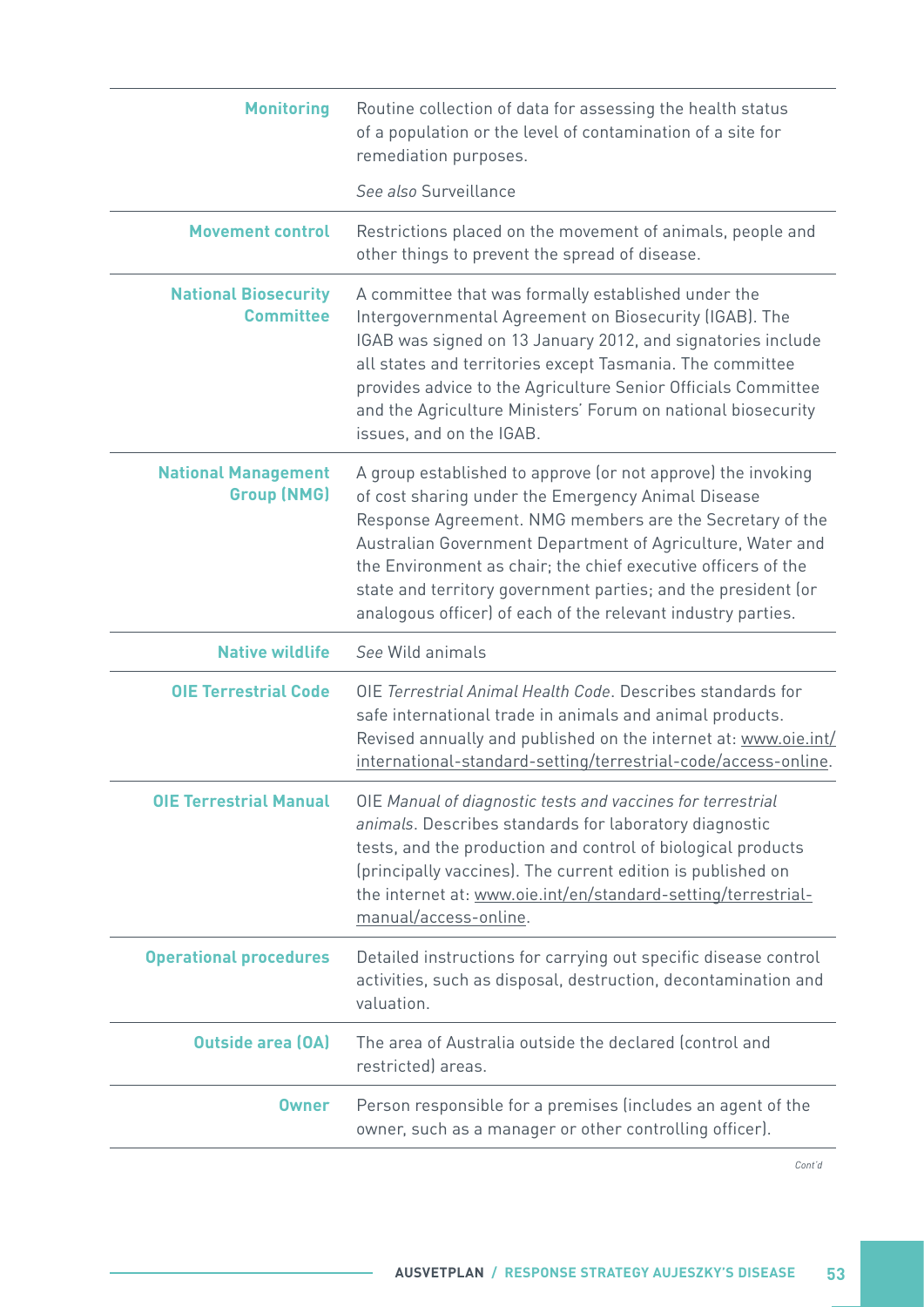| <b>Polymerase chain reaction</b><br>(PCR) | A method of amplifying and analysing DNA sequences that can<br>be used to detect the presence of viral DNA.                                                                                                                                                                                                                                                                                                                                                                  |
|-------------------------------------------|------------------------------------------------------------------------------------------------------------------------------------------------------------------------------------------------------------------------------------------------------------------------------------------------------------------------------------------------------------------------------------------------------------------------------------------------------------------------------|
| <b>Premises</b>                           | A tract of land including its buildings, or a separate farm<br>or facility that is maintained by a single set of services and<br>personnel.                                                                                                                                                                                                                                                                                                                                  |
| <b>Premises of relevance</b><br>(POR)     | A premises in a control area that contains a live susceptible<br>animal(s) but is not considered at the time of classification to<br>be an infected premises, suspect premises, trace premises,<br>dangerous contact premises or dangerous contact processing<br>facility.                                                                                                                                                                                                   |
| <b>Prevalence</b>                         | The proportion (or percentage) of animals in a particular<br>population affected by a particular disease (or infection or<br>positive antibody titre) at a given point in time.                                                                                                                                                                                                                                                                                              |
| <b>Proof of freedom</b>                   | Reaching a point following an outbreak and post-outbreak<br>surveillance when freedom from the disease can be claimed<br>with a reasonable level of statistical confidence.                                                                                                                                                                                                                                                                                                  |
| <b>Quarantine</b>                         | Legally enforceable requirement that prevents or minimises<br>spread of pests and disease agents by controlling the<br>movement of animals, persons or things.                                                                                                                                                                                                                                                                                                               |
| <b>Resolved premises (RP)</b>             | An infected premises, dangerous contact premises or<br>dangerous contact processing facility that has completed the<br>required control measures, and is subject to the procedures<br>and restrictions appropriate to the area in which it is located.                                                                                                                                                                                                                       |
| <b>Restricted area (RA)</b>               | A relatively small legally declared area around infected<br>premises and dangerous contact premises that is subject to<br>disease controls, including intense surveillance and movement<br>controls.                                                                                                                                                                                                                                                                         |
| <b>Risk enterprise</b>                    | A defined livestock or related enterprise that is potentially a<br>major source of infection for many other premises. Includes<br>intensive piggeries, feedlots, abattoirs, knackeries, saleyards,<br>calf scales, milk factories, tanneries, skin sheds, game meat<br>establishments, cold stores, artificial insemination centres,<br>veterinary laboratories and hospitals, road and rail freight<br>depots, showgrounds, field days, weighbridges and garbage<br>depots. |
| <b>Sensitivity</b>                        | The proportion of truly positive units that are correctly<br>identified as positive by a test.                                                                                                                                                                                                                                                                                                                                                                               |
|                                           | See also Specificity                                                                                                                                                                                                                                                                                                                                                                                                                                                         |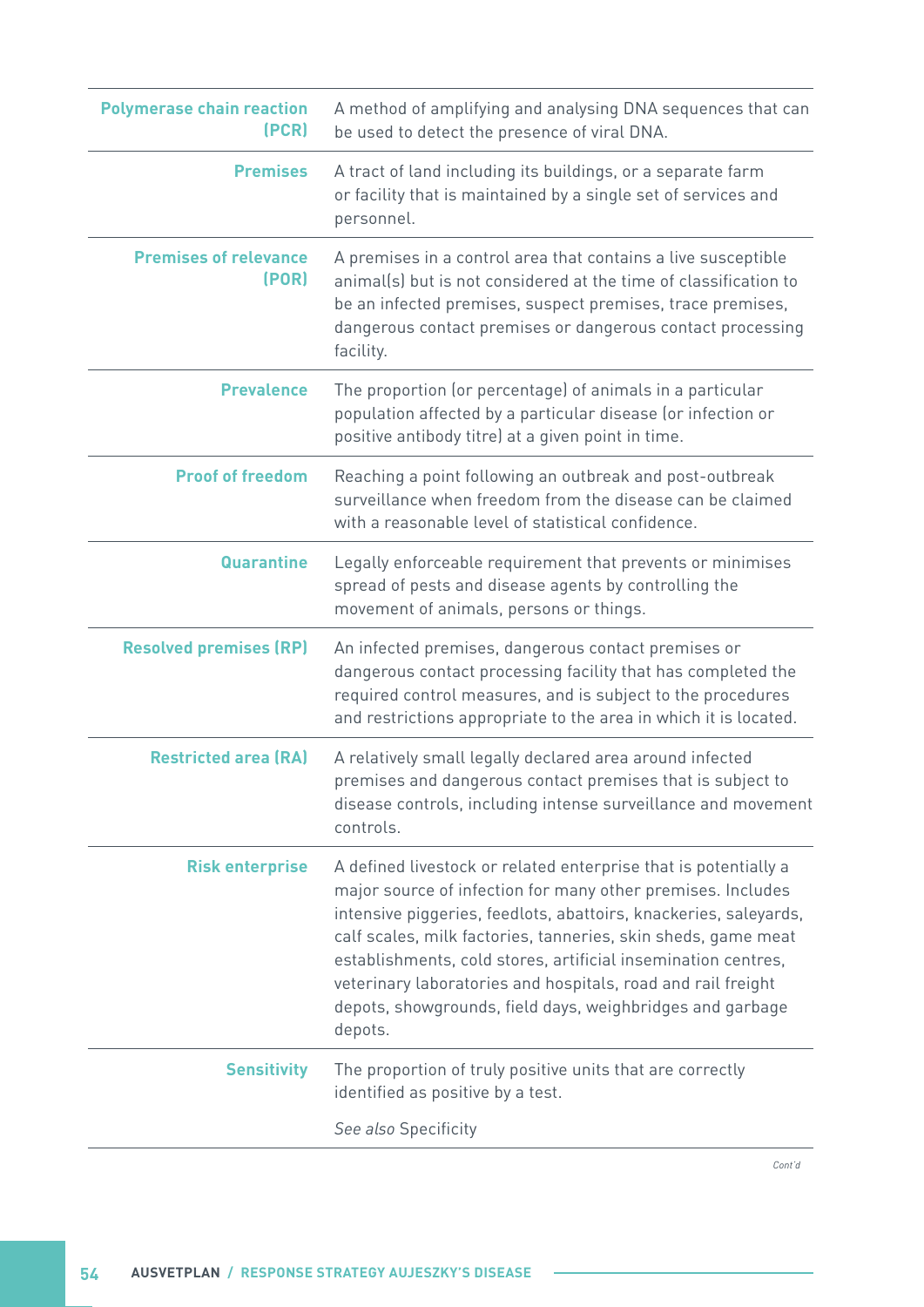| <b>Sentinel animal</b>           | Animal of known health status that is monitored to detect the<br>presence of a specific disease agent.                                                                                                                                                                                                                                                                                                                                   |
|----------------------------------|------------------------------------------------------------------------------------------------------------------------------------------------------------------------------------------------------------------------------------------------------------------------------------------------------------------------------------------------------------------------------------------------------------------------------------------|
| <b>Seroconversion</b>            | The appearance in the blood serum of antibodies (as<br>determined by a serology test) following vaccination or natural<br>exposure to a disease agent.                                                                                                                                                                                                                                                                                   |
| <b>Serosurveillance</b>          | Surveillance of an animal population by testing serum samples<br>for the presence of antibodies to disease agents.                                                                                                                                                                                                                                                                                                                       |
| <b>Serotype</b>                  | A subgroup of microorganisms identified by the antigens<br>carried (as determined by a serology test).                                                                                                                                                                                                                                                                                                                                   |
| <b>Serum neutralisation test</b> | A serological test to detect and measure the presence of<br>antibody in a sample. Antibody in serum is serially diluted to<br>detect the highest dilution that neutralises a standard amount<br>of antigen. The neutralising antibody titre is given as the<br>reciprocal of this dilution.                                                                                                                                              |
| <b>Slaughter</b>                 | The humane killing of an animal for meat for human<br>consumption.                                                                                                                                                                                                                                                                                                                                                                       |
| <b>Special permit</b>            | A legal document that describes the requirements for<br>movement of an animal (or group of animals), commodity or<br>thing, for which the person moving the animal(s), commodity<br>or thing must obtain prior written permission from the<br>relevant government veterinarian or inspector. A printed<br>version of the permit must accompany the movement. The<br>permit may impose preconditions and/or restrictions on<br>movements. |
|                                  | See also General permit                                                                                                                                                                                                                                                                                                                                                                                                                  |
| <b>Specificity</b>               | The proportion of truly negative units that are correctly<br>identified as negative by a test.                                                                                                                                                                                                                                                                                                                                           |
|                                  | See also Sensitivity                                                                                                                                                                                                                                                                                                                                                                                                                     |
| <b>Stamping out</b>              | The strategy of eliminating infection from premises through<br>the destruction of animals in accordance with the particular<br>AUSVETPLAN manual, and in a manner that permits<br>appropriate disposal of carcasses and decontamination of the<br>site.                                                                                                                                                                                  |
| <b>State coordination centre</b> | The emergency operations centre that directs the disease<br>control operations to be undertaken in a state or territory.                                                                                                                                                                                                                                                                                                                 |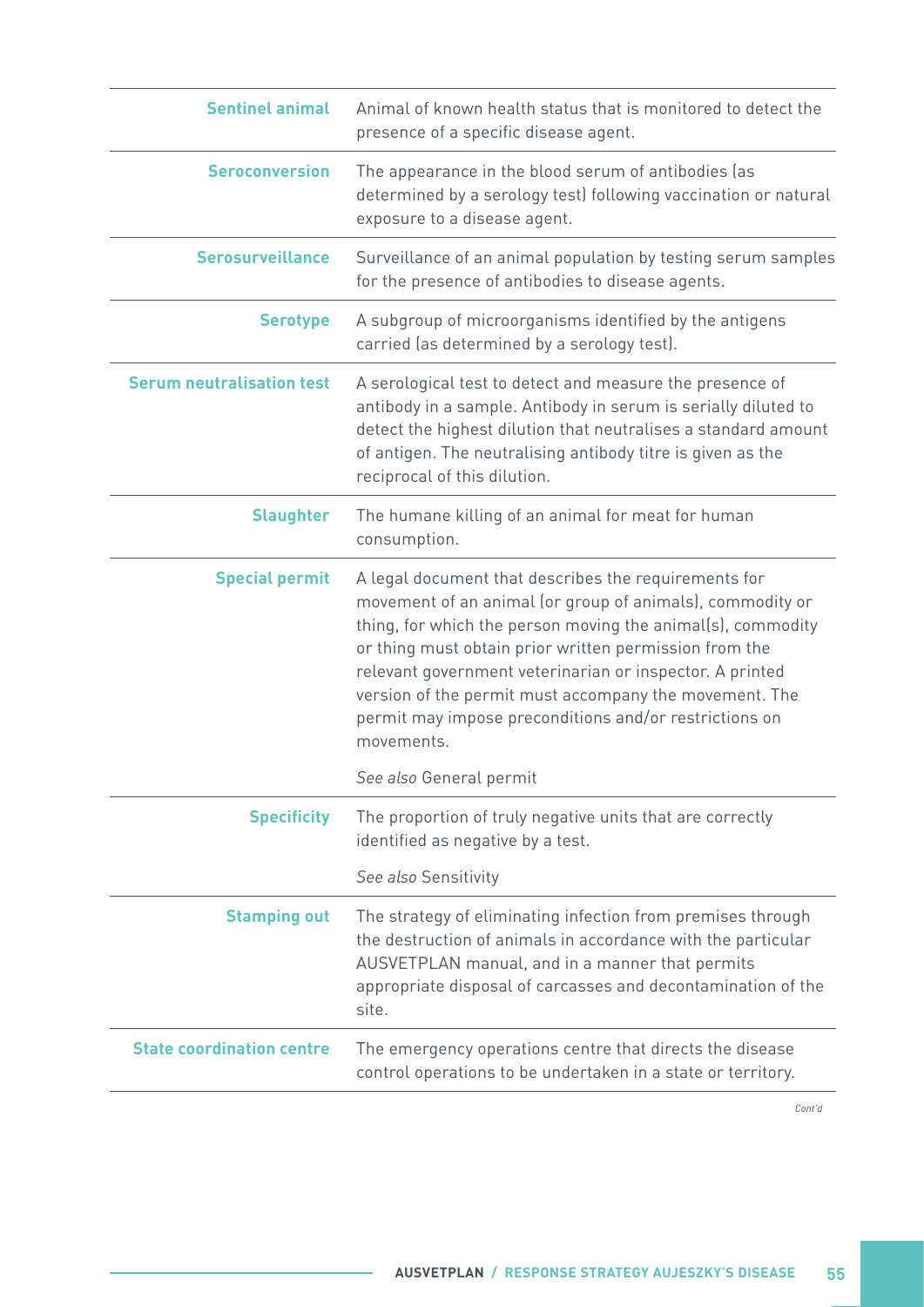| <b>Surveillance</b>          | A systematic program of investigation designed to establish<br>the presence, extent or absence of a disease, or of infection<br>or contamination with the causative organism. It includes the<br>examination of animals for clinical signs, antibodies or the<br>causative organism. |
|------------------------------|--------------------------------------------------------------------------------------------------------------------------------------------------------------------------------------------------------------------------------------------------------------------------------------|
| <b>Susceptible animals</b>   | Animals that can be infected with a particular disease.                                                                                                                                                                                                                              |
| <b>Suspect animal</b>        | An animal that may have been exposed to an emergency<br>disease such that its quarantine and intensive surveillance, but<br>not pre-emptive slaughter, is warranted.                                                                                                                 |
|                              | or                                                                                                                                                                                                                                                                                   |
|                              | An animal not known to have been exposed to a disease agent<br>but showing clinical signs requiring differential diagnosis.                                                                                                                                                          |
| <b>Suspect premises (SP)</b> | Temporary classification of a premises that contains a<br>susceptible animal(s) not known to have been exposed to the<br>disease agent but showing clinical signs similar to the case<br>definition, and that therefore requires investigation(s).                                   |

 $\sim$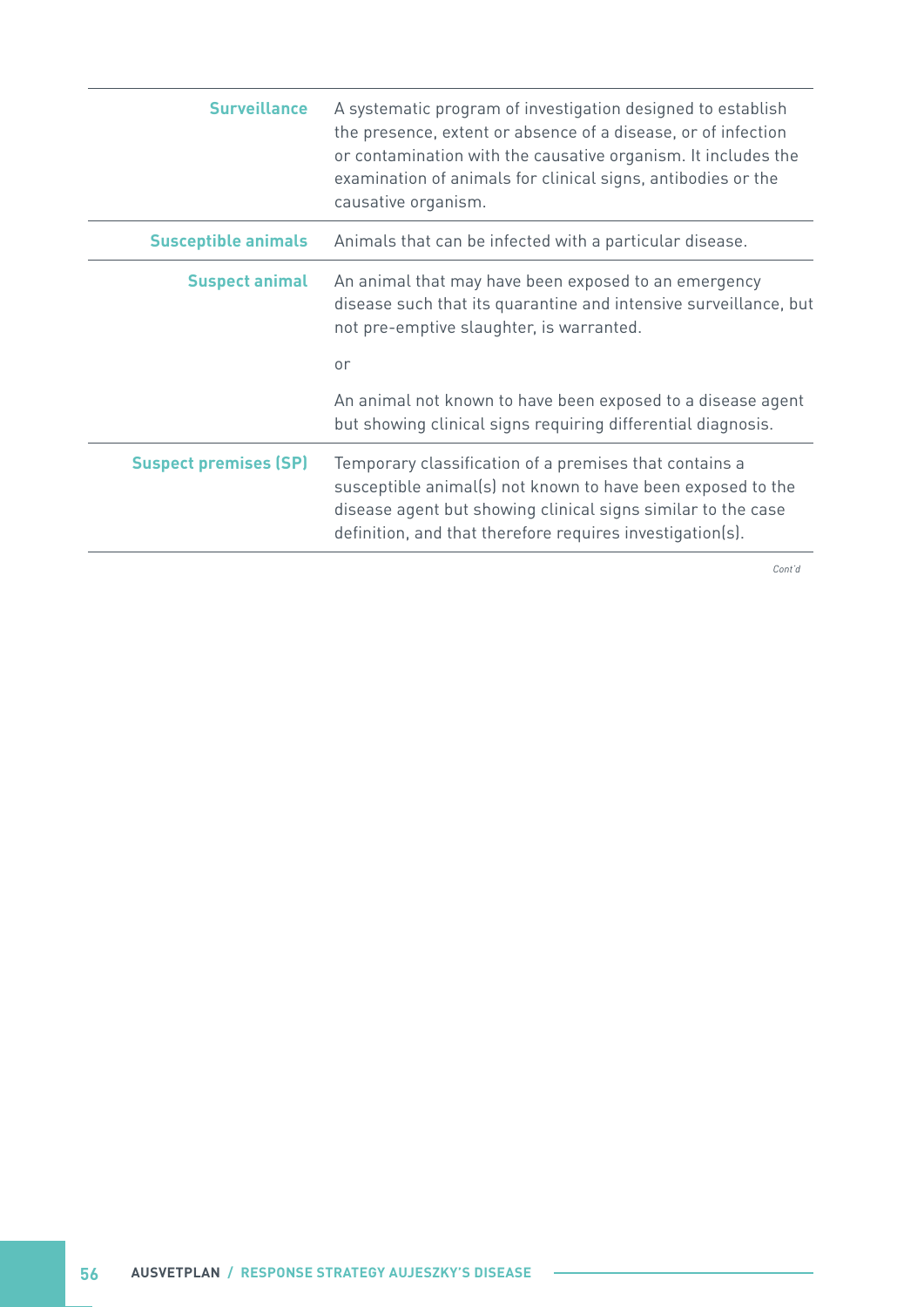- **Swill** Also known as 'prohibited pig feed', material of mammalian origin, or any substance that has come in contact with this material; it does not include:
	- milk, milk products or milk byproducts, either of Australian provenance or legally imported for stockfeed use into Australia
	- material containing flesh, bones, blood, offal or mammal carcases that is treated by an approved process1
	- a carcass or part of a domestic pig, born and raised on the property on which the pig or pigs that are administered the part are held, that is administered for therapeutic purposes in accordance with the written instructions of a veterinary practitioner
	- material used under an individual and defined-period permit issued by a jurisdiction for the purposes of research or baiting.

Refer to jurisdictional legislation for approved processes. Jurisdictions may have approved processes that meet the following minimum standards:

- rendering in accordance with the Australian Standard for the Hygienic Rendering of Animal Products
- under jurisdictional permit, cooking processes subject to compliance verification that ensure that an internal temperature of at least 100 °C for a minimum of 30 minutes, or equivalent, has been reached
- treatment of cooking oil that has been used for cooking in Australia, in accordance with the National Standard for Recycling of Used Cooking Fats and Oils Intended for Animal Feeds
- under jurisdictional permit, any other nationally agreed process approved by the Animal Health Committee for which an acceptable risk assessment has been undertaken and that is subject to compliance verification.

This definition was endorsed by the Agriculture Ministers' Council through AGMIN OOS 04/2014.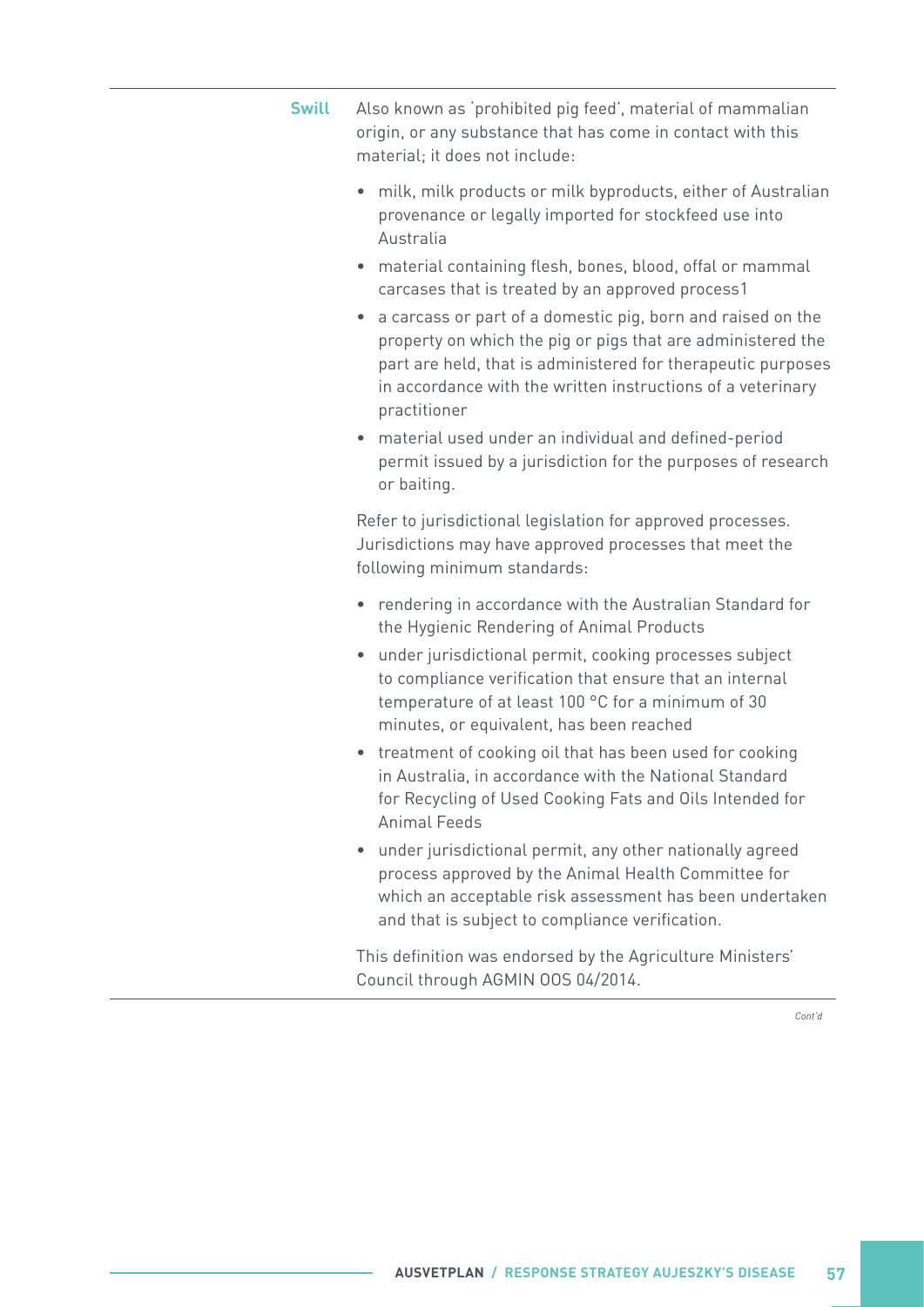| <b>Swill feeding</b>                   | Also known as 'feeding prohibited pig feed', it includes:                                                                                                                                                                                                                                                                                                                                                  |
|----------------------------------------|------------------------------------------------------------------------------------------------------------------------------------------------------------------------------------------------------------------------------------------------------------------------------------------------------------------------------------------------------------------------------------------------------------|
|                                        | feeding, or allowing or directing another person to feed,<br>$\bullet$<br>prohibited pig feed to a pig<br>allowing a pig to have access to prohibited pig feed<br>$\bullet$<br>• the collection and storage or possession of prohibited pig<br>feed on a premises where one or more pigs are kept<br>supplying to another person prohibited pig feed that the<br>supplier knows is for feeding to any pig. |
|                                        | This definition was endorsed by the Agriculture Ministers'<br>Council through AGMIN 00S 04/2014.                                                                                                                                                                                                                                                                                                           |
| <b>Trace premises (TP)</b>             | Temporary classification of a premises that contains<br>susceptible animal(s) that tracing indicates may have been<br>exposed to the disease agent, or contains contaminated animal<br>products, wastes or things, and that requires investigation(s).                                                                                                                                                     |
| <b>Tracing</b>                         | The process of locating animals, people or other items that<br>may be implicated in the spread of disease, so that appropriate<br>action can be taken.                                                                                                                                                                                                                                                     |
| <b>Unknown status premises</b><br>(UP) | A premises within a declared area where the current presence<br>of susceptible animals and/or risk products, wastes or things<br>is unknown.                                                                                                                                                                                                                                                               |
| <b>Vaccination</b>                     | Inoculation of individuals with a vaccine to provide active<br>immunity.                                                                                                                                                                                                                                                                                                                                   |
| <b>Vaccine</b>                         | A substance used to stimulate immunity against one or several<br>disease-causing agents to provide protection or to reduce the<br>effects of the disease. A vaccine is prepared from the causative<br>agent of a disease, its products or a synthetic substitute, which<br>is treated to act as an antigen without inducing the disease.                                                                   |
| - adjuvanted                           | A vaccine in which one or several disease-causing agents are<br>combined with an adjuvant (a substance that increases the<br>immune response).                                                                                                                                                                                                                                                             |
| - attenuated                           | A vaccine prepared from infective or 'live' microbes that are<br>less pathogenic but retain their ability to induce protective<br>immunity.                                                                                                                                                                                                                                                                |
| - gene deleted                         | An attenuated or inactivated vaccine in which genes for non-<br>essential surface glycoproteins have been removed by genetic<br>engineering. This provides a useful immunological marker for<br>the vaccine virus compared with the wild virus.                                                                                                                                                            |

 $\sim$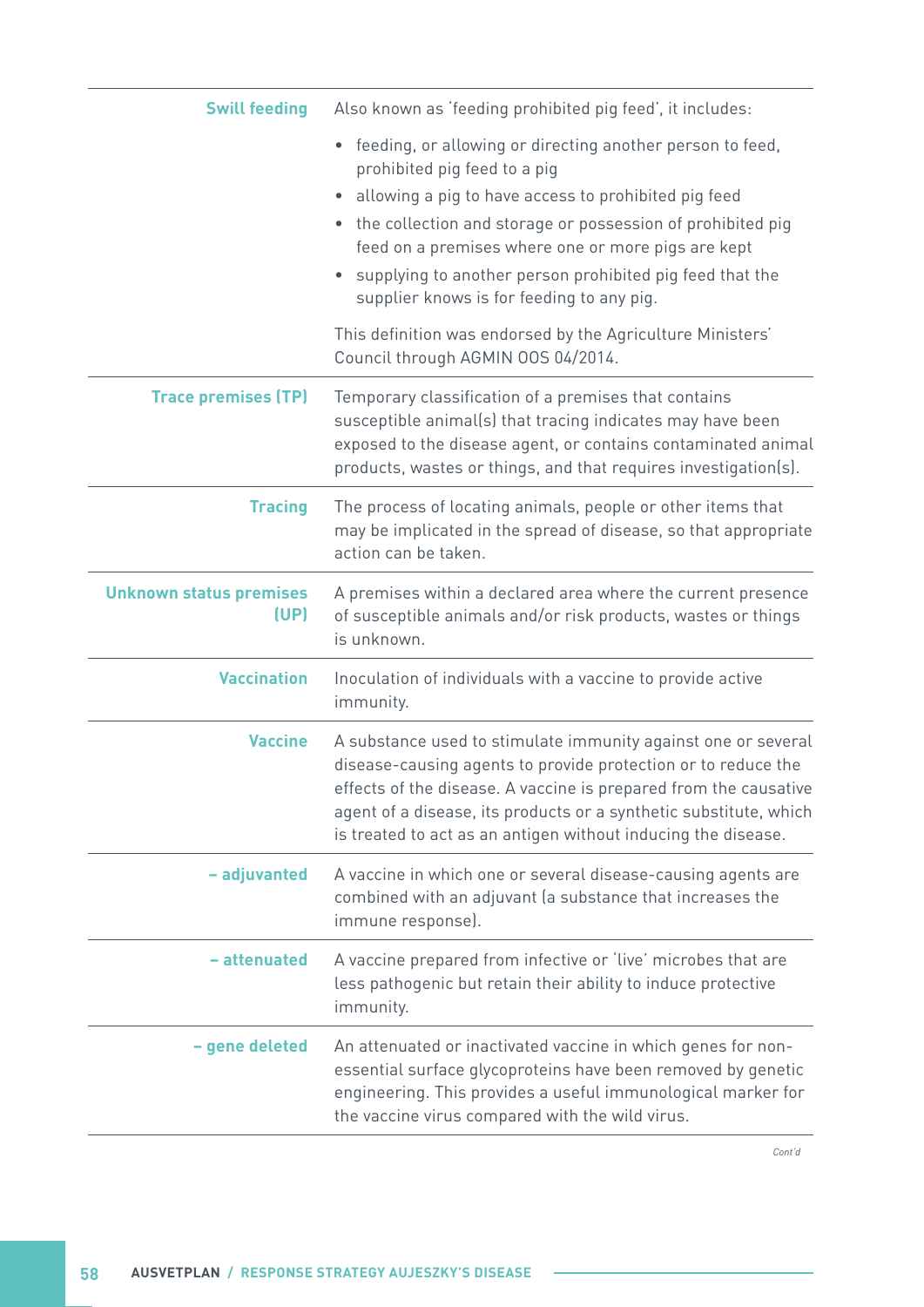| - inactivated                             | A vaccine prepared from a virus that has been inactivated<br>('killed') by chemical or physical treatment.                                                                                                                                                                                                                                                                                          |
|-------------------------------------------|-----------------------------------------------------------------------------------------------------------------------------------------------------------------------------------------------------------------------------------------------------------------------------------------------------------------------------------------------------------------------------------------------------|
| - recombinant                             | A vaccine produced from virus that has been genetically<br>engineered to contain only selected genes, including those<br>causing the immunogenic effect.                                                                                                                                                                                                                                            |
| <b>Vector</b>                             | A living organism (frequently an arthropod) that transmits an<br>infectious agent from one host to another. A biological vector<br>is one in which the infectious agent must develop or multiply<br>before becoming infective to a recipient host. A mechanical<br>vector is one that transmits an infectious agent from one host<br>to another but is not essential to the lifecycle of the agent. |
| <b>Veterinary investigation</b>           | An investigation of the diagnosis, pathology and epidemiology<br>of the disease.                                                                                                                                                                                                                                                                                                                    |
|                                           | See also Epidemiological investigation                                                                                                                                                                                                                                                                                                                                                              |
| <b>Viraemia</b>                           | The presence of viruses in the blood.                                                                                                                                                                                                                                                                                                                                                               |
| <b>Wild animals</b><br>- native wildlife  | Animals that are indigenous to Australia and may be<br>susceptible to emergency animal diseases (eg bats, dingoes,<br>marsupials).                                                                                                                                                                                                                                                                  |
| - feral animals<br>- exotic fauna         | Animals of domestic species that are not confined or under<br>control (eg cats, horses, pigs).                                                                                                                                                                                                                                                                                                      |
|                                           | Nondomestic animal species that are not indigenous to<br>Australia (eg foxes).                                                                                                                                                                                                                                                                                                                      |
| Wool                                      | Sheep wool.                                                                                                                                                                                                                                                                                                                                                                                         |
| Zero susceptible species<br>premises (ZP) | A premises that does not contain any susceptible animals or<br>risk products, wastes or things.                                                                                                                                                                                                                                                                                                     |
| <b>Zoning</b>                             | The process of defining, implementing and maintaining<br>a disease-free or infected area in accordance with OIE<br>guidelines, based on geopolitical and/or physical boundaries<br>and surveillance, to facilitate disease control and/or trade.                                                                                                                                                    |
| <b>Zoonosis</b>                           | A disease of animals that can be transmitted to humans.                                                                                                                                                                                                                                                                                                                                             |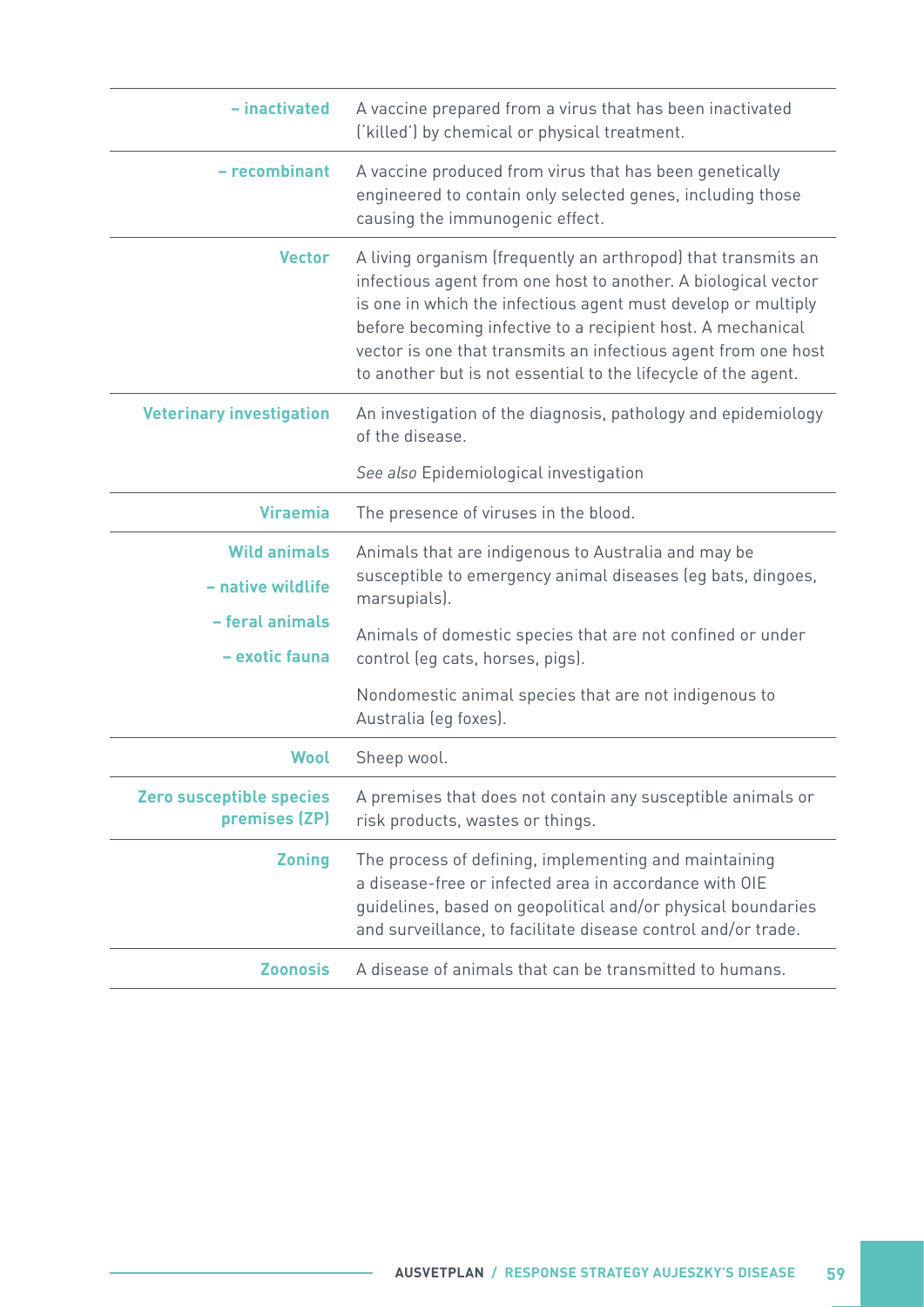# <span id="page-65-0"></span>Abbreviations

# **Disease-specific terms**

| <b>CNS</b> central nervous system |
|-----------------------------------|
| <b>gE</b> glycoprotein I          |

### **Standard AUSVETPLAN abbreviations**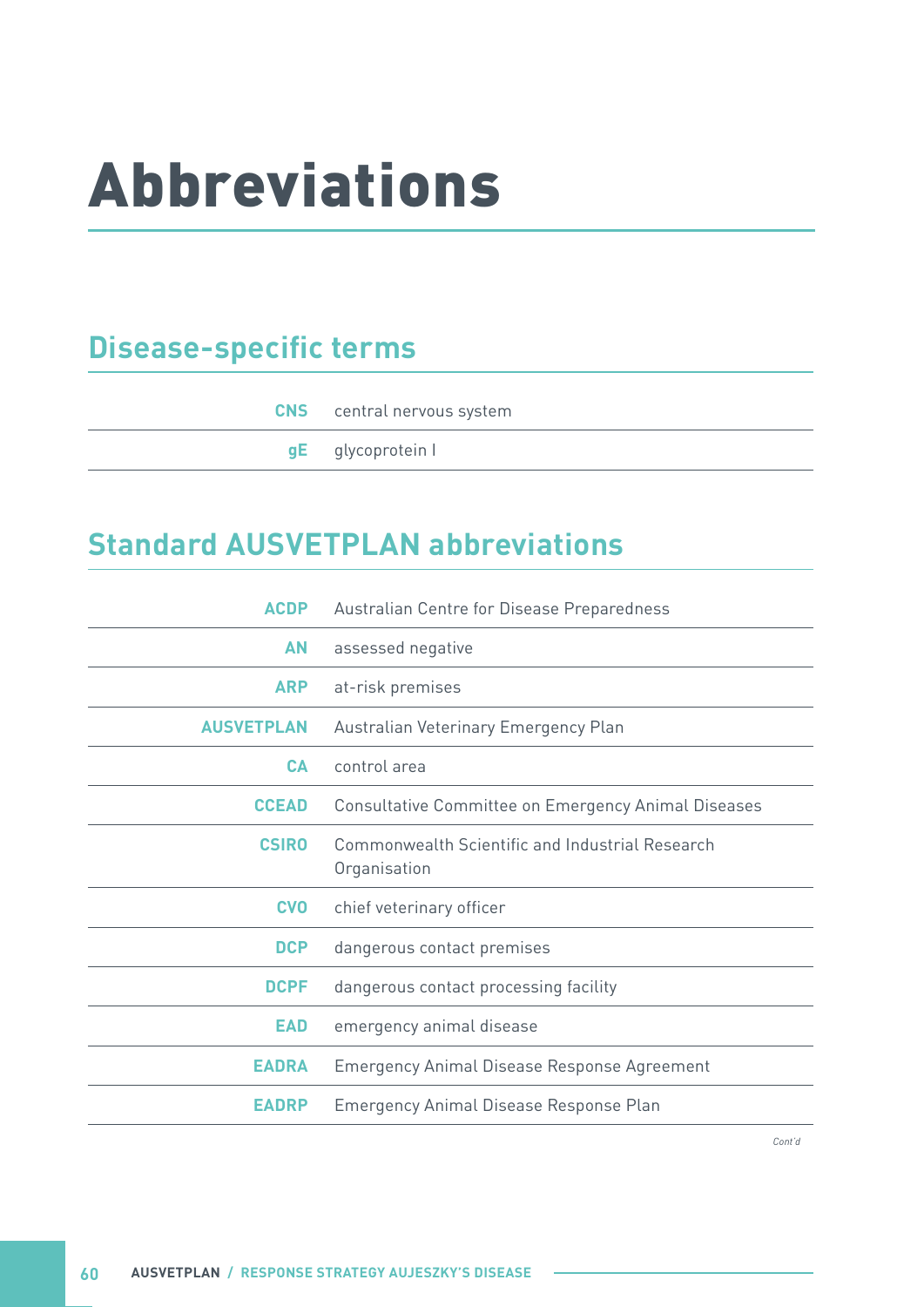| <b>EDTA</b>  | ethylenediaminetetraacetic acid (anticoagulant for whole<br>blood) |
|--------------|--------------------------------------------------------------------|
| <b>ELISA</b> | enzyme-linked immunosorbent assay                                  |
| <b>GP</b>    | general permit                                                     |
| <b>IETS</b>  | International Embryo Transfer Society                              |
| IP           | infected premises                                                  |
| <b>LCC</b>   | local control centre                                               |
| <b>NMG</b>   | <b>National Management Group</b>                                   |
| <b>OA</b>    | outside area                                                       |
| <b>OIE</b>   | World Organisation for Animal Health                               |
| <b>PCR</b>   | polymerase chain reaction                                          |
| <b>POR</b>   | premises of relevance                                              |
| <b>RA</b>    | restricted area                                                    |
| <b>RP</b>    | resolved premises                                                  |
| <b>SCC</b>   | state coordination centre                                          |
| <b>SP</b>    | suspect premises                                                   |
| <b>SpP</b>   | special permit                                                     |
| <b>TP</b>    | trace premises                                                     |
| <b>UP</b>    | unknown status premises                                            |
| <b>ZP</b>    | zero susceptible stock premises                                    |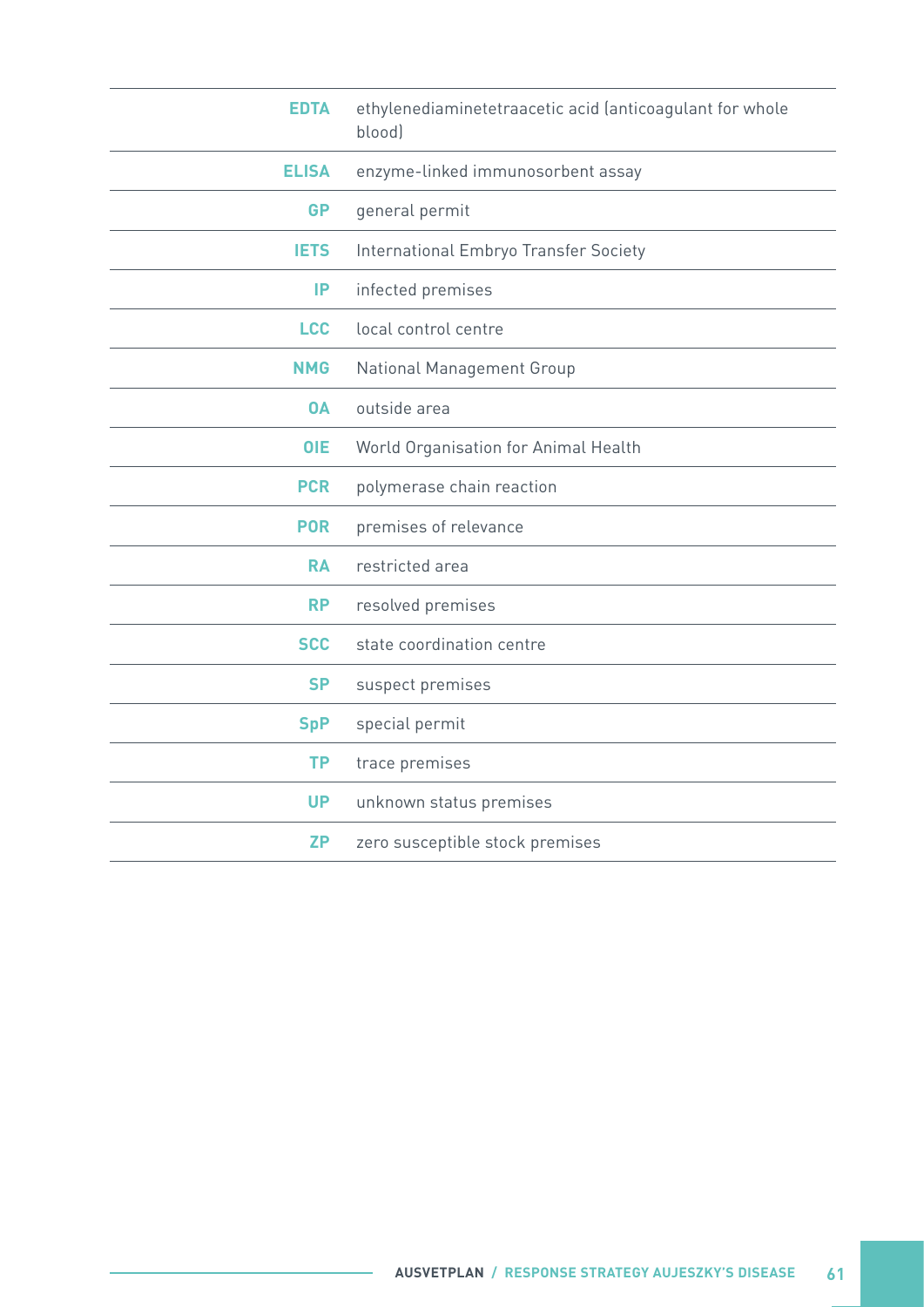# <span id="page-67-0"></span>References

Bolin SR, Runnels LJ, Sawyer CA & Gustafson DP (1982). Experimental transmission of pseudorabies virus in swine by embryo transfer. *American Journal of Veterinary Research* 43:278–280.

Christensen LS, Mousing J, Mortensen S, Soerensen KJ, Strandbygaard SB, Henriksen CA & Andersen JB (1990). Evidence of long distance airborne transmission of Aujeszky's disease (pseudorabies) virus. *Veterinary Record* 127:471–474.

DAFF (Australian Government Department of Agriculture, Fisheries and Forestry) (2004). *Generic Import*  Risk Analysis (IRA) for pig meat: final import risk analysis report, February 2004, DAFF, Canberra.

Durham PJK, Gow A & Poole WSH (1980). Survival of Aujeszky's disease virus in frozen pig meat. *Research in Veterinary Science* 28:256–258.

Farez S & Morley RS (1997). Potential animal health hazards of pork and pork products. *Revue*  Scientifique et Technique Office International des Epizooties 16(1):65–78.

Gloster J, Donaldson AI & Hough MN (1984). Analysis of a series of outbreaks of Aujeszky's disease in Yorkshire in 1981–82: the possibility of airborne spread. *Veterinary Record* 114:234–239.

Heard TW (1980). Aujeszky's disease virus in meat. *Veterinary Record* 107:139.

James JE, James DM, Martin PA, Reed DE & Davis DL (1983). Embryo transfer for conserving valuable genetic material from swine herds with pseudorabies. *Journal of the American Veterinary Medical Association* 183:525–528.

Kluge JP, Beran GW, Hill HT & Platt KB (1999). Pseudorabies (Aujeszky's disease). In: *Diseases of swine*, 7th edition, Leman A, Straw BE, Mengeling WL, D'Allaire S & Taylor DJ (eds), Iowa State University Press, Ames, 233–246.

MacDiarmid SC (1991). *Importation into New Zealand of meat and meat products*, Regulatory Authority, Ministry of Agriculture and Forestry, Wellington, New Zealand.

MacDiarmid SC (1992). An industry funded program to eradicate Aujeszky's disease. In: *Proceedings,*  Epidemiology Conference, April 1992, Massey University, 130–136.

Motha J, MacDiarmid SC and Pannett G (1997). Evolution of Aujeszky's disease eradication in New Zealand. *Surveillance* 24(2):11–13.

Oliver RE (1989). Aujeszky's disease. *Australian Veterinary Journal* 66:432–433.

Pannett GR, Motha MX & MacDiarmid SC (1999). Eradication of Aujeszky's disease from New Zealand pig herds 1976–1997. *Veterinary Record* 144(14):365–369.

Pejsak ZK & Truszczynski MJ (2006). Aujeszky's disease (pseudorabies). In: *Diseases of swine*, 9th edition, Straw BE, Zimmermann JJ, D'Allaire S & Taylor DY (eds), Blackwell Publishing, 419–433.